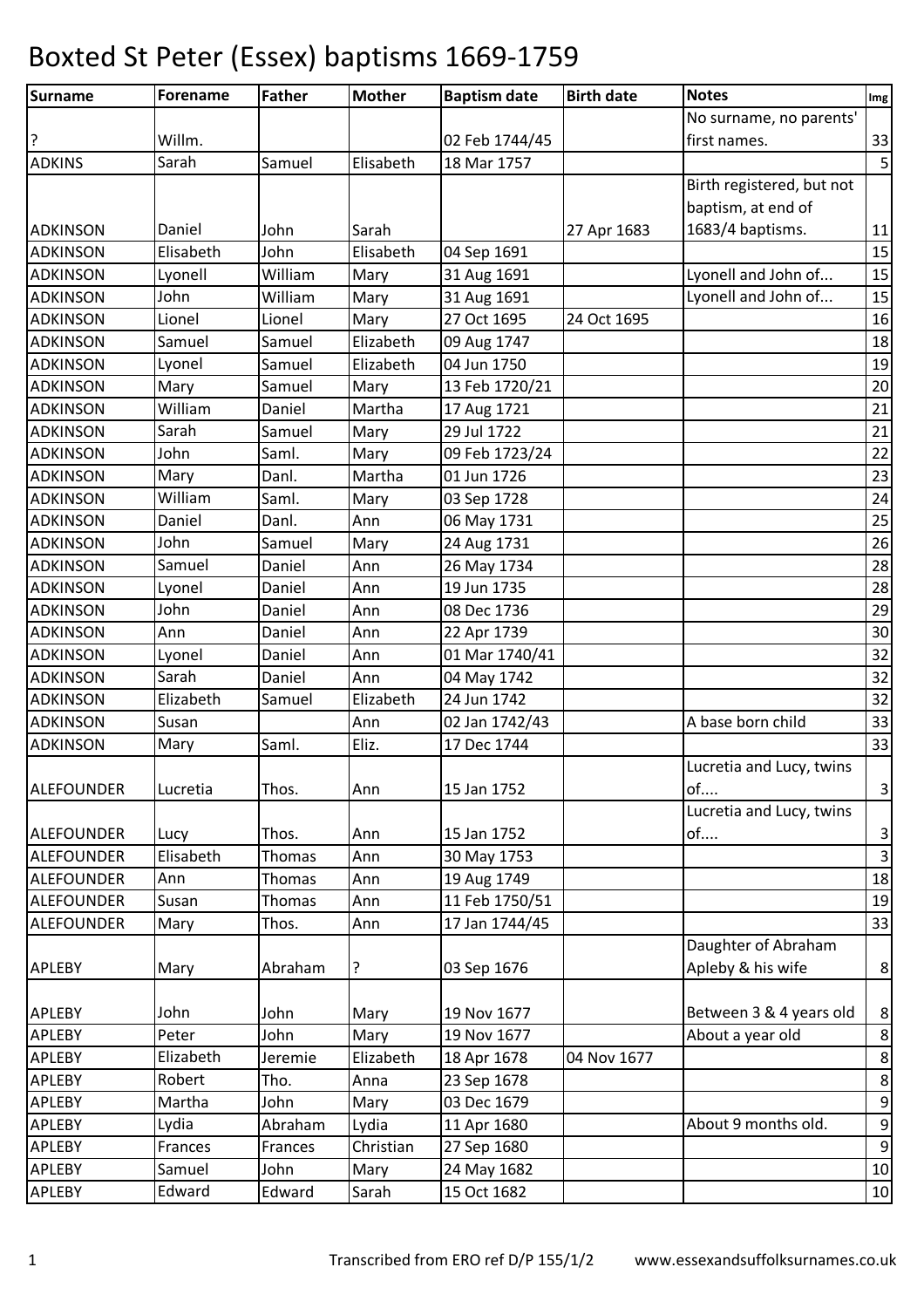| <b>Surname</b>  | <b>Forename</b> | <b>Father</b> | <b>Mother</b> | <b>Baptism date</b> | <b>Birth date</b> | <b>Notes</b>           | Img                     |
|-----------------|-----------------|---------------|---------------|---------------------|-------------------|------------------------|-------------------------|
| <b>APLEBY</b>   | Sarah           | Jeremye       | Mary          | 01 Jul 1683         |                   |                        | 11                      |
| <b>APPLEBY</b>  | Sarah           | John          | Elisabeth     | 07 Jan 1753         |                   |                        | $\overline{\mathbf{3}}$ |
| <b>APPLEBY</b>  | Thomas          | Thomas        | Mary          | 10 Jun 1753         |                   |                        | $\overline{3}$          |
| <b>APPLEBY</b>  | James           | James         | Elisabeth     | 27 Aug 1754         |                   |                        | $\pmb{4}$               |
| <b>APPLEBY</b>  | Mary            | Thomas        | Mary          | 06 Jan 1755         |                   |                        | $\vert 4 \vert$         |
| APPLEBY         | Hannah          | John          | Elisabeth     | 14 Sep 1755         |                   |                        | $\vert 4 \vert$         |
| <b>APPLEBY</b>  | John            | Thomas        | Mary          | 06 Jan 1757         |                   |                        | $\overline{\mathbf{5}}$ |
| <b>APPLEBY</b>  | Sarah           | Thomas        | Mary          | 25 Jun 1758         |                   |                        | $\boldsymbol{6}$        |
| <b>APPLEBY</b>  | Susanna         | Edward        | Sarah         | 27 Feb 1686/87      |                   |                        | 13                      |
| <b>APPLEBY</b>  | James           | James         | Lyddah        | 25 Mar 1688         |                   |                        | 14                      |
| <b>APPLEBY</b>  | John            | James         | Lyddah        | 25 Mar 1688         |                   |                        | 14                      |
| APPLEBY         | Lyddah          | James         | Lyddah        | 25 Mar 1688         |                   |                        | 14                      |
| <b>APPLEBY</b>  | Thomas          | Thomas        | Mary          | 05 Aug 1688         |                   |                        | 14                      |
| <b>APPLEBY</b>  | Jeremiah        | Jeremiah      | Elisab.       | 09 Dec 1688         |                   |                        | 14                      |
| <b>APPLEBY</b>  | John            | John          | Anne          | 17 Oct 1691         |                   |                        | 15                      |
| <b>APPLEBY</b>  | Anne            | Jno.          | Anne          | 02 Jun 1693         |                   |                        | 15                      |
| <b>APPLEBY</b>  | John            | John          | Mary          | 08 May 1747         |                   |                        | 17                      |
| <b>APPLEBY</b>  | Elizabeth       | John          | Elizabeth     | 16 Oct 1750         |                   |                        | 19                      |
| <b>APPLEBY</b>  | Mary            | Edward        | Mary          | 27 May 1751         |                   |                        | 19                      |
| <b>APPLEBY</b>  | Thomas          | John          | Mary          | 27 Mar 1720         |                   |                        | 20                      |
| <b>APPLEBY</b>  | Thomas          | Thomas        | Hannah        | 18 Oct 1724         |                   |                        | 22                      |
|                 |                 |               |               |                     |                   | First name and sex of  |                         |
| <b>APPLEBY</b>  | 7               | Thomas        | Mary          | 23 Aug 1727         |                   | child not in register. | 24                      |
| <b>APPLEBY</b>  | John            | Thomas        | Hannah        | 15 Oct 1727         |                   |                        | 24                      |
| <b>APPLEBY</b>  | James           | Thomas        | Hannah        | 20 Dec 1730         |                   |                        | 25                      |
| <b>APPLEBY</b>  | Hannah          | Thomas        | Hannah        | 08 Apr 1733         |                   |                        | 27                      |
| <b>APPLEBY</b>  | William         | John          | Mary          | 26 Jun 1733         |                   |                        | 27                      |
| <b>APPLEBY</b>  | Edward          | Thomas        | Mary          | 15 Jan 1733/34      |                   |                        | 27                      |
| <b>APPLEBY</b>  | Thomas          | Thomas        | Mary          | 15 Jan 1733/34      |                   |                        | 27                      |
| <b>APPLEBY</b>  | John            | John          | Mary          | 27 Sep 1736         |                   |                        | 29                      |
| <b>APPLEBY</b>  | Mary            | John          | Mary          | 21 Mar 1737/38      |                   |                        | 30                      |
| <b>APPLEBY</b>  | Jemimah         | Thomas        | Mary          | 28 Mar 1740         |                   |                        | 31                      |
| <b>APPLEBY</b>  | Ann             | John          | Mary          | 24 Nov 1740         |                   |                        | 31                      |
| <b>APPLEBY</b>  | Sarah           | John          | Mary          | 31 May 1743         |                   |                        | 33                      |
| <b>ARGENT</b>   | Richard         | Richard       | Elizabeth     | 15 Apr 1679         |                   |                        | $\overline{9}$          |
| <b>ARGENT</b>   | Joseph          | Richard       | Elizabeth     | 15 Apr 1679         |                   |                        | $\overline{9}$          |
|                 |                 |               |               |                     |                   | James and John twins   |                         |
| <b>ARGENT</b>   | James           | Richard       | Eliza.        | 28 Dec 1685         |                   | sons of                | 12                      |
|                 |                 |               |               |                     |                   | James and John twins   |                         |
| <b>ARGENT</b>   | John            | Richard       | Eliza.        | 28 Dec 1685         |                   | sons of                | 12                      |
| <b>ATKINSON</b> | Daniel          | William       | Mary          | 26 Apr 1683         | 31 Mar 1683       |                        | 11                      |
| <b>ATKINSON</b> | Margaret        | William       | Anna          | 06 Mar 1686/87      |                   |                        | 13                      |
| <b>ATKINSON</b> | Sarah           | William       | Ann           | 26 Feb 1687/88      |                   |                        | 14                      |
| <b>ATKINSON</b> | Samuel          | John          | Elisabeth     | 23 Aug 1689         |                   |                        | 14                      |
| <b>BACON</b>    | James           | James         | Martha        | 23 Oct 1757         |                   |                        | $\boldsymbol{6}$        |
| <b>BACON</b>    | James           | James         | Elizabeth     | 04 May 1733         |                   |                        | 27                      |
| <b>BACON</b>    | John            | Elias         | Mary          | 02 Jan 1742/43      |                   |                        | 33                      |
|                 |                 |               |               |                     |                   | Margaret and Mary twin |                         |
| <b>BADWELL</b>  | Margaret        | Nathaniel     | Martha        | 13 May 1686         |                   | daughters of           | 12                      |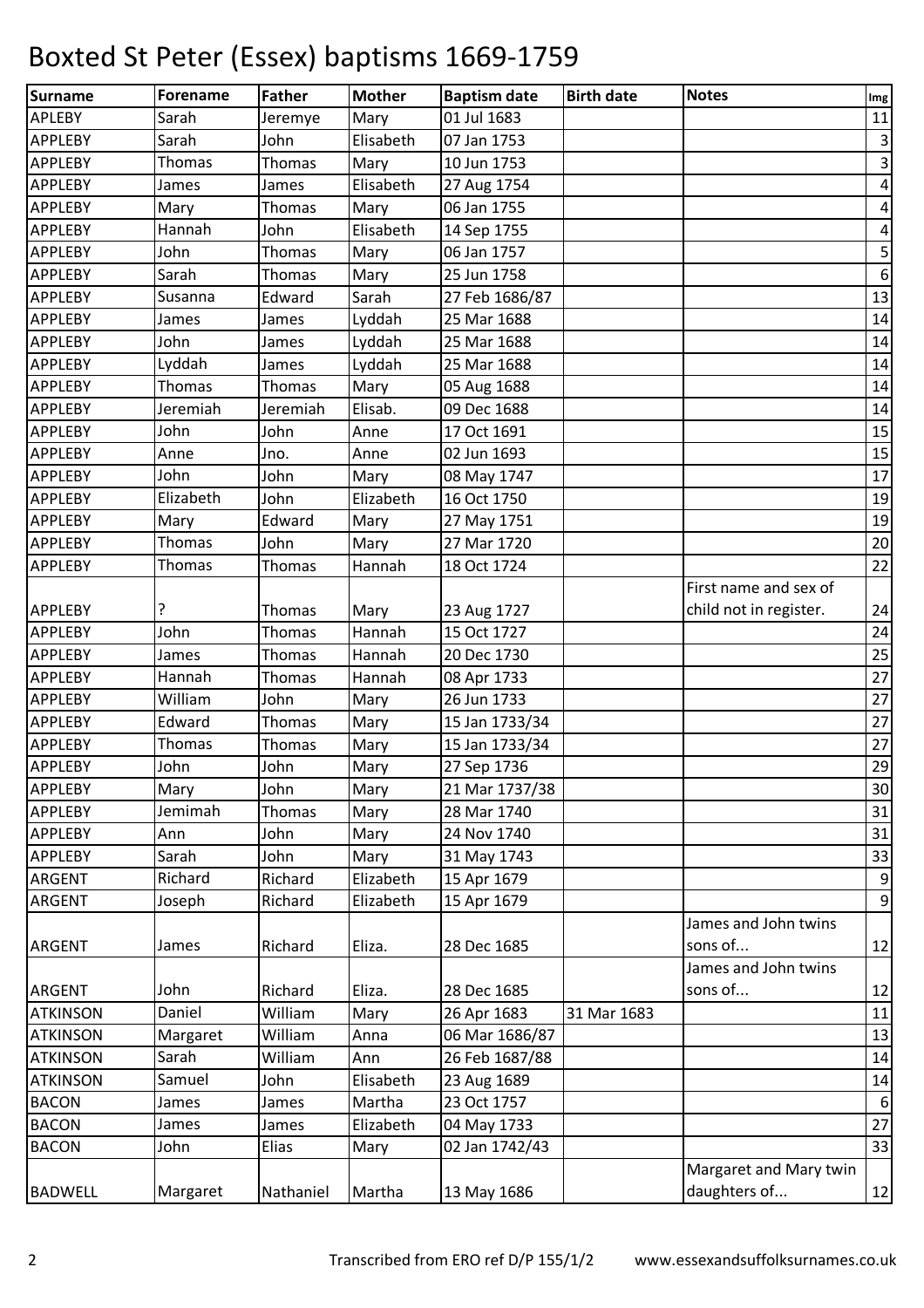| Surname          | Forename  | Father        | <b>Mother</b> | <b>Baptism date</b> | <b>Birth date</b> | <b>Notes</b>            | Img              |
|------------------|-----------|---------------|---------------|---------------------|-------------------|-------------------------|------------------|
|                  |           |               |               |                     |                   | Margaret and Mary twin  |                  |
| <b>BADWELL</b>   | Mary      | Nathaniel     | Martha        | 13 May 1686         |                   | daughters of            | 12               |
| <b>BAINS</b>     | Rachel    | Thomas        | Mary          | 12 May 1748         |                   |                         | 18               |
| <b>BAKER</b>     | Mary      | Benjamine     | Abigael       | 30 Sep 1677         |                   |                         | $\,8\,$          |
| <b>BAKER</b>     | John      | Gregory       | Katharine     | 21 Apr 1679         |                   |                         | $\boldsymbol{9}$ |
| <b>BAKER</b>     | Abigael   | Benjamin      | Abigael       | 27 Dec 1680         |                   |                         | 10               |
| <b>BAKER</b>     | Abigael   | Benjamine     | Abigael       | 07 Sep 1682         |                   |                         | 10               |
| <b>BAKER</b>     | William   | Gregory       | Katherine     | 24 Oct 1682         |                   |                         | $10\,$           |
| <b>BAKER</b>     | Mary      | Gregory       | Katherine     | 24 Jan 1685/86      |                   |                         | 12               |
| <b>BAKER</b>     | John      | Gregory       | Katherine     | 10 Apr 1687         |                   |                         | 13               |
| <b>BAKER</b>     | Ann       | Benjamin      | Abigail       | 18 Sep 1687         |                   |                         | 14               |
| <b>BAKER</b>     | Thomas    | Gregory       | Margaret      | 24 Mar 1688/89      |                   |                         | 14               |
| <b>BAKER</b>     | Susan     | Gregory       | Katherin      | 09 Mar 1692/93      |                   |                         | 15               |
| <b>BARDWEL</b>   | John      | Thomas        | Mary          | 05 Jul 1752         |                   |                         | $\mathbf{3}$     |
| <b>BARDWEL</b>   | Samuel    | John          | Mary          | 03 Mar 1754         |                   |                         | $\vert 4 \vert$  |
| <b>BARDWEL</b>   | Nathanael | Thomas        | Mary          | 25 Mar 1755         |                   |                         | $\pmb{4}$        |
| <b>BARDWEL</b>   | Hannah    | Daniel        | Hannah        | 28 Sep 1755         |                   |                         | $\pmb{4}$        |
| <b>BARDWEL</b>   | Elisabeth | Thomas        | Mary          | 30 Jan 1757         |                   |                         | $\sf 5$          |
| <b>BARKER</b>    | Elisabeth | Daniel        | Abigail       | 20 Aug 1758         |                   |                         | $\boldsymbol{6}$ |
|                  |           |               |               |                     |                   | Very badly written.     |                  |
|                  |           |               |               |                     |                   | Should the child's name |                  |
| <b>BARKER</b>    | Josyaf    | Bengman       | Alasbeth      | 08 Sep 1675         |                   | be Joseph?              | $\bf 8$          |
| <b>BARREL</b>    | John      | John          | Ann           | 29 Apr 1737         |                   |                         | 30               |
| <b>BARREL</b>    | John      | John          | Lydia         | 31 Aug 1738         |                   |                         | 30               |
| <b>BEARDWEL</b>  | Elizabeth | Thomas        | Susan         | 29 Aug 1731         |                   |                         | 26               |
| <b>BEARDWELL</b> | George    | Nathaniel     | Martha        | 04 Oct 1688         |                   |                         | 14               |
| <b>BEARDWELL</b> | Anne      | John          | Anne          | 21 May 1704         |                   |                         | 17               |
| <b>BEARDWELL</b> | Mary      | Thomas        | Mary          | 23 Sep 1747         |                   |                         | 18               |
| <b>BEARDWELL</b> | John      | John          | Mary          | 12 Mar 1748/49      |                   |                         | 18               |
| <b>BEARDWELL</b> | Thomas    | Thos.         | Mary          | 10 Apr 1750         |                   |                         | 18               |
| <b>BEARDWELL</b> | Thomas    | Thomas        | Susan         | 24 Sep 1721         |                   |                         | 21               |
| <b>BEARDWELL</b> | John      | Thomas        | Susan         | 15 Sep 1723         |                   |                         | 21               |
| <b>BEARDWELL</b> | Susan     | Thomas        | Susan         | 03 Jul 1726         |                   |                         | 23               |
| <b>BEARDWELL</b> | Elizabeth | <b>Thomas</b> | Susan         | 02 Nov 1729         |                   |                         | 24               |
| <b>BEARDWELL</b> | Daniel    | Samuel        | Rose          | 25 Dec 1729         |                   |                         | 24               |
| <b>BEARDWELL</b> | Mary      | Thomas        | Susan         | 11 Mar 1732/33      |                   |                         | 26               |
| <b>BERDWELL</b>  | John      | Nathaniel     | Martha        | 22 Mar 1677/78      |                   |                         | 8                |
| <b>BERDWELL</b>  | Nathaniel | Nathaniel     | Martha        | 22 Sep 1682         |                   |                         | 10               |
| <b>BIGGS</b>     | William   | Isaac         | Anne          | 22 Jul 1753         |                   |                         | $\overline{3}$   |
| <b>BIGGS</b>     | George    | Isaac         | Ann           | 03 Feb 1746/47      |                   |                         | 17               |
| <b>BIGGS</b>     | Isaac     | Isaac         | Ann           | 19 Aug 1751         |                   |                         | 19               |
| <b>BIGGS</b>     | Ann       | William       | Mary          | 02 Sep 1739         |                   |                         | 31               |
| <b>BIGGS</b>     | Isaac     | Isaac         | Ann           | 06 May 1741         |                   |                         | 32               |
| <b>BIGS</b>      | Isaac     | Isaac         | Ann           | 30 Jan 1742/43      |                   |                         | 33               |
|                  |           |               |               |                     |                   | Elizabeth and Hannah    |                  |
| <b>BIRCH</b>     | Elizabeth | Abraham       | Mary          | 04 Oct 1685         |                   | twins of                | 12               |
|                  |           |               |               |                     |                   | Elizabeth and Hannah    |                  |
| <b>BIRCH</b>     | Hannah    | Abraham       | Mary          | 04 Oct 1685         |                   | twins of                | 12               |
| <b>BIRCH</b>     | James     | Abraham       | Mary          | 24 Feb 1685/86      |                   | Being a year old.       | 12               |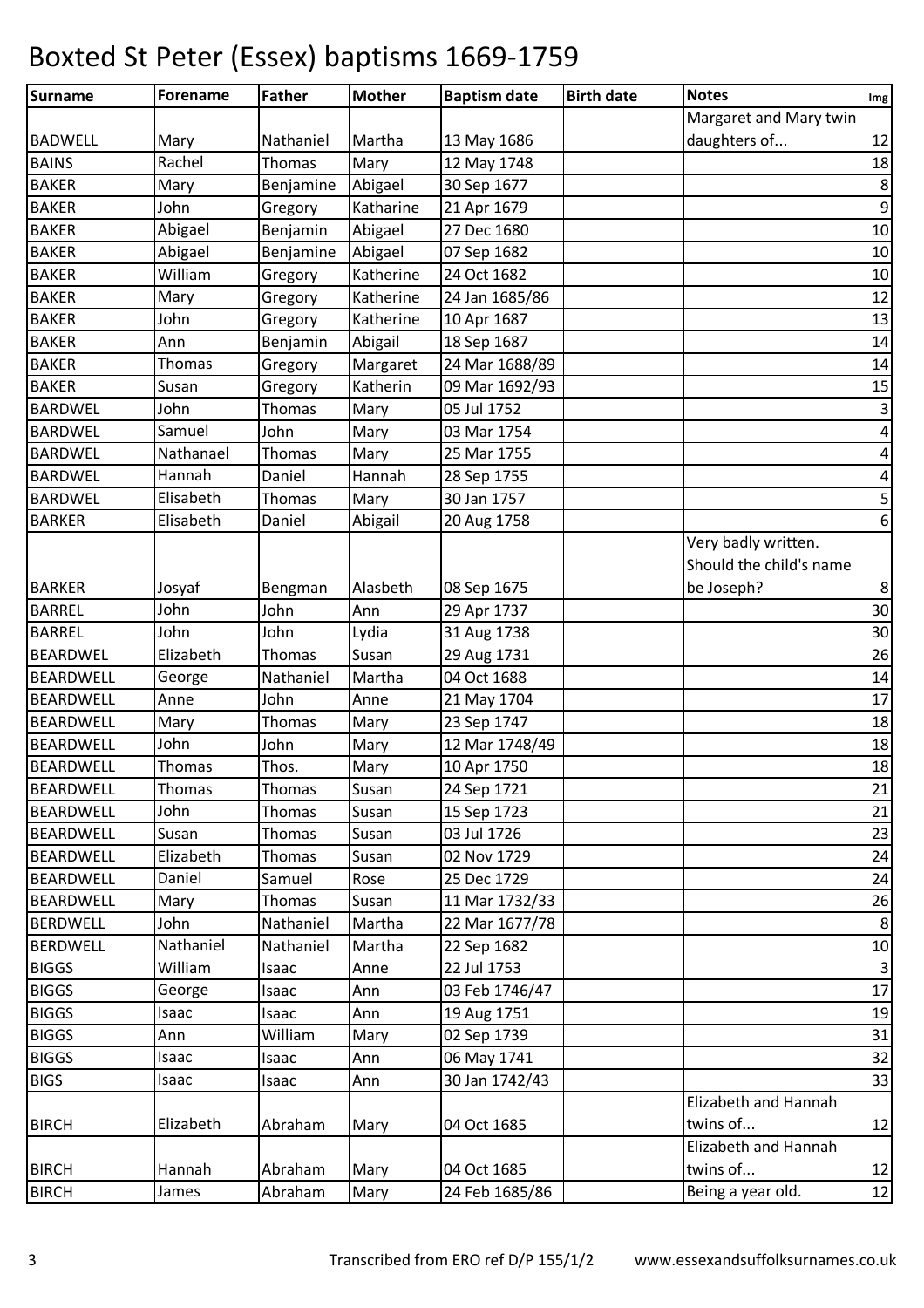| Surname            | <b>Forename</b> | Father   | <b>Mother</b> | <b>Baptism date</b> | <b>Birth date</b> | <b>Notes</b>        | $\mathop{\textsf{Img}}$ |
|--------------------|-----------------|----------|---------------|---------------------|-------------------|---------------------|-------------------------|
| <b>BIRCH</b>       | William         | Abraham  | Mary          | 09 Jan 1686/87      |                   |                     | 13                      |
| <b>BLITHE</b>      | John            | John     | Dorothy       | 10 Jun 1739         |                   |                     | 30                      |
| <b>BLYTH</b>       | William         | John     | Deborah       | 28 Jul 1755         |                   |                     | $\pmb{4}$               |
| <b>BLYTHE</b>      | John            | John     | Susan         |                     | 08 Mar 1716/17    |                     | 17                      |
| <b>BLYTHE</b>      | Mary            | John     | Susan         |                     | 08 Feb 1718/19    |                     | $17\,$                  |
| <b>BLYTHE</b>      | Saml.           | John     | Susan         |                     | 13 Aug 1721       |                     | $17\,$                  |
| <b>BLYTHE</b>      | Susan           | John     | Susan         |                     | 23 Apr 1724       |                     | 17                      |
| <b>BLYTHE</b>      | Mary            | John     | Dorothy       | 09 May 1748         |                   |                     | 18                      |
| <b>BLYTHE</b>      | Isaac           | John     | Dorothy       | 03 Aug 1740         |                   |                     | 31                      |
| <b>BLYTHE</b>      | Samuel          | Jon.     | Dorothy       | 20 Nov 1744         |                   |                     | 33                      |
| <b>BOCKING</b>     | Marven          |          | Judith        | 05 Jul 1742         |                   | A base born child   | 32                      |
| <b>BORROWDAILE</b> | Jeane           | Joseph   | Mary          | 23 Jan 1686/87      |                   |                     | 13                      |
| <b>BORROWDALE</b>  | Sarah           | Joseph   | Mary          | 13 Jun 1690         |                   |                     | 15                      |
| <b>BRADLY</b>      | Mary            | William  | Joanna        | 03 Mar 1681/82      |                   |                     | 10                      |
| <b>BRADLY</b>      | John            | William  | Joan          | 12 Oct 1684         |                   |                     | 11                      |
| <b>BRETT</b>       | Daniel          | Thurston |               | 13 Apr 1744         |                   |                     | 33                      |
| <b>BRETTIN</b>     | Mary            | John     | Elizabeth     | 09 May 1680         |                   |                     | $\boldsymbol{9}$        |
| <b>BRETTON</b>     | Robert          | Thurston | Mary          | 13 Feb 1755         |                   |                     | $\vert 4 \vert$         |
| <b>BRETTON</b>     | John            | John     | Elisat.       | 22 Apr 1688         |                   |                     | 14                      |
| <b>BRETTON</b>     | Elisabeth       | John     | Elisat.       | 22 Apr 1688         |                   |                     | 14                      |
| <b>BRETTON</b>     | Alice           | John     | Elisat.       | 22 Apr 1688         |                   |                     | 14                      |
| <b>BRETTON</b>     | Thurston        | Thurston | Mary          | 26 Jun 1747         |                   |                     | 18                      |
| <b>BRETTON</b>     | Alice           | Thurston | Mary          | 31 Jan 1750/51      |                   |                     | 19                      |
| <b>BROWN</b>       | Henry           | Henry    | Ann           | 13 Mar 1745/46      |                   |                     | 34                      |
| <b>BRUCE</b>       | John            | William  | Mary          | 08 Apr 1733         |                   |                     | 27                      |
| <b>BRUCE</b>       | William         | Willm.   | Mary          | 15 Dec 1734         |                   |                     | 28                      |
| <b>BRUCE</b>       | Ann             | William  | Mary          | 19 Feb 1736/37      |                   |                     | 29                      |
| <b>BRUCE</b>       | Thomas          | William  | Mary          | 25 May 1739         |                   |                     | 30                      |
|                    |                 |          |               |                     |                   | John, Thomas & Mary |                         |
| <b>BURCH</b>       | John            | Abraham  | Mary          | 20 Sep 1680         |                   | children of         | $\boldsymbol{9}$        |
|                    |                 |          |               |                     |                   | John, Thomas & Mary |                         |
| <b>BURCH</b>       | Thomas          | Abraham  | Mary          | 20 Sep 1680         |                   | children of         | $\overline{9}$          |
|                    |                 |          |               |                     |                   | John, Thomas & Mary |                         |
| <b>BURCH</b>       | Mary            | Abraham  | Mary          | 20 Sep 1680         |                   | children of         | $\boldsymbol{9}$        |
| <b>BURNBY</b>      | Susanna         | Joseph   | Susanna       | 21 May 1677         |                   | 3 years old         | $\boldsymbol{8}$        |
| <b>BURNBY</b>      | Mary            | Joseph   | Susanna       | 21 May 1677         |                   | 7 months old        | $\bf 8$                 |
| <b>BURNBY</b>      | Martha          | Joseph   | Susanna       | 20 Mar 1678/79      |                   |                     | $\boldsymbol{9}$        |
| <b>BURNBY</b>      | Hannah          | Joseph   | Susanna       | 24 May 1682         |                   |                     | 10                      |
| <b>BURNBY</b>      | Joseph          | Joseph   | Susan         | 03 Apr 1684         |                   | About 3 months old  | 11                      |
| <b>BURNBY</b>      | Sarah           | Joseph   | Susan         | 19 Sep 1686         |                   |                     | 13                      |
| <b>BURNBY</b>      | John            | Joseph   | Susan         | 28 Apr 1689         |                   |                     | 14                      |
| <b>BURNBY</b>      | Mark            | Joseph   | Elizabeth     | 26 Feb 1720/21      |                   |                     | 20                      |
| <b>BURNBY</b>      | Jonathan        | Joseph   | Elizabeth     | 18 Nov 1722         |                   |                     | 21                      |
| <b>BURNBY</b>      | Elizabeth       | Joseph   | Elizabeth     | 31 Jan 1724/25      |                   |                     | 22                      |
| <b>BURNBY</b>      | Ann             | Joseph   | Eliz.         | 19 Nov 1726         |                   |                     | 23                      |
| <b>BURNBY</b>      | Lionel          | Joseph   | Elizabeth     | 05 Oct 1729         |                   |                     | 24                      |
| <b>BURNBY</b>      | Elizabeth       | Joseph   | Elizabeth     | 04 Mar 1732/33      |                   |                     | 26                      |
| <b>BURNBY</b>      | John            | Joseph   | Elizabeth     | 13 Oct 1734         |                   |                     | 28                      |
| <b>BURNBY</b>      | Jopseh          | Joseph   | Elizabeth     | 22 Feb 1736/37      |                   |                     | 29                      |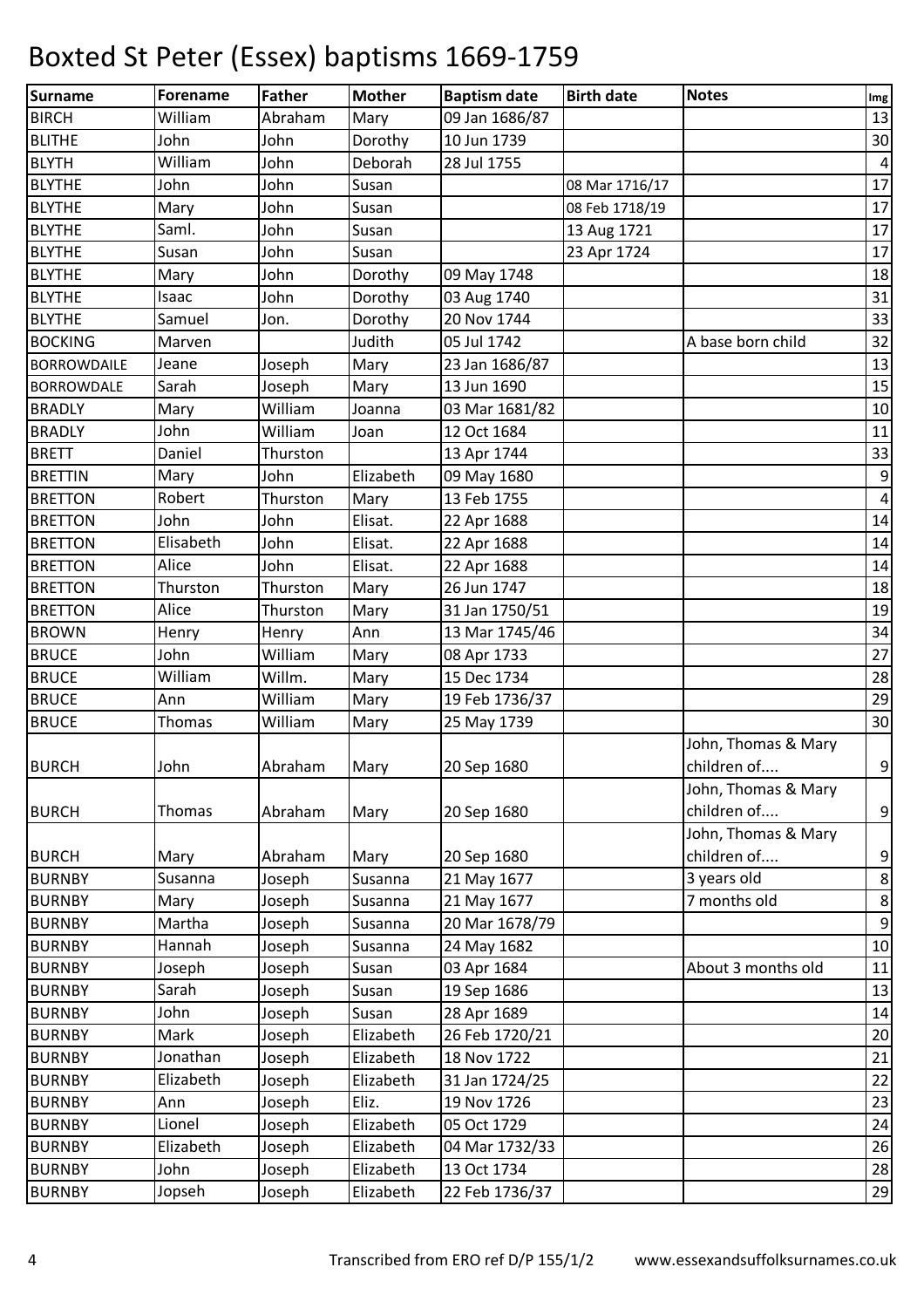| Surname                           | Forename            | <b>Father</b>   | <b>Mother</b>     | <b>Baptism date</b>           | <b>Birth date</b> | <b>Notes</b>               | Img                     |
|-----------------------------------|---------------------|-----------------|-------------------|-------------------------------|-------------------|----------------------------|-------------------------|
| <b>CASINE</b>                     | John                | John            | Mary              | 02 Nov 1676                   |                   | Being then 7 weeks old     | 8 <sup>°</sup>          |
| <b>CASINE</b>                     | Nathaniel           | John            | Mar.              | 20 Dec 1678                   |                   | About five months old.     | 9                       |
| CASINE                            | Mary                | John            | Mary              | 27 Sep 1680                   |                   |                            | $\overline{9}$          |
| CASON                             | Thomas              | Thomas          | Mary              | 11 Mar 1687/88                |                   |                            | 14                      |
| <b>CASTONE</b>                    | Susan               | Thomas          | Mary              | 18 Oct 1690                   |                   |                            | 15                      |
| CHAPMAN                           | William             | Henry           | Elizabeth         | 05 Nov 1742                   |                   |                            | 32                      |
| <b>CHEVERTON</b>                  | Mary                | Robert          | Mary              | 03 Jul 1757                   |                   |                            | 5                       |
|                                   |                     |                 |                   |                               |                   | It seems odd that the      |                         |
|                                   |                     |                 |                   |                               |                   | child's first name is the  |                         |
|                                   |                     |                 |                   |                               |                   | same as its first name. Is |                         |
|                                   |                     |                 |                   |                               |                   | this a slip up and the     |                         |
|                                   |                     |                 |                   |                               |                   | vicar entered the          |                         |
|                                   |                     |                 |                   |                               |                   | surname twice by           |                         |
|                                   |                     |                 |                   |                               |                   | accident instead of the    |                         |
| <b>CHILION</b>                    | Chilion             | John            | Alice             | 20 Apr 1704                   |                   | child's name?              |                         |
| <b>CHILLION</b>                   | Mary                | Jno.            |                   | 09 Mar 1691/92                |                   |                            | 17<br>15                |
| <b>CHIVERTON</b>                  | Elisab.             |                 | Mary<br>Thomasine |                               | 15 Dec 1695       |                            |                         |
| <b>CHIVERTON</b>                  |                     | Thomas          | Thomasine         | 11 Jan 1695/96<br>07 Jul 1723 |                   | Base born child            | 16<br>21                |
|                                   | George<br>Robert    |                 |                   |                               |                   |                            |                         |
| <b>CHIVERTON</b><br><b>CLARKE</b> |                     | Stephen<br>John | Martha            | 20 Jul 1726                   |                   |                            | 23<br>8                 |
|                                   | Henery<br>Elisabeth |                 | Mary              | 27 Aug 1676                   |                   |                            | 17                      |
| <b>CLARKE</b>                     |                     | Wm.             | Mary              | 28 May 1704                   |                   |                            |                         |
| <b>CLARKE</b><br><b>CLARKE</b>    | Anne                | Joseph          | Mary              | 02 Jul 1704                   |                   |                            | 17                      |
|                                   | Susanna             | Edmd.           | Judith            | 06 Sep 1720                   |                   |                            | 20                      |
| <b>CLARKE</b>                     | Mary                | Edmd.           | Judith            | 15 Oct 1721                   |                   |                            | 21                      |
| <b>CLARKE</b>                     | John                | William         | Elizabeth         | 14 Oct 1723                   |                   |                            | 21                      |
| <b>CLARKE</b>                     | Mary                | Edmd.           | Judith            | 21 Sep 1725                   |                   |                            | 22                      |
| <b>CLARKE</b>                     | Mary                | William         | Elizabeth         | 11 Oct 1725                   |                   |                            | 23                      |
| <b>CLARKE</b>                     | Edward              | William         | Elizabeth         | 07 Oct 1726                   |                   |                            | 23                      |
| <b>CLARKE</b>                     | John                | Robert          | Mary              | 02 Feb 1728/29                |                   |                            | 24                      |
| <b>CLARKE</b>                     | Mary                | Robert          | Mary              | 16 Jan 1731/32                |                   |                            | 26                      |
| <b>CLARKE</b>                     | Susanna             | John            | Susan             | 06 May 1733                   |                   |                            | 27                      |
|                                   |                     |                 |                   |                               |                   | A base born child of       |                         |
|                                   |                     |                 |                   |                               |                   | Walter Clement and         |                         |
| <b>CLEMENT</b>                    | Susanna             | Walter          |                   | 03 Jun 1731                   |                   | Susanna Went               | 25                      |
|                                   |                     |                 |                   |                               |                   | Being 19 years of age.     |                         |
|                                   |                     |                 |                   |                               |                   | Parents' names not in      |                         |
|                                   |                     |                 |                   |                               |                   | register - unclear if      |                         |
|                                   |                     |                 |                   |                               |                   | surname is that of         |                         |
| <b>CLERK</b>                      | Abigal              |                 |                   | 27 Dec 1687                   |                   | mother or father)          | 14                      |
| <b>COATUP</b>                     | Elizabeth           | William         | Christian         | 24 Aug 1684                   |                   |                            | $11\,$                  |
| <b>COLE</b>                       | Thomas              | Wm.             | Mary              | 15 Jul 1753                   |                   |                            | $\overline{\mathbf{3}}$ |
|                                   |                     |                 |                   |                               |                   | Two 1746 baptisms have     |                         |
|                                   |                     |                 |                   |                               |                   | been entered in the gap    |                         |
|                                   |                     |                 |                   |                               |                   | between 1695 and 1704      |                         |
| <b>COLE</b>                       | John                | Willm.          | Mary              | 31 Dec 1746                   |                   | entries.                   | 16                      |
| <b>COLE</b>                       | Mary                | William         | Mary              | 23 Feb 1747/48                |                   |                            | 18                      |
| <b>COLE</b>                       | John                | William         | Martha            | 27 Jul 1728                   |                   |                            | 24                      |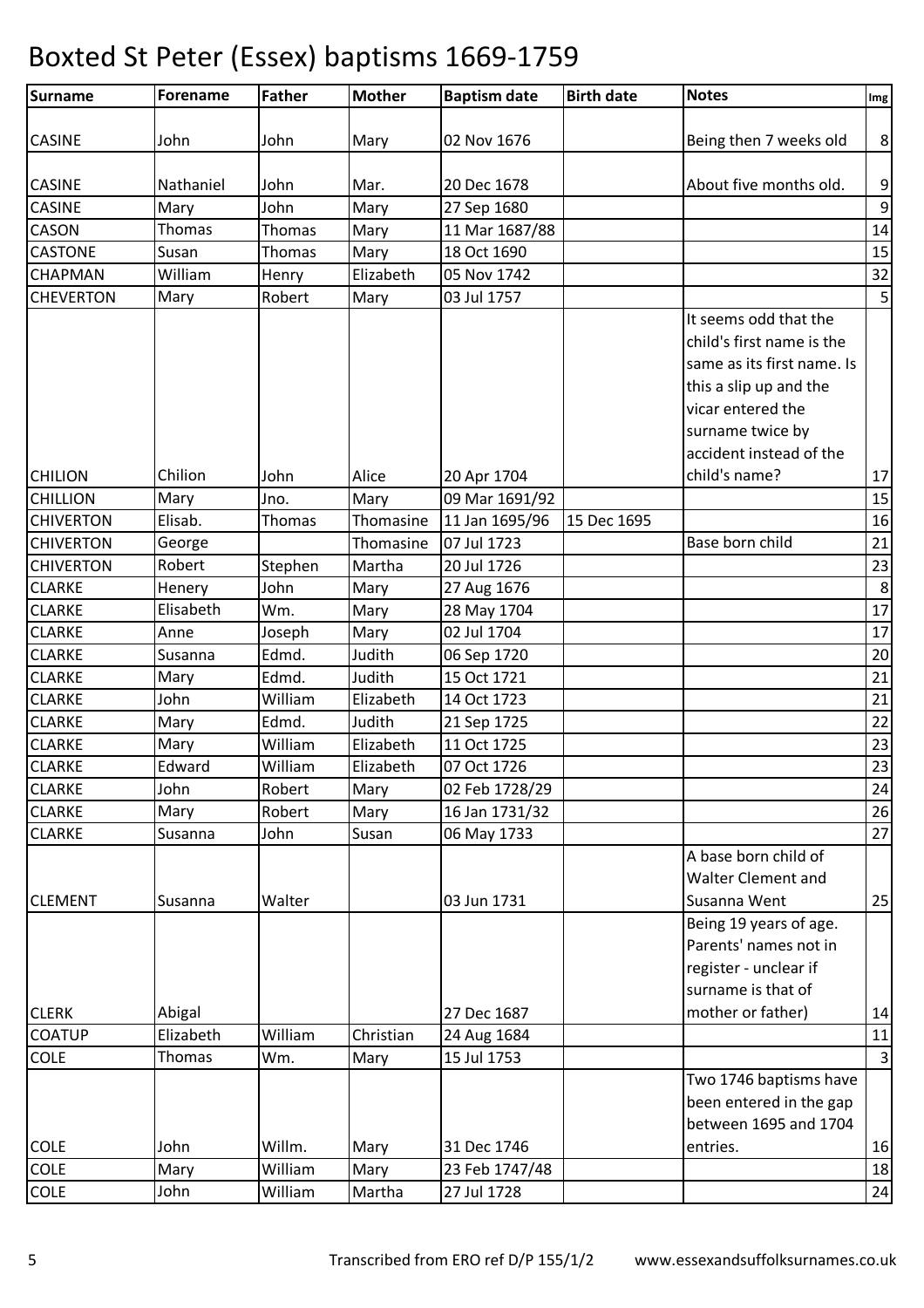| Surname        | <b>Forename</b> | <b>Father</b> | Mother    | <b>Baptism date</b> | <b>Birth date</b> | <b>Notes</b>            | Im <sub>g</sub>         |
|----------------|-----------------|---------------|-----------|---------------------|-------------------|-------------------------|-------------------------|
| <b>COLE</b>    | Deborah         | Stephen       | Elizabeth | 18 Dec 1731         |                   |                         | 26                      |
| <b>COLE</b>    | Elizabeth       | Stephen       | Elizabeth | 17 Sep 1733         |                   |                         | 27                      |
| COLE           | Mary            | Edward        | Elizabeth | 29 May 1735         |                   |                         | 28                      |
| COLE           | Stephen         | Stephen       | Elizabeth | 07 Jan 1735/36      |                   |                         | 29                      |
| COLE           | Benjamin        | Stephen       | Elizabeth | 10 Oct 1737         |                   |                         | 30                      |
| <b>COLE</b>    | Mary            | Edward        | Elizabeth | 28 Apr 1738         |                   |                         | 30                      |
| COLE           | William         | William       | Mary      | 26 Mar 1739         |                   |                         | 30                      |
| COLE           | Mary            | William       | Mary      | 23 Mar 1739/40      |                   |                         | 31                      |
| COLE           | William         | William       | Mary      | 26 Feb 1741/42      |                   |                         | 32                      |
| COLE           | John            | William       | Mary      | 23 Feb 1743/44      |                   |                         | 33                      |
| <b>COLE</b>    | Elizabeth       | William       | Mary      | 01 Sep 1745         |                   |                         | 33                      |
| COOKE          | Ann             | Robert        | Ann       | 15 Aug 1756         |                   |                         | $\overline{\mathbf{5}}$ |
| <b>COOKE</b>   | Elisabeth       | Robert        | Ann       | 08 Feb 1758         |                   |                         | $\boldsymbol{6}$        |
|                | Margaretta      |               |           |                     |                   |                         |                         |
| <b>COOKE</b>   | Anna            | Robert        | Anne      | 01 Nov 1759         |                   |                         | $\overline{7}$          |
| CREAM          | Elisabeth       | Henry         | Anne      | 16 Mar 1753         |                   |                         | $\overline{\mathbf{3}}$ |
| CREAM          | John            | Henry         | Ann       | 22 Mar 1750/51      |                   |                         | 19                      |
| <b>CREBIL</b>  | Joseph          | Joseph        | Elizabeth | 18 Apr 1684         |                   |                         | 11                      |
| <b>DASH</b>    | Martha          | Thomas        | Martha    | 09 Aug 1691         |                   |                         | 15                      |
| <b>DASH</b>    | Sarah           | Thomas        | Martha    | 25 Jul 1693         |                   |                         | 15                      |
| <b>DASON</b>   | Elizabeth       | Thom.         | Susanna   | 29 May 1676         |                   |                         | $\bf 8$                 |
| <b>DAWSON</b>  | Daniel          | Daniel        | Anne      | 08 Jan 1687/88      |                   |                         | 14                      |
| <b>DAWSON</b>  | Edmond          | Daniel        | Anne      | 06 Jul 1690         |                   |                         | 15                      |
| <b>DAWSON</b>  | Anne            | Daniell       | Anne      | 22 Jan 1692/93      |                   |                         | 15                      |
| <b>DAWSON</b>  | Mary            | Daniel        | Anne      | 02 Jun 1695         |                   |                         | 16                      |
| <b>DAY</b>     | Samuel          | Samuel        | Mary      | 07 Sep 1730         |                   |                         | 25                      |
| DAY            | John            | Saml.         | Mary      | 22 Apr 1732         |                   |                         | 26                      |
| <b>DAY</b>     | Abraham         | Samuel        | Mary      | 03 Mar 1733/34      |                   |                         | 27                      |
| <b>DAY</b>     | Mary            | Samuel        | Mary      | 09 Jul 1735         |                   |                         | 28                      |
| <b>DIXON</b>   | Samuel          | Samuel        | Susan     | 30 Oct 1739         |                   |                         | 31                      |
| <b>DIXON</b>   | John            | Samuel        | Susan     | 19 Jan 1740/41      |                   |                         | 32                      |
|                |                 |               |           |                     |                   | Eliz of Susan Dixon,    |                         |
| <b>DIXON</b>   | Eliz.           |               | Susan     | 18 Mar 1744/45      |                   | widow                   | 33                      |
| <b>DOWNS</b>   | Margaret        | Samuel        | Margaret  | 23 Apr 1682         |                   |                         | 10                      |
| <b>DOWNS</b>   | Mary            | Daniel        | Margaret  | 14 Nov 1688         |                   |                         | 14                      |
| <b>DOWNS</b>   | Martha          | Daniel        | Margaret  | 17 Oct 1691         |                   |                         | 15                      |
| <b>DOWNS</b>   | Isaac           | Isaac         | Mary      | 10 Sep 1720         |                   |                         | 20                      |
| <b>DUPONT</b>  | Susan           | John          | Susan     | 18 Jan 1720/21      |                   |                         | 20                      |
| <b>DUPONT</b>  | Mary            | John          | Susan     | 26 Mar 1723         |                   |                         | 21                      |
| <b>DUPONT</b>  | Philip          | John          | Susan     | 12 Jan 1724/25      |                   |                         | 22                      |
| <b>DUPONT</b>  | John            | John          | Susan     | 11 Apr 1727         |                   |                         | 23                      |
| <b>DUPONT</b>  | Robert          | John          | Susan     | 06 Jan 1729/30      |                   |                         | 25                      |
| <b>DURRANT</b> | Ann             | Samuel        | Mary      | 01 Apr 1750         |                   |                         | 18                      |
| <b>EDICK</b>   | Jonathan        | William       | Eliza.    | 07 Nov 1683         |                   | About 10 weeks old      | 11                      |
| <b>EDICKE</b>  | Elizabeth       | John          | Elizabeth | 19 Apr 1676         |                   |                         | $\overline{7}$          |
| <b>EDICKE</b>  | Anna            | William       | Elizabeth | 01 Jan 1676/77      |                   |                         | 8                       |
|                |                 |               |           |                     |                   | Daughter of John Edicke |                         |
| <b>EDICKE</b>  | John            | John          | ç         | 10 Aug 1677         |                   | and his wife            | $\bf 8$                 |
| <b>EDICKE</b>  | Daniel          | William       | Elizabeth | 04 Apr 1679         |                   |                         | $\overline{9}$          |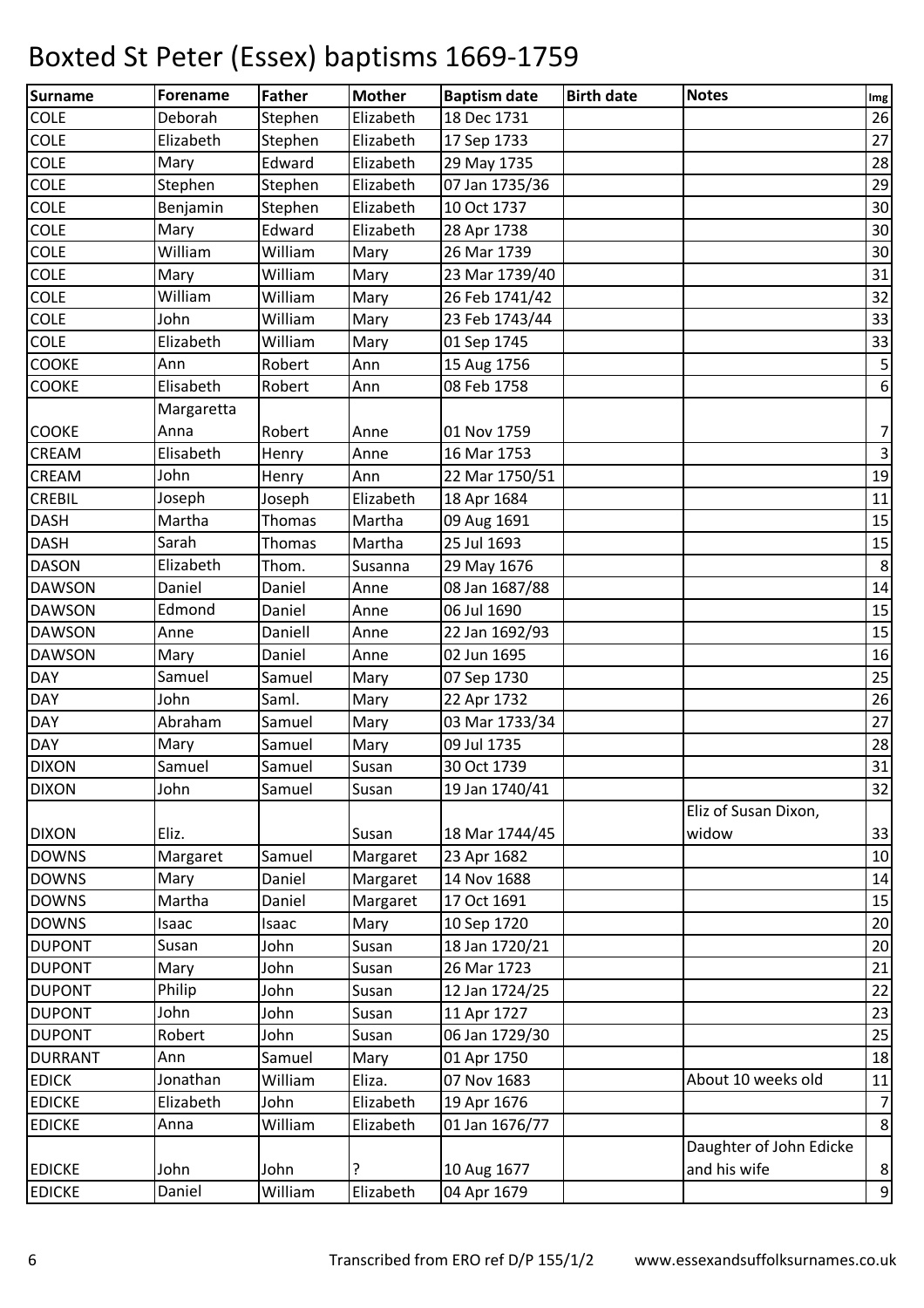| <b>Surname</b>   | Forename  | <b>Father</b> | <b>Mother</b> | <b>Baptism date</b> | <b>Birth date</b> | <b>Notes</b>                                                                  | Im <sub>g</sub>  |
|------------------|-----------|---------------|---------------|---------------------|-------------------|-------------------------------------------------------------------------------|------------------|
| <b>EDICKE</b>    | Joseph    | William       | Elizabeth     | 12 Jul 1686         |                   |                                                                               | 12               |
| <b>EDWARDS</b>   | John      | William       | Susanna       | 28 Feb 1685/86      |                   |                                                                               | 12               |
| <b>EDWARDS</b>   | Mary      | William       | Susan         | 04 Nov 1688         |                   |                                                                               | 14               |
| <b>EDWARDS</b>   | Will.     | Wm.           | Susan         | 12 Apr 1691         |                   |                                                                               | 15               |
| <b>EDWARDS</b>   | Ann       | Willm.        | Eliz.         | 09 Apr 1727         |                   |                                                                               | 23               |
| <b>EDWARDS</b>   | William   | Willm.        | Eliz.         | 10 Oct 1731         |                   |                                                                               | 26               |
| <b>EDWARDS</b>   | Sarah     | John          | Mary          | 29 Jul 1733         |                   |                                                                               | 27               |
| <b>EDWARDS</b>   | John      | William       | Elizabeth     | 21 Apr 1734         |                   |                                                                               | 28               |
| <b>EDWARDS</b>   | Samuel    | John          | Mary          | 15 Jun 1735         |                   |                                                                               | 28               |
| <b>EDWARDS</b>   | Elizabeth | John          | Mary          | 06 Jan 1736/37      |                   |                                                                               | 29               |
| <b>EMINS</b>     | William   | William       | Mary          | 28 May 1740         |                   |                                                                               | 31               |
| <b>EMINS</b>     | John      | William       | Mary          | 02 Mar 1742/43      |                   |                                                                               | 33               |
|                  |           |               |               |                     |                   | Daughter of Mr Thomas                                                         |                  |
| <b>ERWINN</b>    | Mary      | Thomas        | Mary          | 15 Sep 1685         |                   | Erwinn                                                                        | 12               |
| <b>FEILD</b>     | Richard   | Richard       | Mary          | 01 Jul 1748         |                   |                                                                               | 18               |
| <b>FENN</b>      | Benjamin  | John          | Anne          | 11 Apr 1704         |                   |                                                                               | 17               |
| <b>FENNE</b>     | Anne      | Jno.          | Anne          | 06 Dec 1693         |                   |                                                                               | 15               |
| <b>FISHER</b>    | Thomas    | Thomas        | Mary          | 24 Sep 1758         |                   |                                                                               | $6 \overline{6}$ |
| <b>FISHER</b>    | Joseph    | Thomas        | Deborah       | 06 Jan 1729/30      |                   |                                                                               | 25               |
| <b>FISHER</b>    | Edward    | Thomas        | Deborah       | 27 Jan 1730/31      |                   |                                                                               | 25               |
| GA[N_]OCK        | Sarah     | John          | Sarah         | 05 Sep 1682         |                   |                                                                               | 10               |
| <b>GANNICK</b>   | Robert    | John          | Mary          | 23 Dec 1688         |                   |                                                                               | 14               |
| <b>GANNOCK</b>   | John      | John          | Sarah         | 28 Aug 1687         | 07 Nov 1683       |                                                                               | 13               |
| <b>GANNOCK</b>   | Mary      | John          | Sarah         | 28 Aug 1687         |                   |                                                                               | 14               |
| <b>GANNOCK</b>   | Mary      | John          | Mary          | 17 Oct 1691         |                   | Mary and Margaret of                                                          | 15               |
| <b>GANNOCK</b>   | Margaret  | John          | Mary          | 17 Oct 1691         |                   | Mary and Margaret of                                                          | 15               |
| <b>GARRETT</b>   | John      | Obadiah       | Mary          | 14 Jun 1685         |                   |                                                                               | 12               |
| <b>GARWOOD</b>   | Mary      | Obadiah       | Mary          | 18 Apr 1678         |                   |                                                                               | 8 <sup>1</sup>   |
| <b>GARWOOD</b>   | Anne      | Obediah       | Mary          | 04 Jun 1682         |                   |                                                                               | 10               |
| <b>GENTRY</b>    | Rachel    | Tho.          | Mary          | 26 May 1677         |                   |                                                                               | 8 <sup>°</sup>   |
| <b>GIBBS</b>     | Jane      | William       | Mary          | 15 Sep 1694         |                   | Daughter of Mr. William<br>Gibbs                                              | 15               |
|                  |           |               |               |                     |                   | Daughter of Mr. William                                                       |                  |
| <b>GIBBS</b>     | Eleanor   | William       | Mary          | 13 Dec 1695         | 14 Nov 1695       | Gibbs                                                                         | 16               |
| <b>GLANFIELD</b> | Mary      | John          | Martha        | 12 Feb 1729/30      |                   |                                                                               | 25               |
| <b>GLANFIELD</b> | Edward    | John          | Martha        | 18 Apr 1737         |                   |                                                                               | 30               |
| <b>GOFF</b>      | James     |               | Rebecca       | 04 Sep 1727         |                   | A base born child                                                             | 24               |
| <b>GOFFE</b>     | James     |               | Mary          | 18 Jan 1690/91      |                   |                                                                               | 15               |
| <b>GOLDE</b>     | Sarah     | Thomas        | Mary          | 18 Nov 1688         |                   |                                                                               | 14               |
| <b>GOODAL</b>    | Elizabeth | Robt.         | Abigail       | 04 Nov 1691         |                   |                                                                               | 15               |
| <b>GOODALL</b>   | Anna      | Thomas        | Anna          | 06 Jun 1669         |                   | Daughter of Mr Thomas<br>Goodall (also appears on<br>image 30 of D/P 155/1/1) | 7                |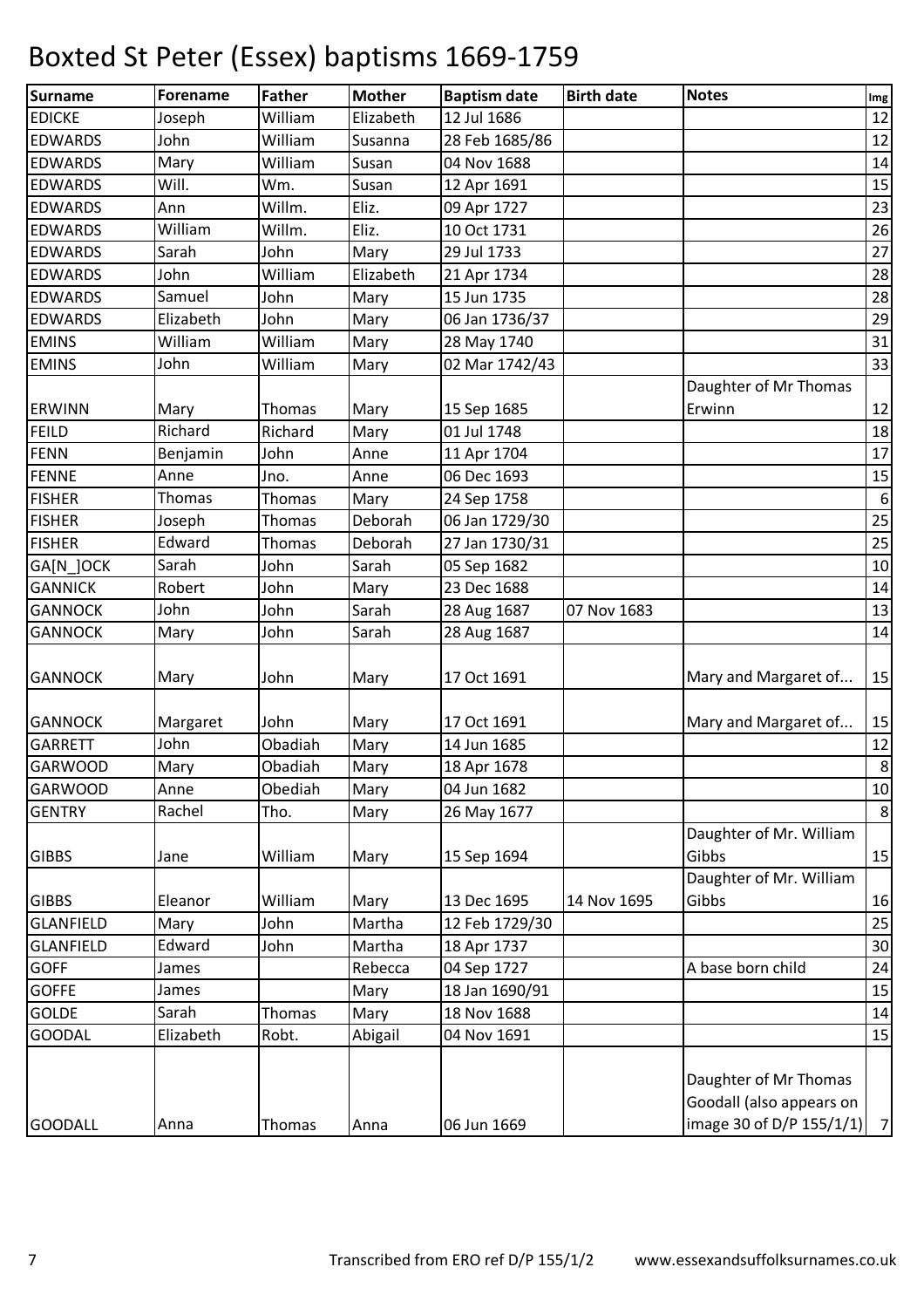| Surname                            | <b>Forename</b> | <b>Father</b>    | <b>Mother</b> | <b>Baptism date</b>        | <b>Birth date</b> | <b>Notes</b>                      | $\lfloor$ lmg $\rfloor$ |
|------------------------------------|-----------------|------------------|---------------|----------------------------|-------------------|-----------------------------------|-------------------------|
|                                    |                 |                  |               |                            |                   |                                   |                         |
|                                    |                 |                  |               |                            |                   | Daughter of Mr Thomas             |                         |
|                                    |                 |                  |               |                            |                   | Goodall (also appears on          |                         |
| <b>GOODALL</b>                     | Elizabeth       | Thomas           | Anna          | 10 Jan 1670/71             |                   | image 30 of D/P 155/1/1)          | 7                       |
|                                    |                 |                  |               |                            |                   |                                   |                         |
|                                    |                 |                  |               |                            |                   | Daughter of Mr Thomas             |                         |
|                                    |                 |                  |               |                            |                   | Goodall (also appears on          |                         |
| <b>GOODALL</b>                     | Margaret        | Thomas           | Anna          | 13 Jan 1672/73             |                   | image 31 of D/P 155/1/1)          | 7                       |
|                                    |                 |                  |               |                            |                   |                                   |                         |
|                                    |                 |                  |               |                            |                   | Son of Mr Thomas                  |                         |
|                                    |                 |                  |               |                            |                   | Goodall (also appears on          |                         |
| <b>GOODALL</b>                     | Jeremiah        | Thomas           | Anna          | 12 Apr 1674                |                   | image 1 of D/P 155/1/1)           | 7                       |
|                                    |                 |                  |               |                            |                   | Son of Mr Thomas                  |                         |
| <b>GOODALL</b>                     | John            | Thomas           | Anna          | 20 Feb 1675/76             |                   | Goodall                           | 7                       |
|                                    |                 |                  |               |                            |                   |                                   |                         |
|                                    |                 |                  |               |                            |                   | Daughter of Mr. Jeremie           |                         |
| <b>GOODALL</b>                     | Elizabeth       | Jeremie          | ?             | 27 May 1676                |                   | Goodall and his wife              | 7                       |
|                                    |                 |                  |               |                            |                   | Daughter of Mr. Thomas<br>Goodall |                         |
| <b>GOODALL</b>                     | Penelope        | Thomas           | Anne          | 22 Sep 1678                |                   |                                   | 8                       |
|                                    | Thomas          | Tho.             |               |                            |                   | Son of Mr. Tho. Goodall           |                         |
| <b>GOODALL</b>                     |                 |                  | Anna          | 13 May 1680                |                   | Son of Mr Thomas                  | 9                       |
|                                    | Thomas          |                  |               |                            |                   | Gooddall                          |                         |
| <b>GOODDALL</b><br><b>GOODDALL</b> | Thomas          | Thomas<br>Thomas | Anna          | 13 May 1680<br>14 Apr 1706 | 03 Apr 1706       |                                   | 7 <sup>1</sup><br>20    |
| <b>GOODDALL</b>                    | Mary            | Thomas           | Mary<br>Mary  | 01 Aug 1708                | 19 Jul 1708       |                                   | 20                      |
| <b>GOODDALL</b>                    | John            | Thomas           | Mary          | 18 Nov 1714                | 01 Nov 1714       |                                   | 20                      |
| <b>GOODDALL</b>                    | Anne            | Thomas           | Mary          | 08 Oct 1718                | 06 Sep 1718       |                                   | 20                      |
| <b>GOODDALL</b>                    | Jeremiah        | <b>Thomas</b>    | Mary          | 11 Jun 1723                | 10 Jun 1723       |                                   | 20                      |
| <b>GOODDALL</b>                    | Jeremiah        | Thomas           | Mary          | 11 Jun 1723                | 10 Jun 1723       |                                   | 21                      |
| GOOLD                              | Alice           | Thomas           | Mary          | 18 Mar 1687/88             |                   |                                   | 14                      |
| <b>GOOLD</b>                       | Hannah          | Thomas           | Mary          | 18 Mar 1687/88             |                   |                                   | 14                      |
| <b>GOULD</b>                       | Mary            | Thomas           | Mary          | 20 Sep 1680                |                   |                                   | 10                      |
| <b>GOULD</b>                       | Esther          | Thomas           | Mary          | 29 May 1682                |                   |                                   | 10                      |
| GOULD                              | John            | <b>Thomas</b>    | Mary          | 21 Apr 1684                |                   |                                   | 11                      |
| GOULD                              | Rose            | Tho.             | Mary          | 22 Sep 1690                |                   |                                   | 15                      |
| <b>GOULSON</b>                     | Mary            | Joseph           | Mary          | 06 Aug 1693                |                   |                                   | 15                      |
| <b>GROVE</b>                       | Abraham         | Abraham          | Mary          | 11 Aug 1754                |                   |                                   | $\overline{a}$          |
| <b>GROVE</b>                       | Thomas          | Abraham          | Mary          | 15 Feb 1756                |                   |                                   | $\mathsf S$             |
| <b>GROVE</b>                       | John            | Abraham          | Mary          | 05 Apr 1757                |                   |                                   | $\overline{\mathbf{5}}$ |
| <b>GROVE</b>                       | Mary            | Abraham          | Mary          | 26 Nov 1758                |                   |                                   | $6 \overline{6}$        |
| <b>GROVE</b>                       | John            | Allen            | Mary          | 16 Apr 1704                |                   |                                   | 17                      |
| <b>GROVE</b>                       | Deborah         | Samuel           | Elizabeth     | 09 Jan 1748/49             |                   |                                   | 18                      |
| <b>GROVE</b>                       | William         | Samuel           | Elizabeth     | 04 Jun 1750                |                   |                                   | 19                      |
| <b>GROVE</b>                       | William         | Allen            | Mary          | 05 Mar 1720/21             |                   |                                   | 20                      |
| <b>GROVE</b>                       | Sarah           | Abraham          | Sarah         | 28 Jul 1723                |                   |                                   | 21                      |
| <b>GROVE</b>                       | Sarah           | Allen            | Mary          | 18 Jan 1723/24             |                   |                                   | 22                      |
| <b>GROVE</b>                       | Hannah          | Abraham          | Sarah         | 03 Oct 1726                |                   |                                   | 23                      |
| <b>GROVE</b>                       | Abraham         | Abraham          | Sarah         | 29 Jul 1728                |                   |                                   | 24                      |
| <b>GROVE</b>                       | William         | Abraham          | Sarah         | 29 Jul 1728                |                   |                                   | 24                      |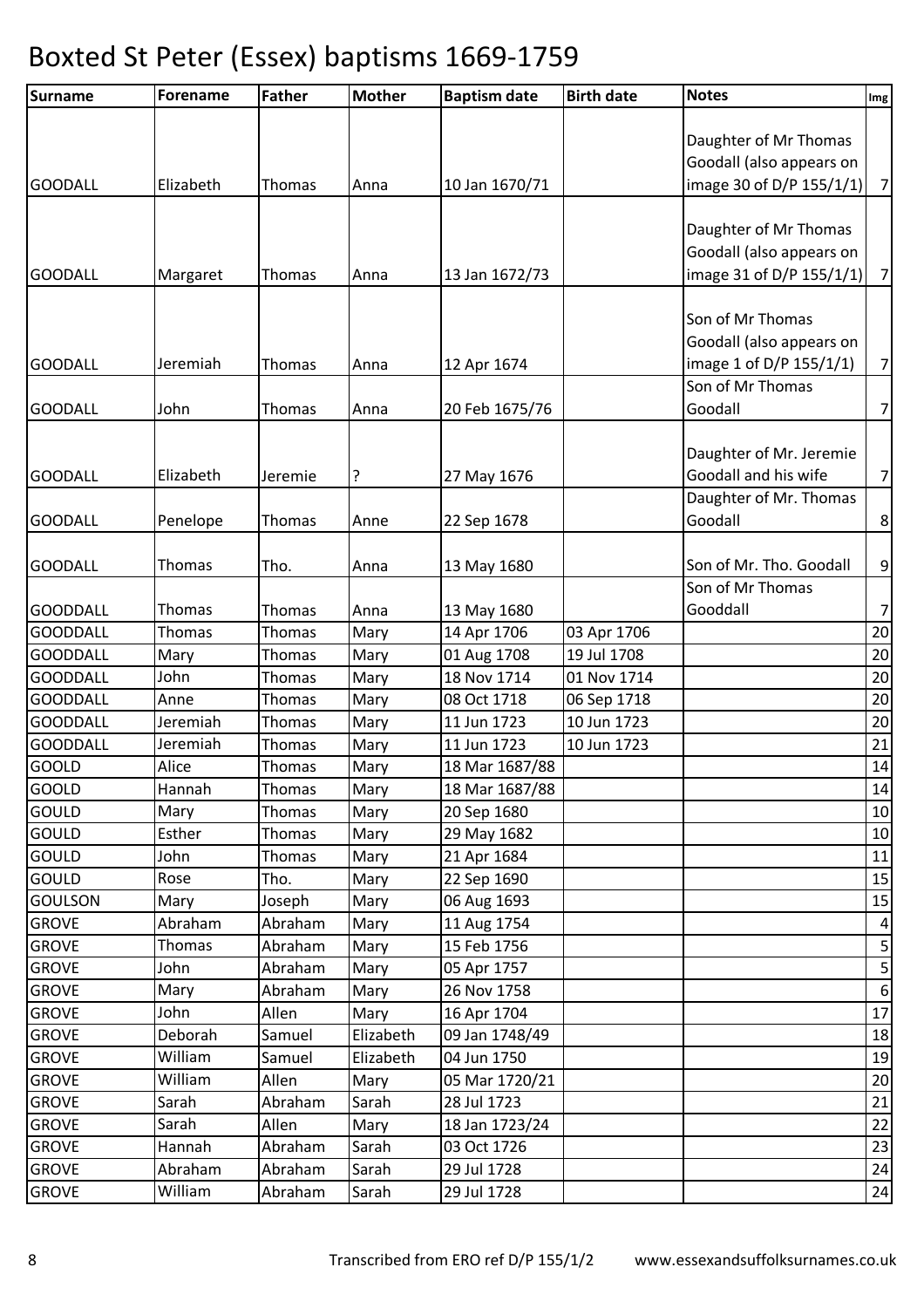| Surname       | Forename  | <b>Father</b> | <b>Mother</b> | <b>Baptism date</b> | <b>Birth date</b> | <b>Notes</b>                                         | Img              |
|---------------|-----------|---------------|---------------|---------------------|-------------------|------------------------------------------------------|------------------|
| <b>GROVE</b>  | Abraham   | Abraham       | Eliz.         | 22 Mar 1730/31      |                   |                                                      | 25               |
| <b>GROVE</b>  | John      | Abraham       | Elizabeth     | 11 Jan 1735/36      |                   |                                                      | 29               |
| <b>GROVE</b>  | Sarah     | Samuel        | Elizabeth     | 03 Apr 1737         |                   |                                                      | 30               |
| <b>GROVE</b>  | Mary      | Saml.         | Eliz.         | 13 Apr 1740         |                   |                                                      | 31               |
| <b>GROVE</b>  | Samuel    | Samuel        | Elizabeth     | 04 Sep 1742         |                   |                                                      | 32               |
| <b>GROVE</b>  | Thos.     | Saml.         | Elizth.       | 09 Apr 1744         |                   |                                                      | 33               |
| <b>GROVE</b>  | John      | Samuel        | Elizabeth     | 27 Jul 1746         |                   |                                                      | 34               |
| <b>GULSON</b> | Alice     | John          | Mary          | 20 Mar 1678/79      |                   | About 5 years old                                    | $\boldsymbol{9}$ |
| <b>GULSON</b> | Martha    | John          | Mary          | 20 Mar 1678/79      |                   | About 2 years old                                    | $\boldsymbol{9}$ |
| <b>GULSON</b> | Elizabeth | John          | Mary          | 13 Mar 1678/79      |                   |                                                      | $\boldsymbol{9}$ |
| <b>GULSON</b> | John      | Joseph        | Mary          | 09 Nov 1691         |                   |                                                      | 15               |
| <b>GULSON</b> | Samuel    | Robert        | Mary          | 26 Jun 1747         |                   |                                                      | 18               |
| <b>GULSON</b> | John      |               | Martha        | 07 Jul 1723         |                   | Base born child                                      | 21               |
| <b>GULSON</b> | Hannah    | Joseph        | Hannah        | 31 Oct 1731         |                   |                                                      | 26               |
| <b>GULSON</b> | Mary      | Robert        | Mary          | 30 Jan 1735/36      |                   |                                                      | 29               |
| <b>GULSON</b> | Susan     | Robert        | Mary          | 31 Mar 1738         |                   |                                                      | 30               |
| <b>GULSON</b> | Joseph    | Robert        | Mary          | 07 Aug 1740         |                   |                                                      | 31               |
| <b>GULSON</b> | Robert    | Robt.         | Mary          | 05 Nov 1744         |                   |                                                      | 33               |
| <b>HAGAR</b>  | Mary      | Thomas        | Deborah       | 27 Dec 1736         |                   |                                                      | 29               |
| <b>HALES</b>  | Benjamin  | Benjamin      | Elizabeth     | 08 Nov 1725         |                   |                                                      | 23               |
| <b>HAM</b>    | Jacob     | Jacob         | Mary          | 21 Sep 1728         |                   |                                                      | 24               |
| <b>HAM</b>    | Mary      | Jacob         | Mary          | 06 Feb 1729/30      |                   |                                                      | 25               |
| <b>HAM</b>    | Henry     | Jacob         | Mary          | 03 Jun 1731         |                   |                                                      | 25               |
| <b>HARPER</b> | James     | Daniel        | Elisabeth     | 13 Apr 1753         |                   |                                                      | $\mathbf{3}$     |
| <b>HARPER</b> | Thomas    | Daniel        | Elisabeth     | 04 Sep 1757         |                   |                                                      | $\sigma$         |
| <b>HARPER</b> | Daniel    | Daniel        | Elizabeth     | 06 Jul 1750         |                   | Being about six years old<br>Being about three years | 19               |
| <b>HARPER</b> | Alice     | Daniel        | Elizabeth     | 06 Jul 1750         |                   | old                                                  | 19               |
| <b>HARPER</b> | John      | Daniel        | Elizabeth     | 06 Jul 1750         |                   |                                                      | 19               |
| <b>HARPER</b> | Mary      | Daniel        | Alice         | 19 Nov 1723         |                   |                                                      | 21               |
| <b>HARPER</b> | Joseph    | Daniel        |               | 23 Oct 1726         |                   | Son of Daniel Harper and<br>his wife                 | 23               |
| <b>HARPER</b> | Elizabeth | Danl.         | Elizabeth     | 17 Mar 1742/43      |                   |                                                      | 33               |
| <b>HART</b>   | Alice     | Robert        | Sarah         | 12 Oct 1684         |                   |                                                      | 11               |
| <b>HART</b>   | Elizabeth | Thomas        | Margaret      | 21 Nov 1686         |                   |                                                      | 13               |
| <b>HART</b>   | Sarah     | Tho.          | Margaret      | 30 Dec 1689         |                   |                                                      | 14               |
| <b>HART</b>   | Ayleward  | Robt.         | Sarah         | 05 Jul 1691         |                   |                                                      | 15               |
| <b>HART</b>   | Thomas    | Thomas        | Mary          | 13 Nov 1732         |                   |                                                      | 26               |
| <b>HARTE</b>  | Robert    | Robert        | Sarah         | 11 Oct 1682         |                   | About 5 years old                                    | 10               |
| <b>HARTE</b>  | Sarah     | Robert        | Sarah         | 11 Oct 1682         |                   |                                                      | 10               |
| <b>HARTE</b>  | Anne      | Thomas        | Margaret      | 26 Feb 1682/83      |                   |                                                      | 10               |
| <b>HEART</b>  | Margaret  | Thomas        | Margaret      | 21 Jun 1678         |                   |                                                      | 8                |
| <b>HEART</b>  | Mary      | Thomas        | Margaret      | 07 Apr 1681         |                   |                                                      | 10               |
| <b>HEART</b>  | Thomas    | Thomas        | Margaret      | 25 Feb 1684/85      |                   |                                                      | 12               |
| <b>HILLS</b>  | Mary      | Willm.        | Mary          | 29 Jan 1744/45      |                   |                                                      | 33               |
| <b>HINDES</b> | Edward    | John          | Mary          | 02 Jul 1739         |                   |                                                      | 30               |
| <b>HINDS</b>  | John      | Edmd.         | Mary          | 04 May 1725         |                   |                                                      | 22               |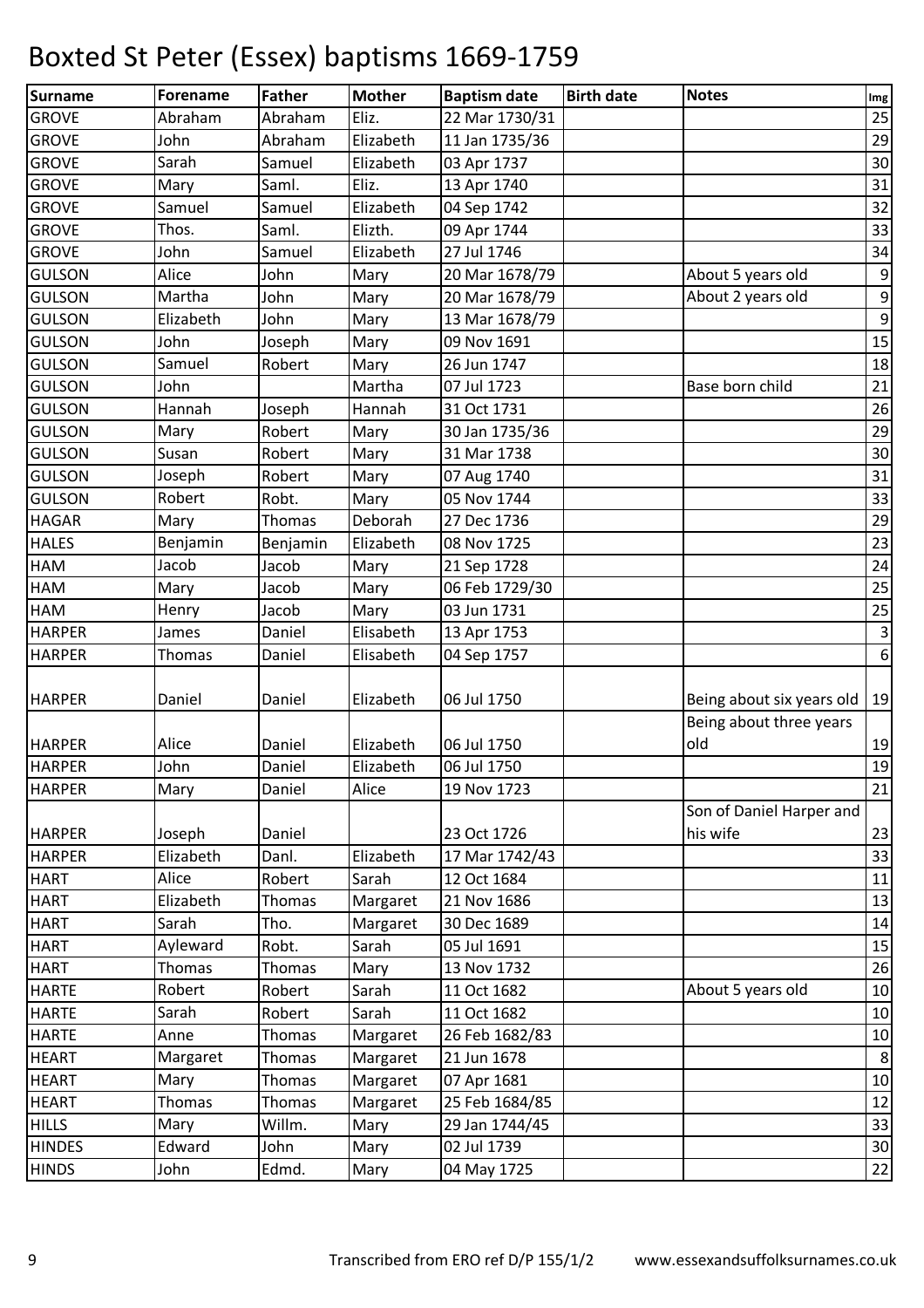| The father and son's<br>names were entered first<br>as Edward, then changed<br>to Edmund.<br>Edmund<br><b>HINES</b><br>Edmd.<br>Mary<br>14 Feb 1721/22<br>John<br>23 Jan 1752<br><b>HOLLAND</b><br>John<br>Hannah<br>Thomas<br><b>HOLLAND</b><br>John<br>Hannah<br>27 Jan 1754<br><b>HOLLAND</b><br>Mary<br>John<br>Hannah<br>29 Aug 1756 | 21<br>$\sf 5$<br>$\overline{5}$<br>15<br>15<br>23<br>18 |
|-------------------------------------------------------------------------------------------------------------------------------------------------------------------------------------------------------------------------------------------------------------------------------------------------------------------------------------------|---------------------------------------------------------|
|                                                                                                                                                                                                                                                                                                                                           |                                                         |
|                                                                                                                                                                                                                                                                                                                                           | $\overline{\mathbf{3}}$<br>$\pmb{4}$<br>$\overline{7}$  |
|                                                                                                                                                                                                                                                                                                                                           |                                                         |
|                                                                                                                                                                                                                                                                                                                                           |                                                         |
|                                                                                                                                                                                                                                                                                                                                           |                                                         |
|                                                                                                                                                                                                                                                                                                                                           |                                                         |
|                                                                                                                                                                                                                                                                                                                                           |                                                         |
| <b>HOLLAND</b><br>Richard<br>Thomas<br>Ann<br>25 Feb 1757                                                                                                                                                                                                                                                                                 |                                                         |
| Richard<br>Hannah<br>07 Oct 1759<br><b>HOLLAND</b><br>John                                                                                                                                                                                                                                                                                |                                                         |
| <b>HOW</b><br>Edward<br>Christian<br>17 Dec 1693<br>Jonas                                                                                                                                                                                                                                                                                 |                                                         |
| <b>HOW</b><br>Elizabeth<br>Thomas<br>Richard<br>08 Dec 1694                                                                                                                                                                                                                                                                               |                                                         |
| <b>HOW</b><br>Elizabeth<br>Elizabeth<br>Thomas<br>18 Sep 1726                                                                                                                                                                                                                                                                             |                                                         |
| <b>HUM</b><br>Mary<br>13 Sep 1747<br>Mary<br>George                                                                                                                                                                                                                                                                                       |                                                         |
| Robert<br>Robert<br>04 Jun 1679<br><b>HURRELL</b><br>Anna                                                                                                                                                                                                                                                                                 | $9\,$                                                   |
| <b>HURRELL</b><br>Robert<br>Anna<br>20 Nov 1681<br>Anna                                                                                                                                                                                                                                                                                   | 10                                                      |
| Robert<br>Robert<br><b>HURRELL</b><br>Ann<br>01 Dec 1684                                                                                                                                                                                                                                                                                  | 12                                                      |
| <b>HURRELL</b><br>Robert<br>12 Feb 1687/88<br>Mary<br>Ann                                                                                                                                                                                                                                                                                 | 14                                                      |
|                                                                                                                                                                                                                                                                                                                                           |                                                         |
| Nathaniel<br>John<br>19 Feb 1747/48<br>Being about 5 years old.<br><b>HYNDES</b><br>Mary                                                                                                                                                                                                                                                  | 18                                                      |
| Jonathan<br>John<br><b>HYNDES</b><br>Mary<br>19 Feb 1747/48                                                                                                                                                                                                                                                                               | 18                                                      |
| John<br><b>HYNDES</b><br>John<br>Mary<br>15 Nov 1736                                                                                                                                                                                                                                                                                      | 29                                                      |
| <b>IBARNER</b><br>Samuel<br>Elizabeth<br>Daniel<br>10 Apr 1687                                                                                                                                                                                                                                                                            | 13                                                      |
| Susan<br><b>INFIELD</b><br>Thomas<br>30 Oct 1736<br>George                                                                                                                                                                                                                                                                                | 29                                                      |
| <b>INFIELD</b><br>Mary<br>Susan<br>10 Feb 1737/38<br>George                                                                                                                                                                                                                                                                               | 30                                                      |
| <b>INFIELD</b><br>25 Oct 1739<br>Susan<br>George<br>George                                                                                                                                                                                                                                                                                | 31                                                      |
| <b>INFIELD</b><br>John<br>George<br>Susan<br>10 Jan 1742/43                                                                                                                                                                                                                                                                               | 33                                                      |
| <b>JAMES</b><br>Thomas<br>Thomas<br>Anne<br>23 Sep 1753                                                                                                                                                                                                                                                                                   | $\overline{a}$                                          |
| <b>JAMES</b><br>John<br>John<br>18 Aug 1754<br>Susanna                                                                                                                                                                                                                                                                                    | $\pmb{4}$                                               |
| 07 Mar 1756<br><b>JAMES</b><br>Thomas<br>John<br>Susanna                                                                                                                                                                                                                                                                                  | 5                                                       |
| Daughter of William                                                                                                                                                                                                                                                                                                                       |                                                         |
| ?<br>William<br>James & his wife<br>Mary<br>27 May 1677<br><b>JAMES</b>                                                                                                                                                                                                                                                                   | $\bf 8$                                                 |
| William<br>20 Oct 1678<br><b>JAMES</b><br>Anna<br>Mary                                                                                                                                                                                                                                                                                    | $\overline{9}$                                          |
| William<br>William<br>JAMES<br>05 Oct 1682<br>Mary                                                                                                                                                                                                                                                                                        | 10                                                      |
| <b>JAMES</b><br>John<br>William<br>Mary<br>21 Jan 1683/84                                                                                                                                                                                                                                                                                 | 11                                                      |
| JAMES<br>William<br>William<br>Mary<br>23 Feb 1690/91                                                                                                                                                                                                                                                                                     | 15                                                      |
| Hannah<br><b>JAMES</b><br>Thomas<br>Hannah<br>08 Jan 1726/27                                                                                                                                                                                                                                                                              | 23                                                      |
| <b>JAMES</b><br>Thomas<br>09 Feb 1728/29<br>Thomas<br>Hannah                                                                                                                                                                                                                                                                              | 24                                                      |
| JAMES<br>John<br>28 Mar 1731<br>Thomas<br>Hannah                                                                                                                                                                                                                                                                                          | 25                                                      |
| <b>JAMES</b><br>William<br>20 Jan 1733/34<br>Thomas<br>Hannah                                                                                                                                                                                                                                                                             | 27                                                      |
| Samuel<br>20 Feb 1736/37<br>JAMES<br>Thomas<br>Hannah                                                                                                                                                                                                                                                                                     | 29                                                      |
| Elizabeth<br><b>JAMES</b><br>Thomas<br>Hannah<br>27 Feb 1742/43                                                                                                                                                                                                                                                                           | 33                                                      |
| <b>JOCELYN</b><br>Elizat.<br>02 Mar 1689/90<br>John<br>James                                                                                                                                                                                                                                                                              | 14                                                      |
| Ann<br><b>JOHNSON</b><br>Joseph<br>Ann<br>02 May 1756                                                                                                                                                                                                                                                                                     | $\overline{\mathbf{5}}$                                 |
| 18 Mar 1757<br><b>JOHNSON</b><br>Robert<br>Ann<br>Ann                                                                                                                                                                                                                                                                                     | $\overline{\mathbf{5}}$                                 |
| Hannah<br>08 Jul 1759<br><b>JOHNSON</b><br>Robert<br>Ann                                                                                                                                                                                                                                                                                  | $6 \mid$                                                |
| About a year old<br><b>JOHNSON</b><br>John<br>Robert<br>Esther<br>28 Sep 1678                                                                                                                                                                                                                                                             | $\overline{9}$                                          |
| Abraham<br>Abraham<br>20 May 1688<br><b>JOHNSON</b><br>Joanna                                                                                                                                                                                                                                                                             | 14                                                      |
| Bezaleel<br>Abraham<br>16 Mar 1689/90<br><b>JOHNSON</b><br>Joanna                                                                                                                                                                                                                                                                         | 14                                                      |
| <b>JOHNSON</b><br>William<br>04 Sep 1691<br>Abraham<br>Joanna                                                                                                                                                                                                                                                                             | 15                                                      |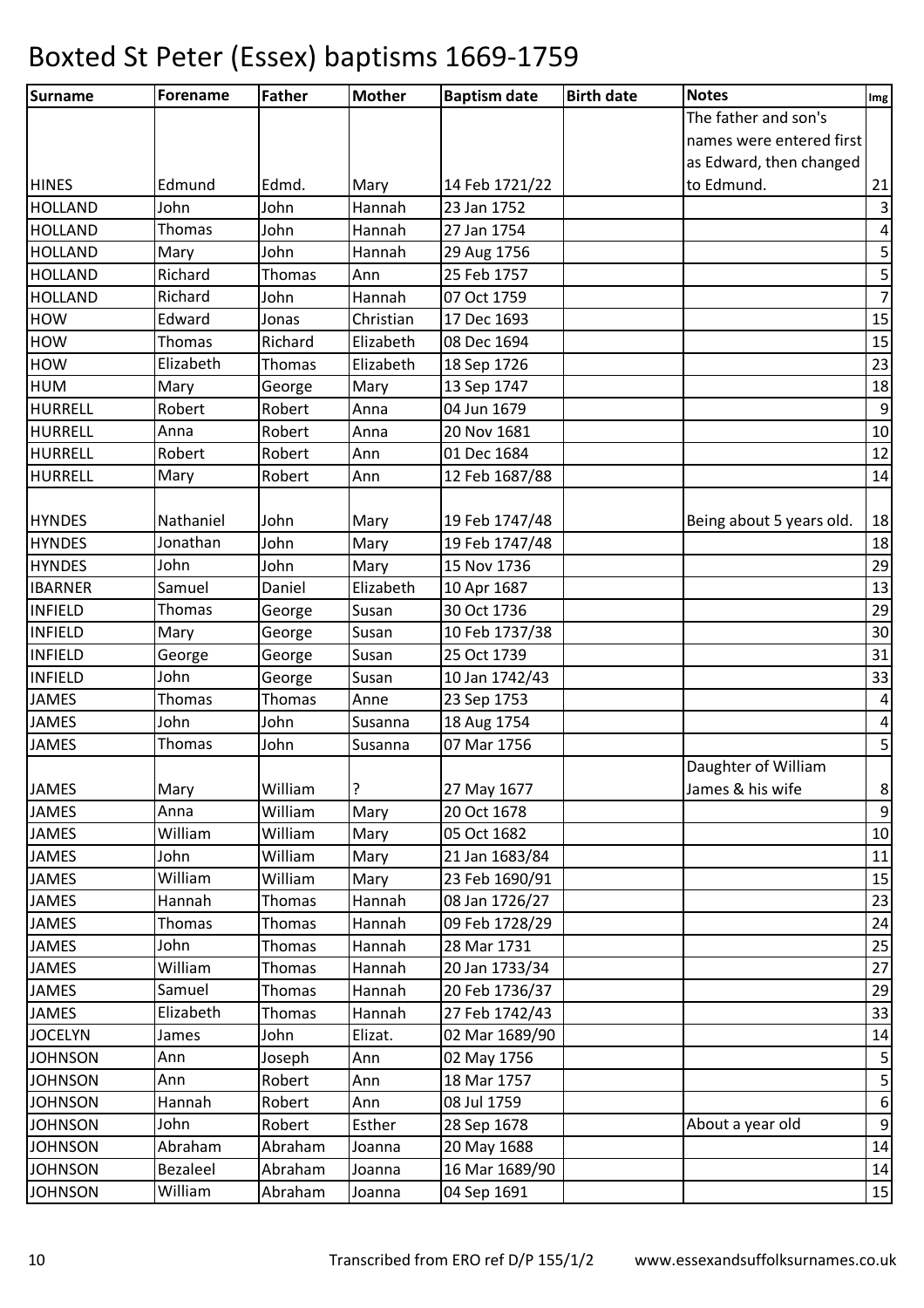| Surname         | <b>Forename</b> | <b>Father</b> | <b>Mother</b> | <b>Baptism date</b> | <b>Birth date</b> | <b>Notes</b>                   | Img              |
|-----------------|-----------------|---------------|---------------|---------------------|-------------------|--------------------------------|------------------|
| <b>JOHNSON</b>  | Samuel          | Abraham       | Joanna        | 10 May 1693         |                   |                                | 15               |
| <b>JOHNSON</b>  | Isaac           | Abraham       | Joanna        | 29 Aug 1694         |                   | Isaac and Jacob of             | 15               |
| <b>JOHNSON</b>  | Jacob           | Abraham       | Joanna        | 29 Aug 1694         |                   | Isaac and Jacob of             | 15               |
| <b>JOHNSON</b>  | Susannah        | John          | Susan         | 24 Jun 1705         |                   |                                | 17               |
| <b>JOHNSON</b>  | Anne            | John          | Elizabeth     | 28 May 1721         |                   |                                | 20               |
| <b>JOHNSON</b>  | Mary            | John          | Elizabeth     | 18 Jun 1723         |                   |                                | 21               |
| <b>JOHNSON</b>  | Robert          | John          | Elizabeth     | 13 Jun 1725         |                   |                                | 22               |
| <b>JOHNSON</b>  | Easter          | John          | Elizabeth     | 01 Mar 1726/27      |                   |                                | 23               |
| <b>JOHNSON</b>  | Robert          | John          | Elizabeth     | 22 Mar 1730/31      |                   |                                | 25               |
| <b>JOSLIN</b>   | Thomas          | Thomas        | Sarah         | 02 May 1756         |                   |                                | $\sf S$          |
| <b>JOSLYN</b>   | John            | Mark          | Sarah         | 02 Feb 1759         |                   |                                | $\boldsymbol{6}$ |
| <b>JOSSELYN</b> | Mark            | Mark          | Sarah         | 25 Jan 1758         |                   |                                | $\boldsymbol{6}$ |
| <b>JOSSELYN</b> | Sarah           | Thomas        | Sarah         | 22 Jun 1750         |                   |                                | 19               |
| <b>KING</b>     | Elisabeth       | James         | Hannah        | 23 Apr 1753         |                   |                                | $\mathsf 3$      |
| <b>KING</b>     | Daniel          | Daniel        | Lydia         | 15 Jan 1679/80      |                   |                                | $\boldsymbol{9}$ |
| <b>KING</b>     | John            | John          | Sarah         | 20 Dec 1682         |                   |                                | 10               |
| <b>KING</b>     | Mary            | Samuel        | Mary          | 11 Mar 1682/83      |                   |                                | 10               |
| <b>KING</b>     | Thomas          | Thomas        | Mary          | 08 Jun 1683         |                   |                                | 11               |
| <b>KING</b>     | Susan           | Samuell       | Mary          | 01 Dec 1684         |                   |                                | 12               |
| <b>KING</b>     | John            | Thomas        | Mary          | 21 Apr 1685         |                   |                                | 12               |
| <b>KING</b>     | Sarah           | John          | Sarah         | 21 Apr 1685         |                   |                                | 12               |
| <b>KING</b>     | Abraham         | John          | Sarah         | 06 Mar 1686/87      |                   |                                | 13               |
| <b>KING</b>     | Sarah           | Sam.          | Mary          | 10 Apr 1687         |                   |                                | 13               |
| <b>KING</b>     | John            | Thomas        | Thomazin      | 11 Sep 1687         |                   |                                | 14               |
| <b>KING</b>     | Anne            | John          | Sarah         | 30 Sep 1688         |                   |                                | 14               |
| <b>KING</b>     | Thomasin        | Thomas        | Thomasin      | 09 Dec 1688         |                   |                                | 14               |
| <b>KING</b>     | Mary            | Tho.          | Thomasin      | 30 Jan 1689/90      |                   |                                | 14               |
| <b>KING</b>     | Susanna         | Samuel        | Mary          | 02 Mar 1689/90      |                   |                                | 14               |
| <b>KING</b>     | Abraham         | Abraham       | Mary          | 06 Apr 1690         |                   |                                | 15               |
| <b>KING</b>     | Isaac           | John          | Sarah         | 20 Apr 1690         |                   |                                | 15               |
| <b>KING</b>     | Elizabeth       | Abraham       | Mary          | 02 Jul 1691         |                   |                                | 15               |
| <b>KING</b>     | Judith          | John          | Sarah         | 30 Oct 1692         |                   |                                | 15               |
| <b>KING</b>     | Mary            | Abram         | Mary          | 24 Jul 1693         |                   |                                | 15               |
| <b>KING</b>     | Jacob           | Jno.          | Sarah         | 02 Jun 1693         |                   |                                | 15               |
| <b>KING</b>     | Samuel          | John          | Sarah         | 13 May 1695         |                   |                                | 16               |
| <b>KING</b>     | Hannah          |               | Sarah         | 01 Jul 1704         |                   | A bastard child                | 17               |
| <b>KING</b>     | Samuel          | James         | Hannah        | 25 Jun 1748         |                   |                                | 18               |
| <b>KING</b>     | Mary            | James         | Hannah        | 06 Jul 1750         |                   |                                | 19               |
| <b>KING</b>     | Elizabeth       | Thomas        | Hannah        | 26 Sep 1722         |                   |                                | 21               |
| <b>KING</b>     | Jonathan        | Isaac         | Rose          | 18 Jan 1722/23      |                   |                                | 21               |
| <b>KING</b>     | William         | Jacob         | Thomasine     | 17 Mar 1722/23      |                   |                                | 21               |
| <b>KING</b>     | Samuel          | Samuel        | Mary          | 03 Jan 1724/25      |                   |                                | 22               |
| <b>KING</b>     | Jacob           | Jacob         | Thomasine     | 05 Mar 1724/25      |                   |                                | 22               |
| <b>KING</b>     | Abraham         | Abraham       | Martha        | 04 Jul 1725         |                   |                                | 22               |
| <b>KING</b>     | Mary            | Abraham       | Martha        | 06 Jun 1726         |                   |                                | 23               |
|                 |                 |               |               |                     |                   | A base born child of           |                  |
|                 |                 |               |               |                     |                   | <b>Edward Stradler and Ann</b> |                  |
| <b>KING</b>     | John            |               | Ann           | 19 Dec 1726         |                   | King                           | 23               |
| <b>KING</b>     | Mary            | Isaac         | Rose          | 19 Jun 1727         |                   |                                | 24               |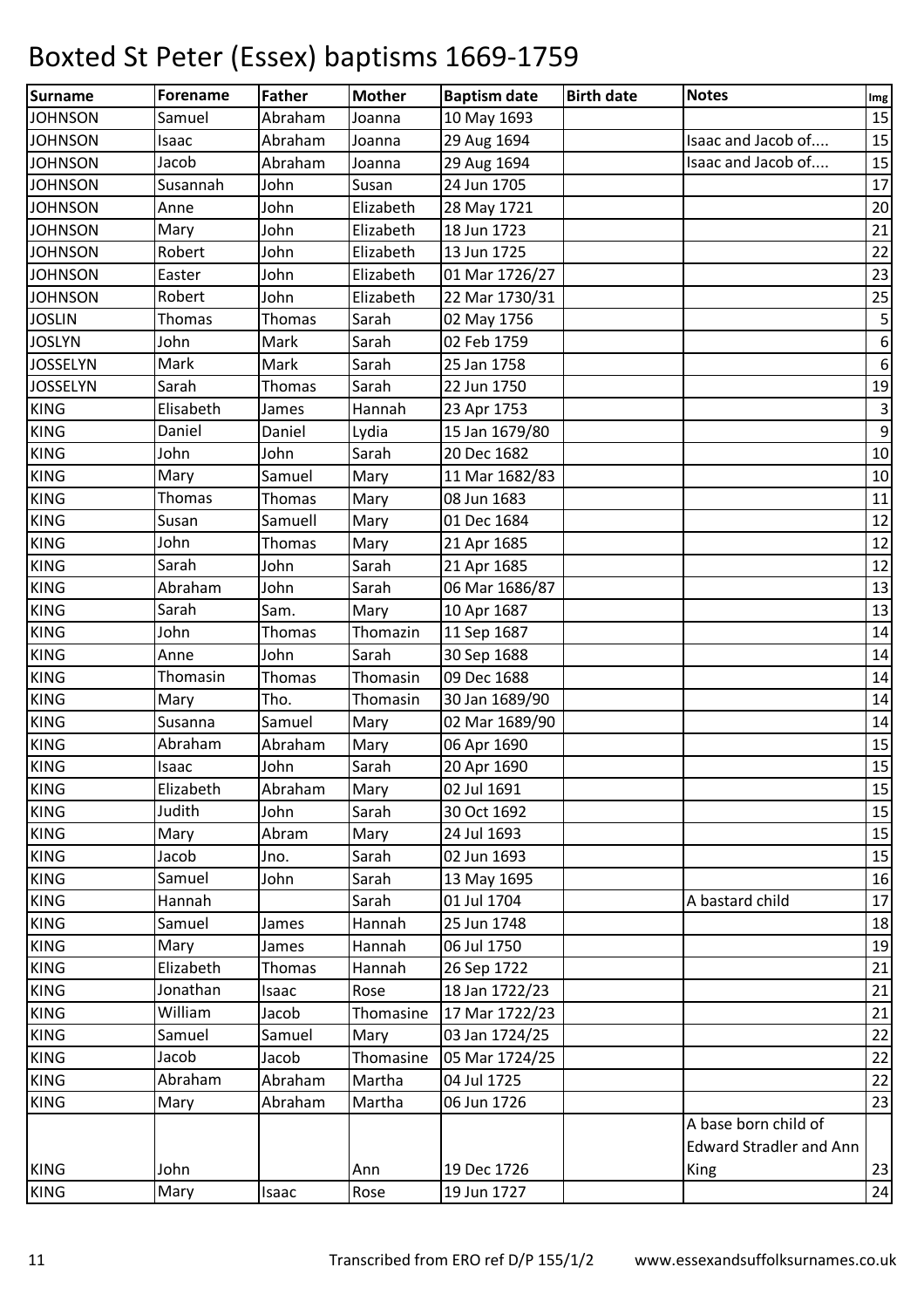| Surname                    | <b>Forename</b> | <b>Father</b>    | <b>Mother</b> | <b>Baptism date</b> | <b>Birth date</b> | <b>Notes</b>                                      | Img                     |
|----------------------------|-----------------|------------------|---------------|---------------------|-------------------|---------------------------------------------------|-------------------------|
| <b>KING</b>                | James           | Saml.            | Mary          | 18 Jul 1727         |                   |                                                   | 24                      |
| <b>KING</b>                | Mary            | Abraham          | Martha        | 20 Aug 1727         |                   |                                                   | 24                      |
| <b>KING</b>                | Thomasine       | Jacob            | Thomasine     | 14 Apr 1728         |                   |                                                   | 24                      |
| <b>KING</b>                | John            | Abraham          | Martha        | 26 Nov 1729         |                   |                                                   | 24                      |
| <b>KING</b>                | Elizabeth       | Isaac            | Rose          | 12 Apr 1730         |                   |                                                   | 25                      |
| <b>KING</b>                | Abigail         | Thomas           | Abigail       | 03 Oct 1730         |                   | Abigail and Elizabeth,<br>twins, the daughters of | 25                      |
|                            |                 |                  |               |                     |                   |                                                   |                         |
|                            | Elizabeth       |                  |               |                     |                   | Abigail and Elizabeth,                            |                         |
| <b>KING</b><br><b>KING</b> |                 | Thomas<br>Daniel | Abigail       | 03 Oct 1730         |                   | twins, the daughters of                           | 25<br>26                |
|                            | Mary            | Abraham          | Elizabeth     | 19 Sep 1731         |                   |                                                   |                         |
| <b>KING</b>                | Hannah          |                  | Martha        | 22 Feb 1731/32      |                   |                                                   | 26                      |
| <b>KING</b>                | Mary            | Jacob            | Thomasin      | 14 Jan 1732/33      |                   |                                                   | 26                      |
| <b>KING</b>                | Elizabeth       | Daniel           | Elizabeth     | 03 Apr 1733         |                   |                                                   | 27                      |
| <b>KING</b>                | Elizabeth       | Abraham          | Martha        | 05 May 1734         |                   |                                                   | 28                      |
| <b>KING</b>                | Samuel          | Isaac            | Hannah        | 30 Jul 1734         |                   |                                                   | 28                      |
| <b>KING</b>                | Sarah           | Jacob            | Thomasine     | 06 Mar 1734/35      |                   |                                                   | 28                      |
| <b>KING</b>                | Hannah          | Daniel           | Elizabeth     | 23 Jul 1736         |                   |                                                   | 29                      |
| <b>KING</b>                | Hannah          | Isaac            | Hannah        | 12 Feb 1736/37      |                   |                                                   | 29                      |
| <b>KING</b>                | Thomas          | Abraham          | Martha        | 19 Jan 1738/39      |                   |                                                   | 30                      |
| <b>KING</b>                | Daniel          | Daniel           | Elizabeth     | 08 Oct 1739         |                   |                                                   | 31                      |
| <b>KING</b>                | Samuel          | Abraham          | Martha        | 11 Feb 1740/41      |                   |                                                   | 32                      |
| <b>KING</b>                | John            |                  | Eliz.         | 18 Mar 1744/45      |                   |                                                   | 33                      |
| <b>KNOP</b>                | William         | Samuel           | Susanna       | 11 Nov 1677         |                   |                                                   | $\bf 8$                 |
| <b>KNOP</b>                | Mary            | Wm.              | Elisat.       | 07 Jan 1704/5       |                   |                                                   | $17\,$                  |
| <b>KNOP</b>                | Elizabeth       | Samuel           | Sarah         | 25 Sep 1748         |                   |                                                   | 18                      |
| <b>KNOP</b>                | Thomas          | William          | Elizabeth     | 20 Mar 1723/24      |                   | Being about 3 years of<br>age                     | 22                      |
| <b>KNOP</b>                | Susan           | William          | Elizabeth     | 20 Mar 1723/24      |                   | Being about 18 months<br>old                      | 22                      |
| <b>KNOP</b>                | Jonathan        | William          | Elizabeth     | 20 Mar 1723/24      |                   |                                                   | 22                      |
| <b>KNOP</b>                | Elizabeth       | Samuel           | Elizabeth     | 24 May 1724         |                   |                                                   | 22                      |
| <b>KNOP</b>                | Mary            | Samuel           | Elizabeth     | 15 Jan 1726/27      |                   |                                                   | 23                      |
| <b>KNOP</b>                | William         | Samuel           | Elizabeth     | 08 Apr 1734         |                   |                                                   | 27                      |
| <b>KNOP</b>                | Samuel          | Samuel           | Sarah         | 14 Mar 1742/43      |                   |                                                   | 33                      |
| <b>KNOPP</b>               | William         | Samuel           | Sarah         | 25 Jun 1738         |                   |                                                   | 30                      |
| <b>KNOPP</b>               | Sarah           | Samuel           | Sarah         | 20 Oct 1740         |                   |                                                   | 31                      |
| <b>KNOPP</b>               | Mary            | Samuel           | Sarah         | 20 Jul 1746         |                   |                                                   | 34                      |
| <b>LADBROKE</b>            | John            | John             | Elisabeth     | 18 Apr 1704         |                   |                                                   | 17                      |
| <b>LADBROOK</b>            | Peter           | Peter            | Susanna       | 06 Apr 1754         |                   |                                                   | $\overline{\mathbf{r}}$ |
| <b>LADBROOK</b>            | Susanna         | Peter            | Susanna       | 28 Sep 1755         |                   |                                                   | $\overline{a}$          |
| <b>LADBROOK</b>            | John            | Peter            | Susanna       | 20 Mar 1757         |                   |                                                   | $\overline{5}$          |
| <b>LADBROOK</b>            | Mary            | Peter            | Susanna       | 06 May 1759         |                   |                                                   | $\boldsymbol{6}$        |
| <b>LADBROOK</b>            | Elizabeth       | Robert           | Edina         | 14 Nov 1680         |                   |                                                   | $\overline{9}$          |
| <b>LADBROOK</b>            | Robert          | Robert           | Edina         | 22 Apr 1683         |                   |                                                   | 11                      |
| <b>LADBROOK</b>            | Abraham         | Thomas           | Hannah        | 31 Mar 1695         |                   |                                                   | 16                      |
| <b>LADBROOK</b>            | Sarah           | Jacob            | Ann           | 10 Dec 1732         |                   |                                                   | 26                      |
| <b>LADBROOK</b>            | John            | Peter            | Sarah         | 21 Jan 1732/33      |                   |                                                   | 26                      |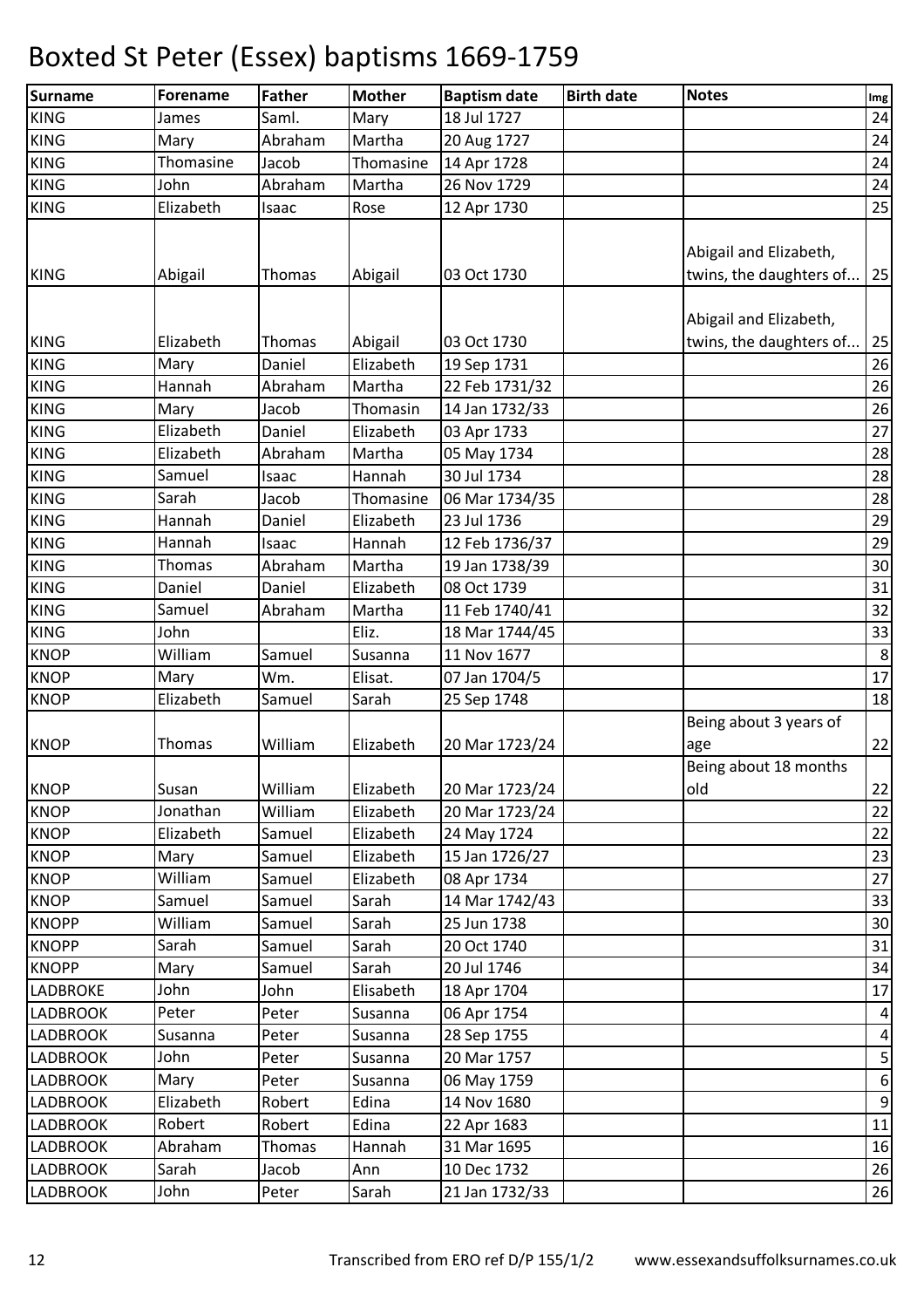| <b>Surname</b>   | Forename       | <b>Father</b> | <b>Mother</b> | <b>Baptism date</b> | <b>Birth date</b> | <b>Notes</b>                                      | Img              |
|------------------|----------------|---------------|---------------|---------------------|-------------------|---------------------------------------------------|------------------|
| <b>LADBROOK</b>  | Deborah        | John          | Deborah       | 28 Jan 1732/33      |                   |                                                   | 26               |
| <b>LADBROOK</b>  | Mary           | John          | Deborah       | 21 Apr 1734         |                   |                                                   | 28               |
| <b>LADBROOK</b>  | John           | John          | Deborah       | 06 Aug 1738         |                   |                                                   | 30               |
| <b>LADBROOK</b>  | William        | John          | Deborah       | 04 Dec 1743         |                   |                                                   | 33               |
| <b>LADBROOKE</b> | Anna           | Robert        | Ide           | 13 May 1678         |                   |                                                   | 8 <sup>1</sup>   |
|                  |                |               |               |                     |                   |                                                   |                  |
|                  |                |               |               |                     |                   | Son of Thomas                                     |                  |
| <b>LADBROOKE</b> | Jacob          | Thomas        | ?             | 22 Oct 1679         |                   | Ladbrooke and his wife                            | $\boldsymbol{9}$ |
| <b>LADBROOKE</b> | Hannah         | Stephen       | Hanna         | 13 May 1686         |                   |                                                   | 12               |
| <b>LADBROOKE</b> | Isaac          | Peter         | Sarah         | 12 Feb 1721/22      |                   |                                                   | 21               |
| <b>LADBROOKE</b> | Elizabeth      | Peter         | Elizabeth     | 28 Nov 1725         |                   |                                                   | 23               |
| <b>LADBROOKE</b> | Ann            | Jacob         | Ann           | 05 Dec 1725         |                   |                                                   | 23               |
| <b>LADBROOKE</b> | Peter          | Peter         | Sarah         | 06 Sep 1730         |                   |                                                   | 25               |
| <b>LADBROOKE</b> | Thomas         | Peter         | Sarah         | 25 Jan 1735/36      |                   |                                                   | 29               |
| <b>LADBROOKE</b> | Peter          |               | Elizabeth     | 23 Jan 1741/42      |                   | A base born child                                 | 32               |
| LANGHAM          | Gregory        | John          | Catherine     | 12 Nov 1676         |                   |                                                   | $\bf 8$          |
| LANGHAM          | John           | John          | Mary          | 28 Aug 1692         |                   |                                                   | 15               |
| LANGHAM          | Mary           | John          | Mary          | 17 Dec 1693         |                   |                                                   | 15               |
| LAST             | Thomas         | Abraham       | Elisabeth     | 08 May 1754         |                   |                                                   | 4                |
| LAST             | Susan          | Abraham       | Elizabeth     | 20 Jan 1746/47      |                   |                                                   | 17               |
| <b>LAST</b>      | Ann            | Abraham       | Elizabeth     | 11 Feb 1748/49      |                   |                                                   | 18               |
| <b>LAST</b>      | Samuel         | Abraham       | Elizabeth     | 04 Dec 1750         |                   |                                                   | 19               |
| <b>LAST</b>      | Mary           | Abraham       | Elizabeth     | 14 Mar 1742/43      |                   |                                                   | 33               |
| <b>LAST</b>      | Ruth           | Abrm.         | Eliz.         | 20 Mar 1744/45      |                   |                                                   | 33               |
| LAY              | Hannah         | Thomas        | Elisat.       | 15 May 1691         |                   |                                                   | 15               |
|                  |                |               |               |                     |                   | Aged 18. Parents' first<br>names not in register. |                  |
|                  |                |               |               |                     |                   | Unclear if surname is                             |                  |
| LAYSEL           | Elisabeth      |               |               | 25 Aug 1754         |                   | that of mother or father.                         | $\vert 4 \vert$  |
|                  |                |               |               |                     |                   | William and Mary twins                            |                  |
| <b>LEA</b>       | William        | John          | Elizabeth     | 22 Feb 1736/37      |                   | of                                                | 29               |
|                  |                |               |               |                     |                   | William and Mary twins                            |                  |
| <b>LEA</b>       | Mary           | John          | Elizabeth     | 22 Feb 1736/37      |                   | of                                                | 29               |
| LEE              | Elisabeth      | Wm.           | Elisabeth     | 01 Jan 1753         |                   |                                                   | $\mathbf{3}$     |
| LEE              | Elisabeth      | John          | Elisabeth     | 12 Feb 1755         |                   |                                                   | $\vert 4 \vert$  |
| LEE              | Samuel         | William       | Elisabeth     | 17 Aug 1755         |                   |                                                   | $\pmb{4}$        |
| LEE              | Ann            | John          | Elisabeth     | 12 Jun 1756         |                   |                                                   | $\mathsf S$      |
| LEE              | Jane           | John          | Elisabeth     | 05 Mar 1758         |                   |                                                   | $\boldsymbol{6}$ |
| LEE              | William        | William       | Elisabeth     | 05 Mar 1758         |                   |                                                   | $6 \overline{6}$ |
| LEE              | <b>Bridget</b> | John          | Mary          | 30 May 1748         |                   |                                                   | 18               |
| LEE              | William        | Willm.        | Elizabeth     | 06 Sep 1749         |                   |                                                   | 18               |
| <b>LEE</b>       | Thomas         | William       | Elizabeth     | 25 Oct 1750         |                   |                                                   | 19               |
| LEE              | Rachel         | Thomas        | Mary          | 16 Oct 1720         |                   |                                                   | 20               |
| LEE              | Thomas         | Thomas        | Mary          | 30 Dec 1722         |                   |                                                   | 21               |
| LEE              | John           | Thomas        | Mary          | 11 Jan 1724/25      |                   |                                                   | 22               |
| LEE              | John           | John          | Elizabeth     | 29 Jan 1726/27      |                   |                                                   | 23               |
| <b>LEE</b>       | Samuel         | Thomas        | Mary          | 09 Nov 1727         |                   |                                                   | 24               |
| LEE              | Joseph         | Thomas        | Mary          | 30 Apr 1730         |                   |                                                   | 25               |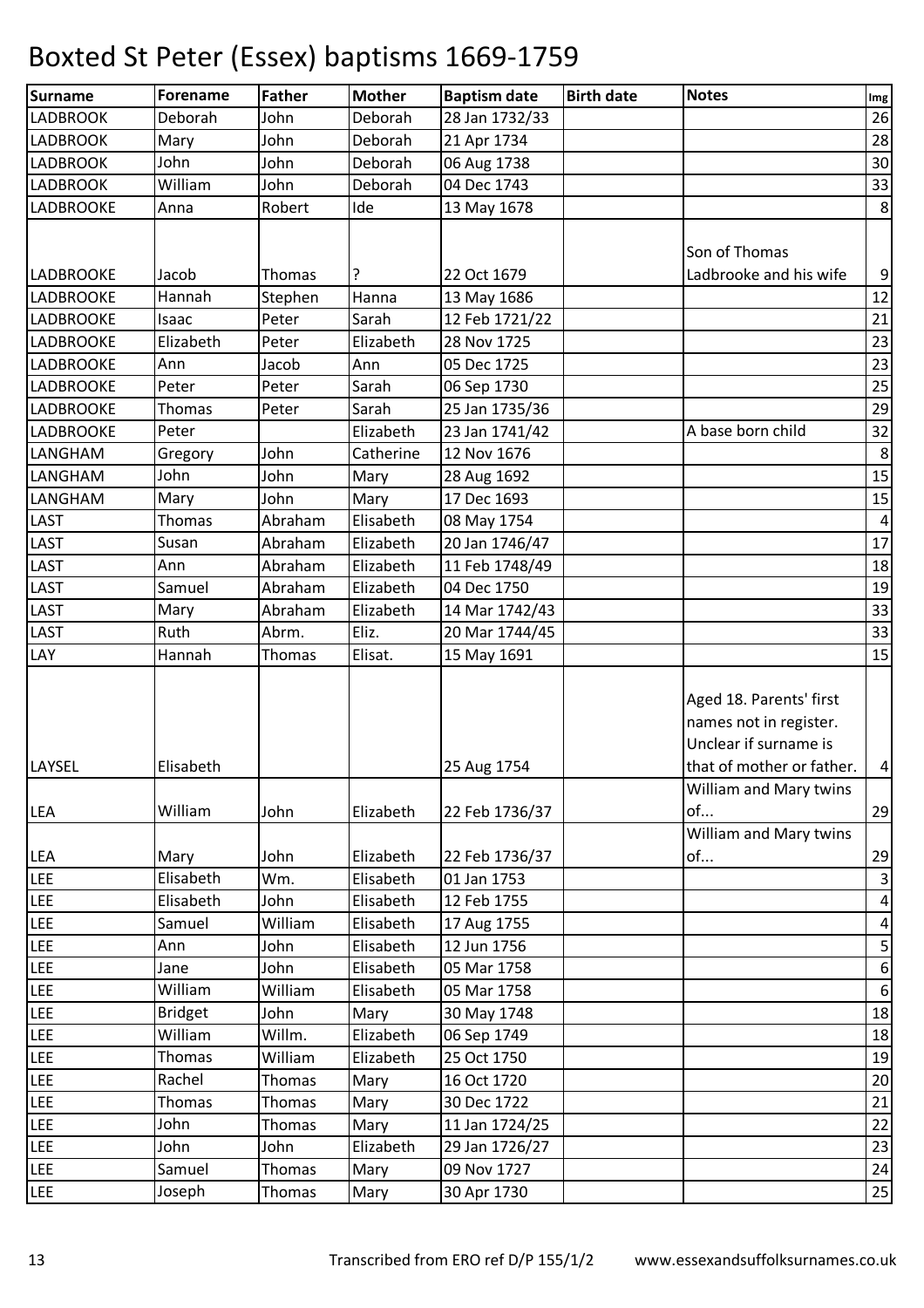| <b>Surname</b> | Forename       | <b>Father</b> | <b>Mother</b>  | <b>Baptism date</b> | <b>Birth date</b> | <b>Notes</b>            | Img                     |
|----------------|----------------|---------------|----------------|---------------------|-------------------|-------------------------|-------------------------|
| <b>LEE</b>     | Hannah         | John          | Elizabeth      | 21 Jul 1730         |                   |                         | 25                      |
| LEE            | Thomas         | John          | Elizabeth      | 17 Dec 1731         |                   |                         | 26                      |
| LEE            | Ann            | John          | Elizabeth      | 11 Nov 1733         |                   |                         | 27                      |
|                |                |               |                |                     |                   | Sarah & Robert, twins   |                         |
| LEE            | Sarah          | John          | Elizabeth      | 29 Jan 1734/35      |                   | of                      | 28                      |
|                |                |               |                |                     |                   | Sarah & Robert, twins   |                         |
| LEE            | Robert         | John          | Elizabeth      | 29 Jan 1734/35      |                   | of                      | 28                      |
| <b>LEE</b>     | Robert         | John          | Mary           | 02 Nov 1738         |                   |                         | 30                      |
| LEE            | James          | John          | Mary           | 28 Jul 1741         |                   |                         | 32                      |
| <b>LEE</b>     | Mary           | Jon.          | Mary           | 21 Nov 1744         |                   |                         | 33                      |
| <b>LEE</b>     | <b>Bridget</b> | John          | Mary           | 23 Apr 1746         |                   |                         | 34                      |
| <b>LEECH</b>   | Mary           | Robert        | Mary           | 30 Apr 1758         |                   |                         | $\boldsymbol{6}$        |
| <b>LEECH</b>   | John           | Robert        | Mary           | 28 Oct 1759         |                   |                         | $\overline{7}$          |
| <b>LEECH</b>   | Mary           | John          | Hannah         | 16 Jan 1731/32      |                   |                         | 26                      |
| <b>LEECH</b>   | Robert         | John          | Hannah         | 21 Dec 1733         |                   |                         | 27                      |
| <b>LEECH</b>   | Joseph         | John          | Hannah         | 27 Feb 1734/35      |                   |                         | 28                      |
| <b>LEECH</b>   | Martha         | John          | Hannah         | 29 May 1741         |                   |                         | 32                      |
|                |                |               |                |                     |                   | No date given but falls |                         |
|                |                |               |                |                     |                   | among baptisms in July  |                         |
| <b>LEETCH</b>  | Martha         | John          | Hannah         | 1739                |                   | 1739                    | 30                      |
| LILLY          | Elizabeth      | Thomas        | Hannah         | 25 Oct 1735         |                   |                         | 29                      |
| <b>LONG</b>    | Mary           |               | Mary           | 18 Aug 1741         |                   | A base born child       | 32                      |
| <b>LONG</b>    | John           |               | Mary           | 24 Apr 1744         |                   | A base born child       | 33                      |
| <b>LOWNES</b>  | Alice          | John          | Alice          | 24 Mar 1689/90      | 08 Mar 1687/88    |                         | 14                      |
| <b>LYNG</b>    | Elizabeth      | Joseph        | Elizabeth      | 04 Oct 1725         |                   |                         | 23                      |
| <b>MARR</b>    | Henry          | John          | Elizabeth      | 20 Oct 1680         |                   | Son of Mr. John Marr    | $\boldsymbol{9}$        |
| <b>MARTIN</b>  | Mary           | Stephen       | Elizabeth      | 25 Oct 1730         |                   |                         | 25                      |
| MICKLEFEILD    | Mary           | Cornelius     | Elisab.        | 24 Feb 1688/89      |                   |                         | 14                      |
| <b>MILLER</b>  | Arthur         | Arthur        | <b>Bridget</b> | 09 Apr 1704         |                   |                         | 17                      |
|                |                |               |                |                     |                   | Daughter of John Miller |                         |
| <b>MILLER</b>  | Sarah          | John          |                | 01 Feb 1723/24      |                   | and his wife            | 22                      |
| <b>MILLS</b>   | Sarah          | William       | Frances        | 15 Jan 1733/34      |                   |                         | 27                      |
| <b>MILLS</b>   | Ann            | William       | Frances        | 08 Feb 1735/36      |                   |                         | 29                      |
| <b>MIXER</b>   | John           | John          | Grace          | 19 Nov 1695         |                   |                         | 16                      |
| <b>MONSON</b>  | Mary           | Arthur        | Rose           | 03 Oct 1756         |                   |                         | $\overline{\mathbf{5}}$ |
| <b>MONSON</b>  | Susanna        | Arthur        | Rose           | 30 Sep 1759         |                   |                         | $\boldsymbol{6}$        |
| <b>MOOR</b>    | Sarah          | Edward        | Sarah          | 13 Jun 1740         |                   |                         | 31                      |
| <b>MOOR</b>    | Elizabeth      | Edwd.         | Sarah          | 22 Jul 1741         |                   |                         | 32                      |
| <b>MUNSON</b>  | Robert         | Arthur        |                | 20 Aug 1704         |                   |                         | 17                      |
|                |                |               |                |                     |                   |                         |                         |
|                |                |               |                |                     |                   | Says 1726 - presumably  |                         |
|                |                |               |                |                     |                   | 1726/7. Entered         |                         |
|                |                |               |                |                     |                   | immediately before      |                         |
| <b>MUNSON</b>  | John           | Arthur        | Mary           | 06 Feb 1726/27      |                   | baptisms for 1727/8.    | 17                      |
| <b>MUNSON</b>  | Arthur         | Arthur        | Mary           | 27 Jun 1721         |                   |                         | 20                      |
| <b>MUNSON</b>  | John           | John          | Mary           | 17 Jun 1722         |                   |                         | 21                      |
| <b>MUNSON</b>  | Susan          | Arthur        | Mary           | 30 Jun 1723         |                   |                         | 21                      |
| <b>MUNSON</b>  | Mary           | John          | Mary           | 07 Jun 1724         |                   |                         | 22                      |
| <b>MUNSON</b>  | Susan          | Arthur        | Mary           | 14 Feb 1724/25      |                   |                         | 22                      |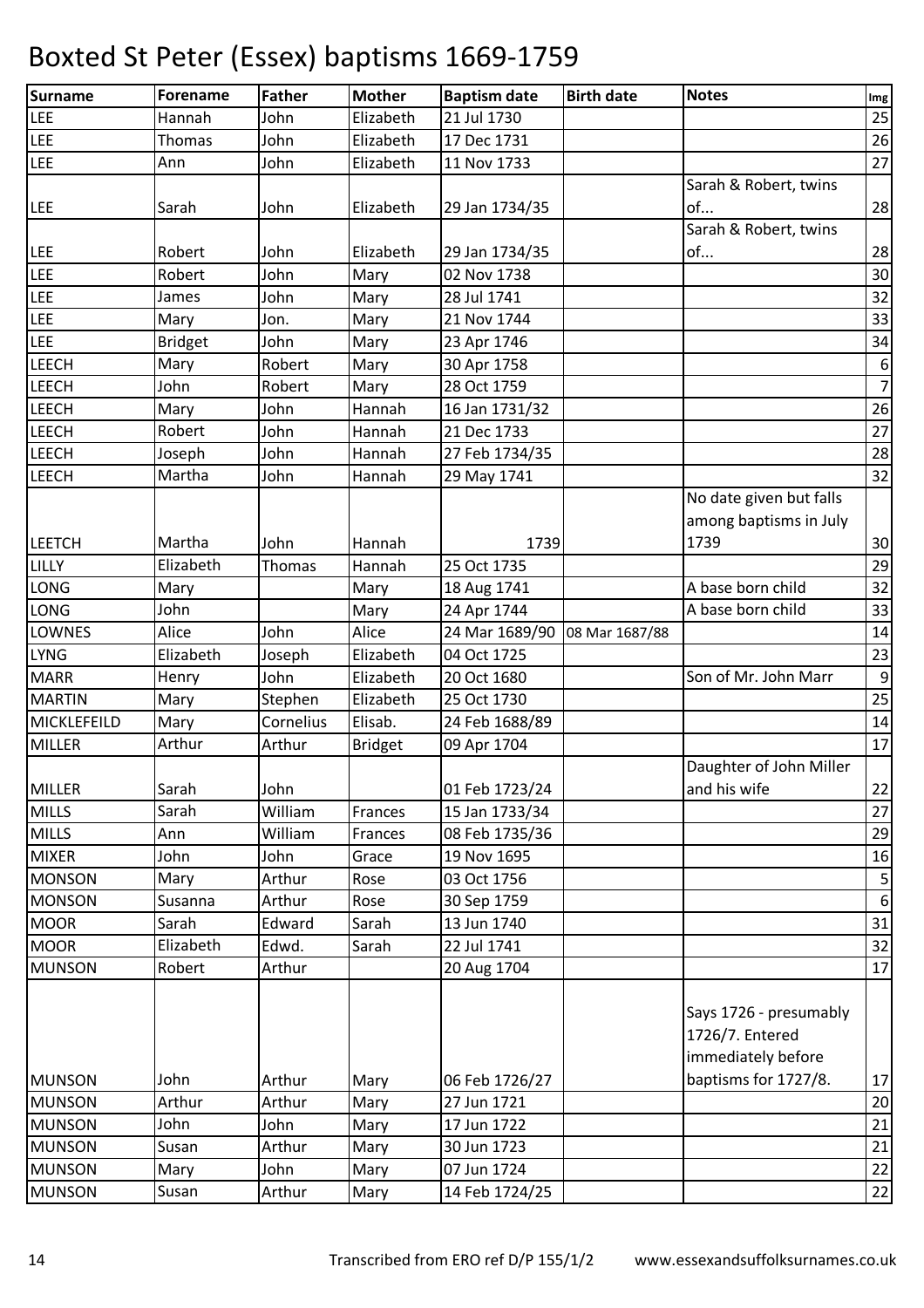| <b>Surname</b> | <b>Forename</b> | Father  | <b>Mother</b>  | <b>Baptism date</b> | <b>Birth date</b> | <b>Notes</b>              | Img                     |
|----------------|-----------------|---------|----------------|---------------------|-------------------|---------------------------|-------------------------|
| <b>MUNSON</b>  | Susan           | John    | Mary           | 28 Sep 1726         |                   |                           | 23                      |
| <b>MUNSON</b>  | Abigail         | John    | Mary           | 11 Oct 1728         |                   |                           | 24                      |
| <b>MUNSON</b>  | Elizabeth       | John    | Mary           | 11 Oct 1728         |                   |                           | 24                      |
| <b>MUNSON</b>  | Elizabeth       | Arthur  | Mary           | 07 Oct 1729         |                   |                           | 24                      |
| <b>MUNSON</b>  | Robert          | Arthur  | Mary           | 01 Jan 1730/31      |                   |                           | 25                      |
| <b>MUNSON</b>  | Arthur          | John    | Mary           | 12 Jan 1730/31      |                   |                           | 25                      |
| <b>MUNSON</b>  | Hannah          | John    | Mary           | 01 Feb 1731/32      |                   |                           | 26                      |
| <b>MUNSON</b>  | Robert          | John    | Mary           | 13 Apr 1734         |                   |                           | 27                      |
| <b>MUNSON</b>  | Joseph          | Arthur  | Mary           | 11 Sep 1734         |                   |                           | 28                      |
| <b>MUNSON</b>  | Elizabeth       | John    | Mary           | 10 Feb 1735/36      |                   |                           | 29                      |
| <b>MUNSON</b>  | Joseph          | John    | Mary           | 24 Feb 1736/37      |                   |                           | 29                      |
| <b>MUNSON</b>  | Elizabeth       | John    | Mary           | 05 Jul 1738         |                   |                           | 30                      |
| <b>MUNSON</b>  | Abigail         | John    | Mary           | 11 Sep 1739         |                   |                           | 31                      |
| <b>MUNSON</b>  | Simon           | John    | Mary           | 23 Feb 1742/43      |                   |                           | 33                      |
| <b>MUNSON</b>  | Martha          | John    | Mary           | 14 Jan 1745/46      |                   |                           | 34                      |
| <b>NEAVARD</b> | Margaret        | Edmund  | Mary           | 23 Jul 1721         |                   |                           | 21                      |
| <b>NEVARD</b>  | Anne            | George  | Sarah          | 07 Mar 1753         |                   |                           | $\overline{\mathbf{3}}$ |
| <b>NEVARD</b>  | Ann             | Edward  | Ann            | 22 Dec 1754         |                   |                           | $\pmb{4}$               |
| <b>NEVARD</b>  | Thomasin        | George  | Sarah          | 20 May 1755         |                   |                           | $\pmb{4}$               |
| <b>NEVARD</b>  | Edward          | Edward  | Ann            | 25 Apr 1756         |                   |                           | $\mathsf S$             |
| <b>NEVARD</b>  | Edward          | Edward  | Ann            | 05 Nov 1756         |                   |                           | 5                       |
| <b>NEVARD</b>  | John            | George  | Sarah          | 01 Oct 1758         |                   |                           | $\boldsymbol{6}$        |
| <b>NEVARD</b>  | Samuel          | Samuel  | Thomasin       | 08 Apr 1759         |                   |                           | $\boldsymbol{6}$        |
| <b>NEVARD</b>  | Thomas          | William | Margaret       | 02 Nov 1676         |                   |                           | $\bf 8$                 |
| <b>NEVARD</b>  | Samuel          | Edward  | Sarah          | 17 May 1677         |                   |                           | $\bf 8$                 |
| <b>NEVARD</b>  | Martha          | John    | Elizabeth      | 13 May 1680         |                   | About 4 months old.       | $\boldsymbol{9}$        |
| <b>NEVARD</b>  | Richard         | William | Mary           | 27 Sep 1680         |                   |                           | $\boldsymbol{9}$        |
| <b>NEVARD</b>  | Mary            | William | Margaret       | 23 Nov 1682         |                   |                           | $10\,$                  |
| <b>NEVARD</b>  | Sarah           | John    | Sarah          | 22 Apr 1683         |                   |                           | 11                      |
| <b>NEVARD</b>  | John            | John    | Sarah          | 26 Jul 1685         |                   |                           | 12                      |
| <b>NEVARD</b>  | Robert          | William | Margaret       | 21 Mar 1688/89      |                   |                           | 14                      |
| <b>NEVARD</b>  | Mary            | Wm.     | Mary           | 18 Oct 1691         |                   |                           | 15                      |
|                |                 |         |                |                     |                   | Baptisms for this year in |                         |
|                |                 |         |                |                     |                   | a muddle - not clear if   |                         |
|                |                 |         |                |                     |                   | this is a 1691/2 baptism  |                         |
| <b>NEVARD</b>  | Susan           | Wm.     | Susan          | 10 Feb 1692/93      |                   | or 1692/3.                | 15                      |
| <b>NEVARD</b>  | William         | Wm.     | Mary           | 03 Nov 1695         | 23 Oct 1695       |                           | 16                      |
| <b>NEVARD</b>  | Mary            | Edwad   | Alice          | 25 Jun 1704         |                   |                           | 17                      |
|                |                 |         |                |                     |                   | Parents' first names not  |                         |
| <b>NEVARD</b>  | Sarah           | ?       | ?              | 08 May 1725         |                   | in register.              | 17                      |
| <b>NEVARD</b>  | Samuel          | Edwd.   | Ann            | 03 Feb 1746/47      |                   |                           | 17                      |
| <b>NEVARD</b>  | Elizabeth       | Edmund  | <b>Bridget</b> | 19 Dec 1747         |                   |                           | 18                      |
| <b>NEVARD</b>  | Mary            | John    | Deborah        | 21 Mar 1750/51      |                   |                           | 19                      |
| <b>NEVARD</b>  | Mary            | John    | Judith         | 07 Jan 1721/22      |                   |                           | 21                      |
| <b>NEVARD</b>  | John            | John    | Elizabeth      | 30 Dec 1722         |                   |                           | 21                      |
| <b>NEVARD</b>  | William         | John    | Judith         | 01 Mar 1723/24      |                   |                           | 22                      |
| <b>NEVARD</b>  | Elizabeth       | John    | Judith         | 01 May 1726         |                   |                           | 23                      |
| <b>NEVARD</b>  | Ann             | John    |                | 14 Aug 1726         |                   |                           | 23                      |
| <b>NEVARD</b>  | Sarah           | John    | Elizabeth      | 24 Oct 1728         |                   |                           | 24                      |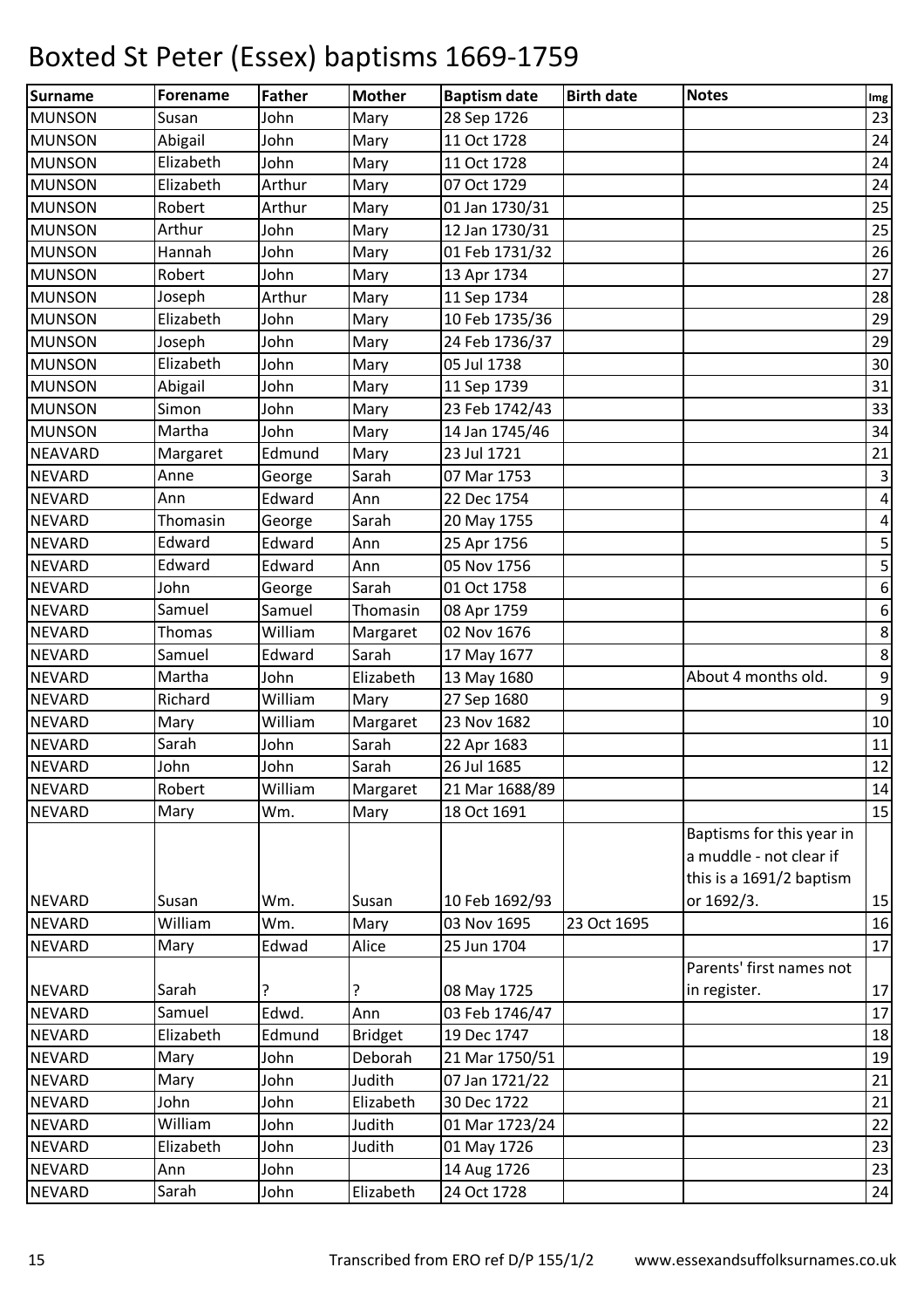| Surname       | <b>Forename</b> | <b>Father</b> | <b>Mother</b>  | <b>Baptism date</b> | <b>Birth date</b> | <b>Notes</b>                                                                                                                                                                                                   | Img |
|---------------|-----------------|---------------|----------------|---------------------|-------------------|----------------------------------------------------------------------------------------------------------------------------------------------------------------------------------------------------------------|-----|
| <b>NEVARD</b> | Edward          | Edward        | Ann            | 11 May 1729         |                   |                                                                                                                                                                                                                | 24  |
| <b>NEVARD</b> | Elizabeth       | John          | Elizabeth      | 16 Jul 1728         |                   |                                                                                                                                                                                                                | 24  |
| <b>NEVARD</b> | Samuel          | John          | Deborah        | 25 Dec 1729         |                   |                                                                                                                                                                                                                | 24  |
| <b>NEVARD</b> | Ann             | John          | Ann            | 15 Nov 1730         |                   |                                                                                                                                                                                                                | 25  |
| <b>NEVARD</b> | Martha          | John          | Judith         | 23 Aug 1731         |                   |                                                                                                                                                                                                                | 26  |
| <b>NEVARD</b> | Thomasine       | John          | Ann            | 28 Nov 1731         |                   |                                                                                                                                                                                                                | 26  |
| <b>NEVARD</b> | Edmund          | Edmund        | <b>Briget</b>  | 18 Jun 1732         |                   |                                                                                                                                                                                                                | 26  |
| <b>NEVARD</b> | John            |               | Thomasine      | 10 Aug 1732         |                   | A base born child                                                                                                                                                                                              | 26  |
| <b>NEVARD</b> | Elizabeth       | Edward        | Ann            | 08 Oct 1732         |                   |                                                                                                                                                                                                                | 26  |
| <b>NEVARD</b> | Hannah          | John          | Hannah         | 28 Jan 1732/33      |                   |                                                                                                                                                                                                                | 26  |
| <b>NEVARD</b> | Edward          | John          | Elizabeth      | 27 Jan 1733/34      |                   |                                                                                                                                                                                                                | 27  |
|               |                 |               |                |                     |                   | Daughter of John Nevard<br>and his wife (the word<br>"Fox" is in the margin<br>beside this entry - not<br>clear how or if it's<br>relevant to Ann or her<br>family. Was the baptism<br>performed by a visiting |     |
|               |                 |               |                |                     |                   | cleric called Fox instead                                                                                                                                                                                      |     |
| <b>NEVARD</b> | Ann             | John          |                | 10 Feb 1733/34      |                   | of the usual clergyman?)                                                                                                                                                                                       | 27  |
| <b>NEVARD</b> | Mary            | Edmd.         | <b>Briget</b>  | 17 Mar 1733/34      |                   |                                                                                                                                                                                                                | 27  |
| <b>NEVARD</b> | Hannah          | John          | Judith         | 24 Aug 1734         |                   |                                                                                                                                                                                                                | 28  |
| <b>NEVARD</b> | Thomasine       |               | Thomasine      | 28 Oct 1734         |                   | A base born child                                                                                                                                                                                              | 28  |
| <b>NEVARD</b> | John            | John          | Deborah        | 31 Mar 1735         |                   |                                                                                                                                                                                                                | 28  |
| <b>NEVARD</b> | Elizabeth       | Edmund        | <b>Bridget</b> | 08 May 1735         |                   |                                                                                                                                                                                                                | 28  |
| <b>NEVARD</b> | Mary            | Edward        | Ann            | 25 May 1735         |                   |                                                                                                                                                                                                                | 28  |
| <b>NEVARD</b> | <b>Bridget</b>  | Edmund        | <b>Bridget</b> | 23 May 1736         |                   |                                                                                                                                                                                                                | 29  |
| <b>NEVARD</b> | Sarah           | John          | Elizabeth      | 04 Jul 1736         |                   |                                                                                                                                                                                                                | 29  |
| <b>NEVARD</b> | <b>Bridget</b>  | Edmund        | <b>Bridget</b> | 27 Aug 1737         |                   |                                                                                                                                                                                                                | 30  |
| <b>NEVARD</b> | Thomas          |               | Mary           | 03 Dec 1737         |                   | A base born child                                                                                                                                                                                              | 30  |
| <b>NEVARD</b> | John            | Edward        | Ann            | 16 Nov 1738         |                   |                                                                                                                                                                                                                | 30  |
| <b>NEVARD</b> | Ann             | John          | Deborah        | 17 Feb 1738/39      |                   |                                                                                                                                                                                                                | 30  |
| <b>NEVARD</b> | Samuel          | John          | Elizabeth      | 27 Mar 1739         |                   |                                                                                                                                                                                                                | 30  |
| <b>NEVARD</b> | Arthur          | Edmund        | <b>Bridget</b> | 24 Sep 1739         |                   |                                                                                                                                                                                                                | 31  |
| <b>NEVARD</b> | Mary            |               | Thomasine      | 19 Nov 1739         |                   | A base born child                                                                                                                                                                                              | 31  |
| <b>NEVARD</b> | Susan           | Edward        | Ann            | 03 Apr 1741         |                   |                                                                                                                                                                                                                | 32  |
| <b>NEVARD</b> | Abraham         | Edmund        | <b>Bridget</b> | 25 Jun 1741         |                   |                                                                                                                                                                                                                | 32  |
| <b>NEVARD</b> | Rebecca         | John          | Elizabeth      | 18 May 1742         |                   |                                                                                                                                                                                                                | 32  |
| <b>NEVARD</b> | Edmund          | John          | Deborah        | 19 Apr 1743         |                   |                                                                                                                                                                                                                | 33  |
| <b>NEVARD</b> | Sarah           | Edwd.         | Ann            | 10 Apr 1744         |                   |                                                                                                                                                                                                                | 33  |
| <b>NEVARD</b> | John            | Edmd.         | <b>Bridget</b> | 05 Jul 1744         |                   |                                                                                                                                                                                                                | 33  |
| <b>NEVARD</b> | Jonathn.        | John          | Deborah        | 03 Mar 1745/46      |                   |                                                                                                                                                                                                                | 34  |
| <b>NEVARD</b> | Sarah           | Edmund        | <b>Bridget</b> | 03 May 1746         |                   |                                                                                                                                                                                                                | 34  |
| <b>NORMAN</b> | Joseph          | Henry         | Mary           | 29 Aug 1705         |                   |                                                                                                                                                                                                                | 17  |
| <b>NORMAN</b> | Robert          | Joseph        | Ann            | 06 Sep 1747         |                   |                                                                                                                                                                                                                | 18  |
| <b>NORMAN</b> | John            | Joseph        | Anne           | 27 May 1733         |                   |                                                                                                                                                                                                                | 27  |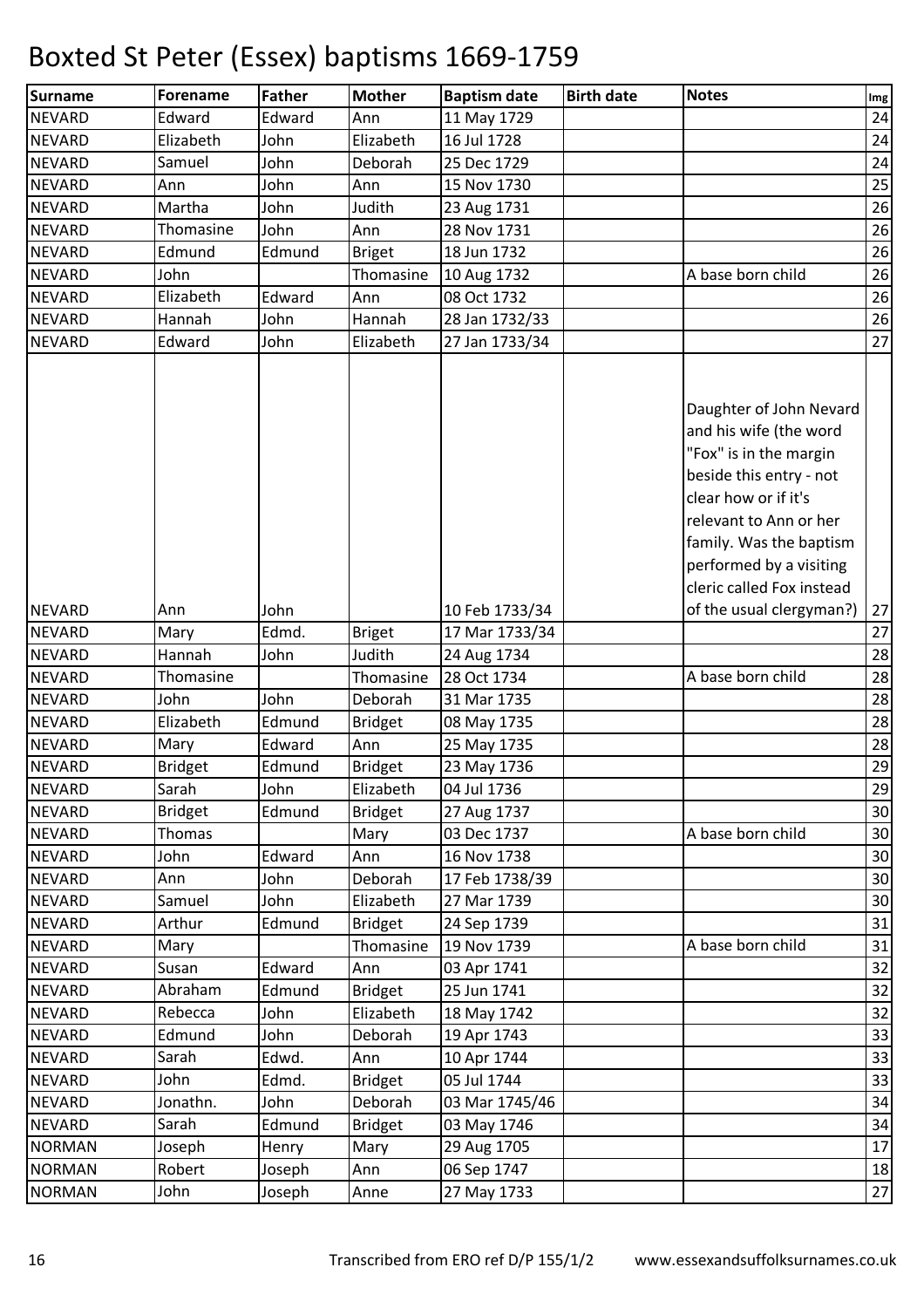| <b>Surname</b> | Forename  | <b>Father</b> | <b>Mother</b> | <b>Baptism date</b> | <b>Birth date</b> | <b>Notes</b>                                                                                                                                                                                                    | Img                     |
|----------------|-----------|---------------|---------------|---------------------|-------------------|-----------------------------------------------------------------------------------------------------------------------------------------------------------------------------------------------------------------|-------------------------|
| <b>NORMAN</b>  | Peter     | Joseph        | Anne          | 07 Aug 1737         |                   |                                                                                                                                                                                                                 | 30                      |
| <b>NORMAN</b>  | James     | Joseph        | Ann           | 12 Nov 1739         |                   |                                                                                                                                                                                                                 | 31                      |
| <b>NORMAN</b>  | Carter    | Joseph        | Ann           | 09 Jun 1742         |                   |                                                                                                                                                                                                                 | 32                      |
| <b>ORMAN</b>   | Daniel    | Daniel        | Jane          | 07 Jul 1689         |                   |                                                                                                                                                                                                                 | 14                      |
|                |           |               |               |                     |                   |                                                                                                                                                                                                                 |                         |
|                |           |               |               |                     |                   | Day of month confusing.                                                                                                                                                                                         |                         |
| <b>OSBOURN</b> | Henry     | Henry         | Mary          | 22 Jul 1722         |                   | 22nd or 23rd?                                                                                                                                                                                                   | 21                      |
| <b>OSBOURN</b> | John      | Henry         | Mary          | 25 Dec 1723         |                   |                                                                                                                                                                                                                 | 22                      |
| <b>OSBOURN</b> | Ann       | Henry         | Mary          | 17 Jun 1725         |                   |                                                                                                                                                                                                                 | 22                      |
| <b>OSBOURN</b> | Ann       | Henry         | Mary          | 18 Jun 1727         |                   |                                                                                                                                                                                                                 | 24                      |
| <b>OSBOURN</b> | Susanna   | Henry         | Mary          | 27 Jan 1729/30      |                   |                                                                                                                                                                                                                 | 25                      |
| <b>OSBOURN</b> | John      | Henry         | Mary          | 06 May 1732         |                   |                                                                                                                                                                                                                 | 26                      |
| <b>OSBOURN</b> | Elizabeth | Henry         | Mary          | 25 Nov 1733         |                   |                                                                                                                                                                                                                 | 27                      |
| <b>OSBOURN</b> | Ann       | Henry         | Mary          | 21 Jul 1735         |                   |                                                                                                                                                                                                                 | 28                      |
| <b>OSBOURN</b> | Hannah    | Henry         | Mary          | 05 Dec 1737         |                   |                                                                                                                                                                                                                 | 30                      |
| <b>PAGE</b>    | Mary      | Edward        | Ann           | 21 Nov 1686         |                   |                                                                                                                                                                                                                 | 13                      |
| PEACHY         | Samuel    | Samuel        | Mary          | 28 Jul 1754         |                   |                                                                                                                                                                                                                 | 4                       |
| <b>PEACHY</b>  | James     | Samuel        | Mary          | 15 Aug 1756         |                   |                                                                                                                                                                                                                 | 5 <sup>1</sup>          |
| PETTIKIN       | William   | William       |               | 16 May 1695         |                   |                                                                                                                                                                                                                 | 16                      |
| <b>PITT</b>    | Susanna   | Tho.          | Susanna       | 04 Jul 1680         |                   |                                                                                                                                                                                                                 | 9                       |
| <b>POLLY</b>   | Thomas    | Sam.          | Mary          | 22 May 1683         |                   |                                                                                                                                                                                                                 | 11                      |
| <b>POPPS</b>   | Sarah     | Samuel        | Ann           | 03 Jan 1752         |                   |                                                                                                                                                                                                                 | $\overline{\mathbf{3}}$ |
|                |           |               |               |                     |                   | Two 1746 baptisms have<br>been entered in the gap<br>between 1695 and 1704<br>entries. This one appears<br>twice in the register -<br>once on image 16 with<br>the date 16th Dec, the<br>other on image 17 with |                         |
| <b>POPPS</b>   | Ann       | Saml.         | Ann           | 12 Dec 1746         |                   | the date 1st Dec.                                                                                                                                                                                               | 16                      |
| <b>POPPS</b>   | Robert    | Samuel        | Ann           | 05 Mar 1749/50      |                   |                                                                                                                                                                                                                 | 18                      |
| <b>POPPS</b>   | Martha    | Abraham       | Mary          | 03 Apr 1739         |                   |                                                                                                                                                                                                                 | 30                      |
| <b>POPPS</b>   | Lydia     | Danl.         | Mary          | 13 Apr 1740         |                   |                                                                                                                                                                                                                 | 31                      |
| <b>POPS</b>    | Mary      | Samuel        | Susanna       | 07 Apr 1753         |                   |                                                                                                                                                                                                                 | 3 <sup>1</sup>          |
| <b>POPS</b>    | Sarah     | Samuel        | Susanna       | 09 May 1755         |                   |                                                                                                                                                                                                                 | $\vert 4 \vert$         |
| <b>POPS</b>    | Robert    | Samuel        | Ann           | 22 Feb 1756         |                   |                                                                                                                                                                                                                 | 5 <sup>1</sup>          |
| <b>POPS</b>    | Abraham   | Samuel        | Ann           | 25 Sep 1757         |                   |                                                                                                                                                                                                                 | 6                       |
| <b>POPS</b>    | Jeremiah  | Samuel        | Elisabeth     | 02 Jan 1758         |                   |                                                                                                                                                                                                                 | 6                       |
| <b>POPS</b>    | Ann       | Samuel        | Ann           | 30 May 1759         |                   |                                                                                                                                                                                                                 | $6 \mid$                |
| <b>POPS</b>    | Daniel    | John          | Ann           | 14 Nov 1680         |                   |                                                                                                                                                                                                                 | $\overline{9}$          |
| <b>POPS</b>    | Abraham   | Abraham       | Mary          | 15 Jan 1682/83      |                   |                                                                                                                                                                                                                 | 10                      |
| <b>POPS</b>    | Mary      | Samuel        | Mary          | 15 Feb 1683/84      |                   |                                                                                                                                                                                                                 | 11                      |
| <b>POPS</b>    | John      | Abraham       | Mary          | 21 Apr 1684         |                   |                                                                                                                                                                                                                 | 11                      |
| <b>POPS</b>    | Samuel    | Sam.          | Mary          | 11 Sep 1687         | 11 Feb 1686/87    |                                                                                                                                                                                                                 | 14                      |
| <b>POPS</b>    | William   | Abraham       | Mary          | 25 Dec 1687         |                   | About 3 years of age.                                                                                                                                                                                           | 14                      |
| <b>POPS</b>    | Daniel    | Abraham       | Mary          | 25 Dec 1687         |                   |                                                                                                                                                                                                                 | 14                      |
| <b>POPS</b>    | John      | Samuel        | Mary          | 22 Apr 1688         |                   |                                                                                                                                                                                                                 | 14                      |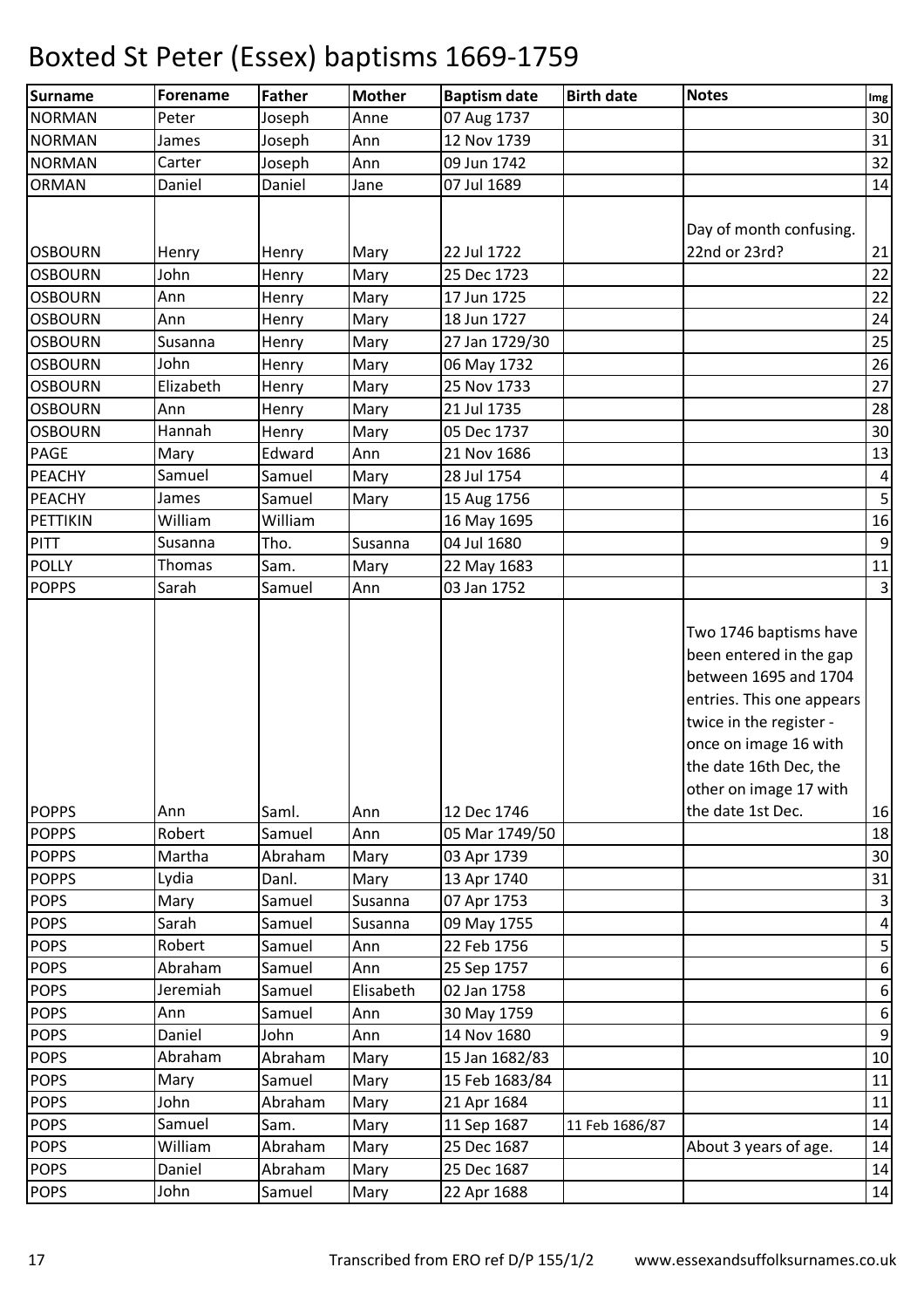| Surname          | <b>Forename</b> | <b>Father</b> | <b>Mother</b>  | <b>Baptism date</b> | <b>Birth date</b> | <b>Notes</b>            | Img            |
|------------------|-----------------|---------------|----------------|---------------------|-------------------|-------------------------|----------------|
| <b>POPS</b>      | Sarah           | Samuel        | Mary           | 02 Mar 1689/90      |                   |                         | 14             |
| <b>POPS</b>      | Elisabeth       | John          | Phoebe         | 02 Mar 1689/90      |                   |                         | 14             |
| <b>POPS</b>      | John            | John          | Phebe          | 26 Jan 1690/91      |                   |                         | 15             |
| <b>POPS</b>      | Robert          | John          | Phebe          | 26 Jan 1690/91      |                   |                         | 15             |
| <b>POPS</b>      | Samuel          | Abraham       | Mary           | 06 Sep 1691         |                   |                         | 15             |
| <b>POPS</b>      | Sarah           | Sam.          | Mary           | 02 Jun 1693         |                   |                         | 15             |
| <b>POPS</b>      | Sarah           | William       | Sarah          | 07 Apr 1695         |                   |                         | 16             |
| <b>POPS</b>      | Ann             | Samuel        | Ann            | 01 Dec 1746         |                   |                         | 17             |
|                  |                 |               |                |                     |                   | Being about two years   |                |
| <b>POPS</b>      | Susanna         | Samuel        | Susanna        | 14 May 1747         |                   | old                     | 17             |
| <b>POPS</b>      | Samuel          | Samuel        | Susanna        | 14 May 1747         |                   |                         | 18             |
| <b>POPS</b>      | Ann             | Samuel        | Ann            | 11 Feb 1747/48      |                   |                         | 18             |
| <b>POPS</b>      | William         | Robt.         | Mary           | 22 Nov 1723         |                   |                         | 22             |
| <b>POPS</b>      | Abraham         | Abraham       | Mary           | 26 Mar 1727         |                   |                         | 23             |
| <b>POPS</b>      | Samuel          | Abraham       | Mary           | 05 Sep 1730         |                   |                         | 25             |
| <b>POPS</b>      | Robert          | Danl.         | Mary           | 08 Apr 1733         |                   |                         | 27             |
| <b>POPS</b>      | Mary            | Abraham       | Mary           | 01 May 1733         |                   |                         | 27             |
| <b>POPS</b>      | Daniel          | Daniel        | Mary           | 20 Feb 1734/35      |                   |                         | 28             |
| <b>POPS</b>      | Ann             | Abraham       | Mary           | 09 Jul 1735         |                   |                         | 28             |
| <b>POPS</b>      | John            | Saml.         | Ann            | 28 Jan 1743/44      |                   |                         | 33             |
| <b>PRAT</b>      | Jonathan        | Francis       | Elizabeth      | 09 Sep 1739         |                   |                         | 31             |
| <b>PRATT</b>     | Mary            | John          | Elizabeth      | 02 Feb 1728/29      |                   |                         | 24             |
| PRATT            | Elizabeth       | Francis       | Elizabeth      | 05 Apr 1742         |                   |                         | 32             |
| <b>RAYNER</b>    | Mary            | Samuel        | <b>Bridget</b> | 26 Jun 1747         |                   |                         | 18             |
| <b>RAYNER</b>    | Saml.           | Saml.         | <b>Bridget</b> | 11 Sep 1743         |                   |                         | 33             |
| <b>RAYNER</b>    | <b>Bridget</b>  | Samuel        | <b>Bridget</b> | 08 Dec 1745         |                   |                         | 33             |
| <b>ROBERT</b>    | James           | Robert        | Sarah          | 15 Nov 1677         |                   |                         | $\,8\,$        |
| <b>ROBERTS</b>   | James           | James         | Mary           | 09 Jan 1737/38      |                   |                         | 30             |
| <b>SADLER</b>    | John            | William       | Susan          | 20 Mar 1727/28      |                   |                         | 17             |
| <b>SADLER</b>    | Henry           | William       | Susan          | 20 Mar 1727/28      |                   |                         | 17             |
| <b>SADLER</b>    | Sarah           | William       | Elizabeth      | 07 Sep 1748         |                   |                         | 18             |
|                  |                 |               |                |                     |                   |                         |                |
| <b>SAGER</b>     | Elizabeth       |               | Martha         | 08 Apr 1732         |                   | Being about 5 years old | 26             |
| <b>SALBURY</b>   | John            | John          | Sarah          | 11 Jun 1722         |                   |                         | 21             |
| SALISBURY        | William         | William       | Judith         | 20 Mar 1727/28      |                   |                         | 17             |
| <b>SALISBURY</b> | Judith          | William       | Judith         | 25 Nov 1726         |                   |                         | 23             |
| <b>SALISBURY</b> | Sarah           | Joshua        | Hannah         | 23 Aug 1738         |                   |                         | 30             |
| SALISBURY        | Ann             | Joshua        | Hannah         | 19 Dec 1740         |                   |                         | 32             |
| <b>SALISBURY</b> | Thos.           | Josh.         | Hannah         | 28 Oct 1743         |                   |                         | 33             |
| <b>SALLIS</b>    | Jacob           | Jacob         | Ellenor        | 05 Nov 1724         |                   |                         | 22             |
| <b>SALLIS</b>    | Isaac           | Jacob         | Elenor         | 22 Mar 1725/26      |                   |                         | 23             |
| <b>SALLIS</b>    | Abraham         | Jacob         | Ellen          | 27 Apr 1728         |                   |                         | 24             |
| <b>SALLIS</b>    | Israel          | Jacob         | Ellen          | 30 Apr 1730         |                   |                         | 25             |
| SALSBURY         | John            | John          | Sarah          | 24 May 1721         |                   |                         | 20             |
| <b>SALSBURY</b>  | Thomas          | William       | Judith         | 30 Jul 1723         |                   |                         | 21             |
| <b>SAWERBY</b>   | William         | Robt.         |                | 01 Jun 1693         |                   |                         | 15             |
| <b>SEABORN</b>   | Thomas          | Thomas        | Elisabeth      | 22 May 1757         |                   |                         | $\overline{5}$ |
| <b>SHAW</b>      | Joseph          | John          | Anna           | 09 Aug 1685         |                   | Son of John Shaw esqr   | 12             |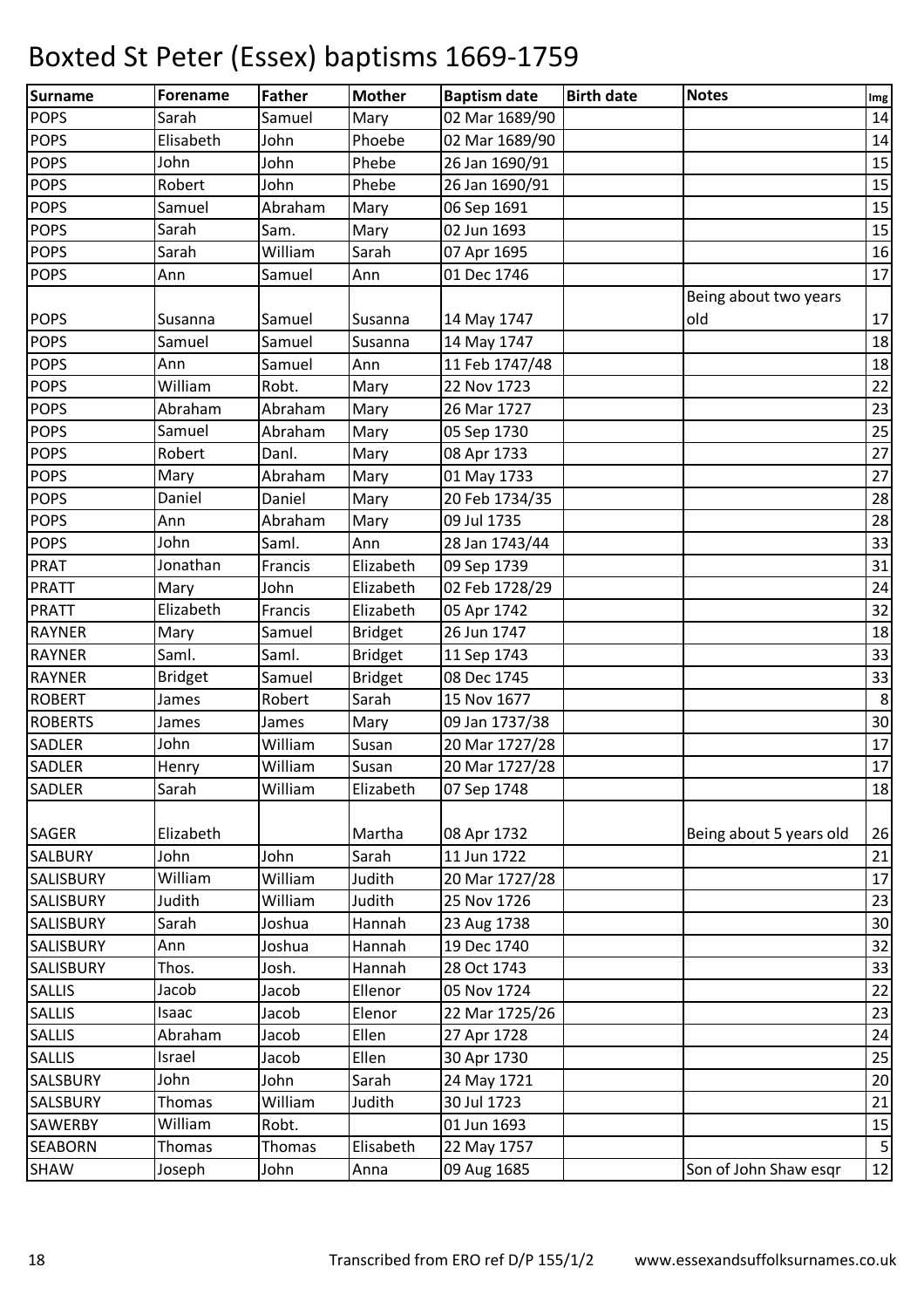| <b>Surname</b>    | <b>Forename</b> | <b>Father</b> | <b>Mother</b> | <b>Baptism date</b> | <b>Birth date</b> | <b>Notes</b>              | Img            |
|-------------------|-----------------|---------------|---------------|---------------------|-------------------|---------------------------|----------------|
|                   |                 |               |               |                     |                   | Daughter of John Shaw     |                |
| <b>SHAW</b>       | Ann             | John          | Ann           | 29 Jan 1686/87      |                   | esqr.                     | 13             |
|                   |                 |               |               |                     |                   | Daughter of John Shaw     |                |
| <b>SHAW</b>       | Margaret        | John          | Anne          | 14 Oct 1689         |                   | esq                       | 14             |
| SHELDRAKE         | Richard         | John          | Elisat.       | 15 May 1691         |                   |                           | 15             |
| SHELDRAKE         | Elisabeth       | James         | Mary          | 30 Apr 1704         |                   |                           | $17\,$         |
| SHELDRAKE         | John            | Isaac         | Elizabeth     | 29 Aug 1748         |                   |                           | 18             |
|                   |                 |               |               |                     |                   | Being about 20 weeks      |                |
| SHELDRAKE         | Martha          | Edward        | Mary          | 06 Aug 1720         |                   | old.                      | 20             |
| SHELDRAKE         | Joseph          | Edwd.         | Mary          | 26 Apr 1724         |                   |                           | 22             |
| SHELDRAKE         | John            | John          | Mary          | 12 Jun 1726         |                   |                           | 23             |
| SHELDRAKE         | Edward          | Isaac         | Sarah         | 02 Aug 1732         |                   |                           | 26             |
| SHELDRAKE         | Sarah           | John          | Mary          | 23 Apr 1733         |                   |                           | 27             |
| SHELDRAKE         | Susan           | Isaac         | Sarah         | 19 May 1734         |                   |                           | 28             |
| <b>SHELDRAKE</b>  | Peter           | Isaac         | Sarah         | 20 Aug 1735         |                   |                           | 29             |
| SHELDRAKE         | Elizabeth       | John          | Mary          | 12 Sep 1735         |                   |                           | 29             |
| SHELDRAKE         | Martha          | John          | Mary          | 07 Nov 1737         |                   |                           | 30             |
| SHELDRAKE         | Sarah           | Isaac         | Elizabeth     | 25 Feb 1739/40      |                   |                           | 31             |
| SHELDRAKE         | Hannah          | John          | Mary          | 10 Nov 1740         |                   |                           | 31             |
| SHELDRAKE         | George          | Jon.          | Mary          | 09 Sep 1743         |                   |                           | 33             |
| SHELDRAKE         | Mary            | Isaac         | Eliz.         | 14 Jun 1744         |                   |                           | 33             |
| SHELDRAKE         | Isaac           | Isaac         | Elizabeth     | 20 Dec 1745         |                   |                           | 34             |
| <b>SHELDRECKE</b> | Richard         | John          | Elizabeth     | 21 Nov 1686         |                   |                           | 13             |
| <b>SHELDRIC</b>   | Edward          | Isaac         | Elisabeth     | 21 Oct 1753         |                   |                           | $\overline{a}$ |
| <b>SHELDRICK</b>  | Martha          | John          | Elizabeth     | 15 Jan 1679/80      |                   |                           | $\overline{9}$ |
|                   |                 |               |               |                     |                   | Being about halfe a yeare |                |
| <b>SHELDRICKE</b> | Joseph          | John          | Elizabeth     | 01 Apr 1678         |                   | old                       | $\bf 8$        |
| <b>SHELDRICKE</b> | Sarah           | John          | Mary          | 01 Dec 1678         |                   |                           | $\overline{9}$ |
| <b>SHELDRICKE</b> | George          | John          | Elizabeth     | 20 Dec 1682         |                   | About 2 months old.       | 10             |
|                   |                 |               |               |                     |                   |                           |                |
|                   |                 |               |               |                     |                   | Son of Thomas             |                |
| <b>SHELDRICKE</b> | George          | Thomas        | ?             | 17 Feb 1683/84      |                   | Sheldricke and his wife   | 11             |
| <b>SHELDRICKE</b> | Edward          | John          | Eliz.         | 24 Aug 1684         |                   |                           | 11             |
| <b>SIBBON</b>     | Edward          | Thomas        | Sarah         | 24 Jan 1752         |                   |                           | $\mathbf{3}$   |
| <b>SIBBON</b>     | Samuel          | Samuel        | Abigail       | 09 Sep 1753         |                   |                           | $\overline{3}$ |
| <b>SIBBON</b>     | John            | John          | Elizabeth     | 07 May 1747         |                   |                           | 17             |
| <b>SIBBON</b>     | Elizabeth       | John          | Elizabeth     | 07 Aug 1749         |                   |                           | 18             |
| <b>SIBBON</b>     | Sarah           | Thomas        | Sarah         | 23 Jun 1750         |                   |                           | 19             |
| <b>SIBBON</b>     | Mary            | John          | Elizabeth     | 18 Aug 1751         |                   |                           | 19             |
| <b>SIBBON</b>     | Thomas          | Thomas        | Ales          | 14 Feb 1721/22      |                   |                           | 21             |
| <b>SIBBON</b>     | Nathaniel       | Nathaniel     | Frances       | 11 Oct 1724         |                   |                           | 22             |
| <b>SIBBON</b>     | John            | Nathaniel     | Mary          | 05 Dec 1725         |                   |                           | 23             |
| <b>SIBBON</b>     | Samuel          | Thomas        | Alice         | 27 Dec 1725         |                   |                           | 23             |
| <b>SIBBON</b>     | Thomas          | Nathaniel     | Mary          | 30 Jul 1727         |                   |                           | 24             |
| <b>SIBBON</b>     | Samuel          | Nathaniel     | Mary          | 12 Dec 1729         |                   |                           | 24             |
| <b>SIBBON</b>     | Edward          | Nathl.        | Mary          | 05 Apr 1732         |                   |                           | 26             |
| <b>SIBBON</b>     | Mary            | Nathaniel     | Mary          | 19 Jan 1733/34      |                   |                           | 27             |
| <b>SIBBON</b>     | Elizabeth       | Nathaniel     | Mary          | 29 Jun 1735         |                   |                           | 28             |
| <b>SIBBON</b>     | Martha          | Nathaniel     | Mary          | 19 Apr 1737         |                   |                           | 30             |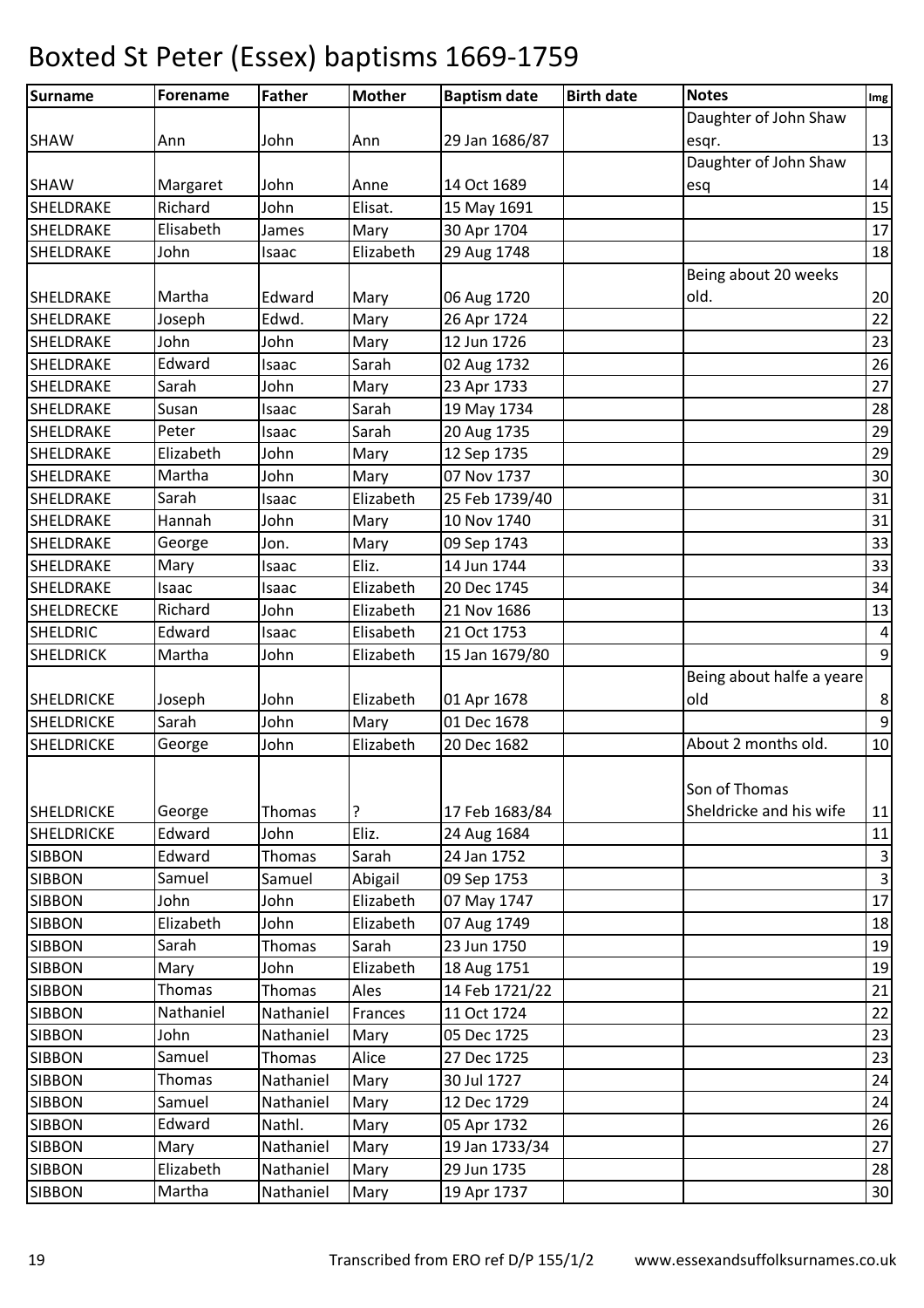| <b>Surname</b>                      | Forename        | <b>Father</b>     | <b>Mother</b> | <b>Baptism date</b>        | <b>Birth date</b> | <b>Notes</b>                                                                                                                                                                                                                                        | Img                     |
|-------------------------------------|-----------------|-------------------|---------------|----------------------------|-------------------|-----------------------------------------------------------------------------------------------------------------------------------------------------------------------------------------------------------------------------------------------------|-------------------------|
| <b>SIBBON</b>                       | Nathaniel       | Nathaniel         | Mary          | 25 Mar 1740                |                   |                                                                                                                                                                                                                                                     | 31                      |
| <b>SIBBORN</b>                      | Mary            | Samuel            | Abigail       | 30 May 1755                |                   |                                                                                                                                                                                                                                                     | $\pmb{4}$               |
| <b>SIBBORN</b>                      | John            | Edward            | Elisabeth     | 28 Dec 1755                |                   |                                                                                                                                                                                                                                                     | $\overline{\mathbf{5}}$ |
| <b>SIBBORN</b>                      | John            | Samuel            | Abigail       | 04 Sep 1756                |                   |                                                                                                                                                                                                                                                     | $\sf 5$                 |
| <b>SIBBORN</b>                      | Thomas          | Samuel            | Abigail       | 20 Nov 1757                |                   |                                                                                                                                                                                                                                                     | $\boldsymbol{6}$        |
| <b>SIBBORN</b>                      | Edward          | Edward            | Elisabeth     | 20 Nov 1757                |                   |                                                                                                                                                                                                                                                     | $\boldsymbol{6}$        |
| <b>SIBBORN</b>                      | Mary            | Thomas            | Elisabeth     | 26 Nov 1758                |                   |                                                                                                                                                                                                                                                     | $\boldsymbol{6}$        |
| <b>SIBBORN</b>                      | Mary            | Samuel            | Abigail       | 27 May 1759                |                   |                                                                                                                                                                                                                                                     | $\boldsymbol{6}$        |
| <b>SIBBORN</b>                      | William         | Edward            | Elisabeth     | 19 Aug 1759                |                   |                                                                                                                                                                                                                                                     | $\boldsymbol{6}$        |
| <b>SICKLEPRICE</b>                  | Sarah           | Thomas            |               | 02 Feb 1721/22             |                   | Daughter of Thomas<br>Sickleprice and his wife,<br>being about 8 months<br>old.                                                                                                                                                                     | 21                      |
| <b>SICKLEPRICE</b><br><b>SIMONS</b> | Sarah<br>Robert | Thomas<br>William | Elizabeth     | 28 Apr 1724<br>24 Dec 1682 | 23 Apr 1724       | Daughter of Thomas<br>Sickleprice and his wife                                                                                                                                                                                                      | 22<br>10                |
|                                     |                 |                   |               |                            |                   | First name not in                                                                                                                                                                                                                                   |                         |
| <b>SIMONS</b>                       |                 | Joseph            | Abigail       | 17 Sep 1704                |                   | register.                                                                                                                                                                                                                                           | 17                      |
| <b>SIMONS</b>                       | Martha          |                   | Rose          | 25 Dec 1746                |                   | A base born child                                                                                                                                                                                                                                   | 17                      |
| <b>SIMONS</b>                       | Anne            | Joseph            | Abigail       | 22 Nov 1723                |                   |                                                                                                                                                                                                                                                     | 22                      |
| <b>SIMONS</b>                       | Rosamond        |                   | Rose          | 10 Jun 1740                |                   |                                                                                                                                                                                                                                                     | 31                      |
| <b>SIZER</b>                        | Thomas          | Francis           | Hannah        | 21 May 1695                |                   |                                                                                                                                                                                                                                                     | 16                      |
| <b>SIZER</b>                        | Thomas          | Thomas            | Hanah         | 29 Dec 1723                |                   |                                                                                                                                                                                                                                                     | 22                      |
| <b>SIZER</b>                        | Hannah          | Thomas            | Mary          | 06 Nov 1726                |                   |                                                                                                                                                                                                                                                     | 23                      |
| <b>SIZER</b>                        | Hannah          | Thomas            | Martha        | 25 Jan 1730/31             |                   |                                                                                                                                                                                                                                                     | 25                      |
|                                     |                 |                   |               |                            |                   | This child was the son of<br>a travelling chair<br>Bottomer who was<br>delivered of Him in a<br>Hog's sty at Pond House<br>about 4 o'clock in a<br>morning. & to the Praise<br>of the People be it<br>spoken, they supply'd<br>her with every thing |                         |
| <b>SMYTH</b>                        | Francis         | Francis           | Martha        | 15 Mar 1759                |                   | necessary.                                                                                                                                                                                                                                          | 6                       |
| <b>SMYTH</b>                        | John            | John              | Anne          | 07 Apr 1691                |                   |                                                                                                                                                                                                                                                     | 15                      |
| <b>SMYTH</b>                        | Elizabeth       | John              | Elizabeth     | 05 Jun 1724                |                   |                                                                                                                                                                                                                                                     | 22                      |
| <b>SMYTH</b>                        | John            | John              | Deborah       | 05 Jun 1724                |                   |                                                                                                                                                                                                                                                     | 22                      |
| <b>SMYTH</b>                        | Deborah         | John              | Elizabeth     | 23 Aug 1727                |                   |                                                                                                                                                                                                                                                     | 24                      |
| <b>SMYTH</b>                        | Mary            | John              | Eliz.         | 22 Mar 1730/31             |                   |                                                                                                                                                                                                                                                     | 25                      |
| <b>SMYTH</b>                        | John            | John              | Elizabeth     | 18 Oct 1734                |                   |                                                                                                                                                                                                                                                     | 28                      |
| SOUTHERNWOOD                        | Sarah           | John              | Sarah         | 25 Jan 1756                |                   |                                                                                                                                                                                                                                                     | $\mathsf S$             |
| SOUTHERNWOOD                        | John            | Daniel            | Ann           | 15 Feb 1756                |                   |                                                                                                                                                                                                                                                     | $\mathsf S$             |
| SOUTHERNWOOD   Mary                 |                 | Daniel            | Ann           | 23 Jul 1758                |                   |                                                                                                                                                                                                                                                     | $\boldsymbol{6}$        |
| SOUTHERNWOOD                        | Stephen         | Edward            | Mary          | 02 Jun 1693                |                   |                                                                                                                                                                                                                                                     | 15                      |
| SOUTHERNWOOD                        | Martha          | Samuel            | Thomasin      | 16 Dec 1747                |                   |                                                                                                                                                                                                                                                     | 18                      |
| SOUTHERNWOOD                        | Thomas          | Daniel            | Ann           | 16 Feb 1749/50             |                   |                                                                                                                                                                                                                                                     | 18                      |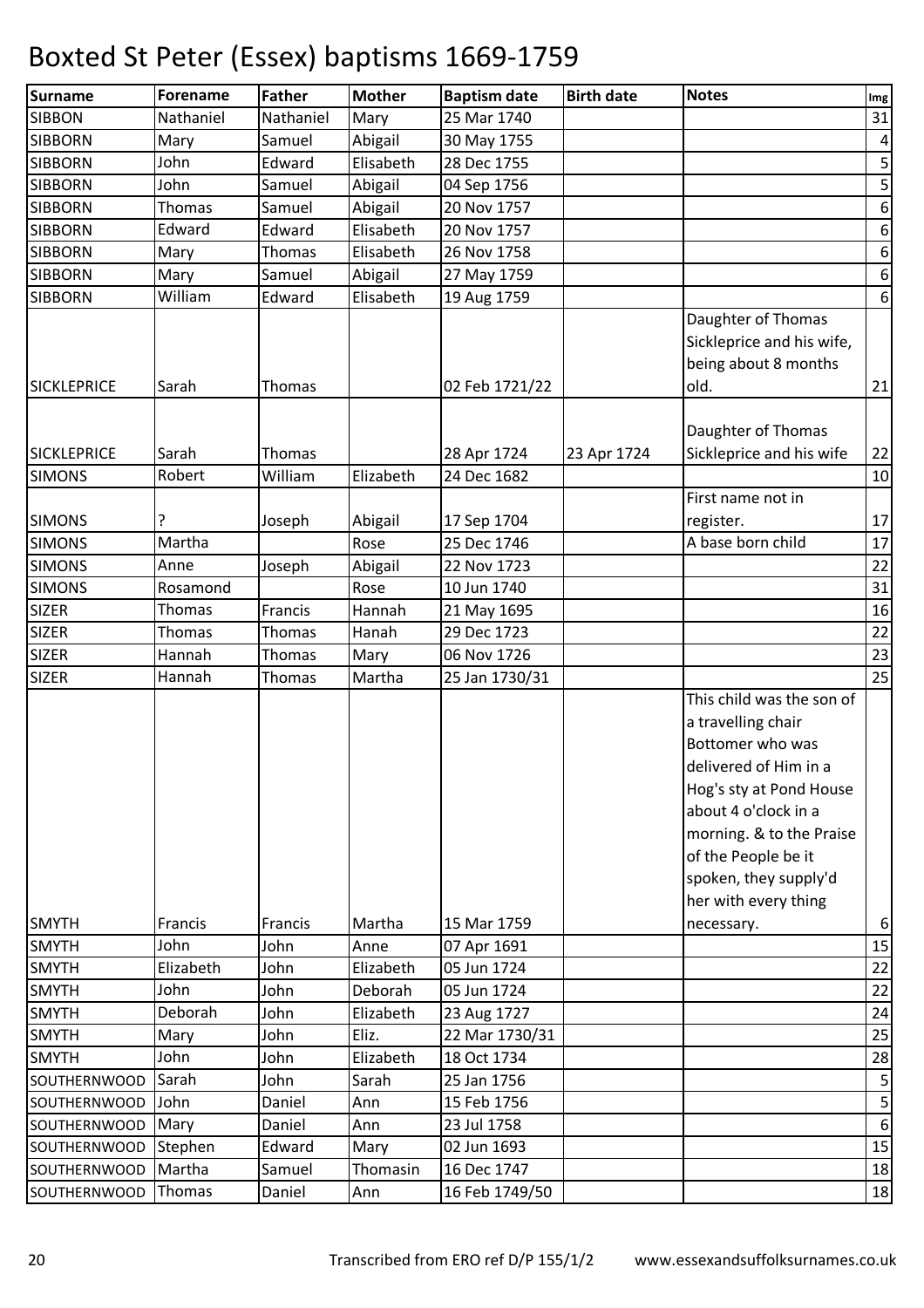| Surname             | Forename     | <b>Father</b> | <b>Mother</b>  | <b>Baptism date</b> | <b>Birth date</b> | <b>Notes</b>               | $\mathop{\textsf{Img}}$ |
|---------------------|--------------|---------------|----------------|---------------------|-------------------|----------------------------|-------------------------|
| SOUTHERNWOOD        | Mary         | Daniel        | <b>Bridget</b> | 29 Mar 1724         |                   |                            | 22                      |
| SOUTHERNWOOD        | Abigail      | Thomas        | Abigail        | 02 Feb 1729/30      |                   |                            | 25                      |
| <b>SOUTHERNWOOD</b> | Samuel       | Samuel        | Thomasine      | 17 Nov 1734         |                   |                            | 28                      |
| <b>SOUTHERNWOOD</b> | Frances      | Edward        | Frances        | 16 Feb 1734/35      |                   |                            | 28                      |
| SOUTHERNWOOD        | John         | Daniel        | Ann            | 12 May 1735         |                   |                            | 28                      |
| SOUTHERNWOOD        | James        | Samuel        | Thomasine      | 31 Aug 1736         |                   |                            | 29                      |
| SOUTHERNWOOD        | Elizabeth    | Isaac         | Elizabeth      | 04 Dec 1736         |                   |                            | 29                      |
| <b>SOUTHERNWOOD</b> | Mary         | Edward        | Frances        | 30 Jan 1736/37      |                   |                            | 29                      |
| SOUTHERNWOOD        | Mary         | Daniel        | Ann            | 15 Mar 1736/37      |                   |                            | 29                      |
| SOUTHERNWOOD        | Easter       | Stephen       | Easter         | 11 Sep 1737         |                   |                            | 30                      |
| SOUTHERNWOOD        | Elizabeth    | Daniel        | Ann            | 10 Jul 1739         |                   |                            | 31                      |
| SOUTHERNWOOD        | John         | Samuel        | Ann            | 10 Jul 1739         |                   |                            | 31                      |
| <b>SOUTHERNWOOD</b> | James        | James         | Jemimah        | 23 Dec 1739         |                   |                            | 31                      |
| SOUTHERNWOOD        | Mary         | Isaac         | Elizabeth      | 16 Jan 1739/40      |                   |                            | 31                      |
| SOUTHERNWOOD        | Edward       | Edward        | Frances        | 16 Feb 1739/40      |                   |                            | 31                      |
| SOUTHERNWOOD        | Elizabeth    | Edward        | Frances        | 06 Oct 1741         |                   |                            | 32                      |
| <b>SOUTHERNWOOD</b> | Edward       | Samuel        | Thomasine      | 07 Aug 1742         |                   |                            | 32                      |
| <b>SOUTHERNWOOD</b> | Mary         | Saml.         | Thomasine      | 23 Nov 1744         |                   |                            | 33                      |
| <b>SOUTHERNWOOD</b> | James        | Edward        | Francis        | 21 Jun 1745         |                   |                            | 33                      |
| SOUTHERNWOOD        | Elizabeth    | Daniel        | Ann            | 24 Mar 1745/46      |                   |                            | 34                      |
| SOUTHERWOOD         | John         | John          | Sarah          | 26 Apr 1757         |                   |                            | $\overline{\mathbf{5}}$ |
| <b>SOUTHERWOOD</b>  | Daniel       | Daniel        | Ann            | 01 May 1733         |                   |                            | 27                      |
| <b>SOWERBY</b>      | John         | Robt.         | Anne           | 18 Nov 1688         | 08 Oct 1688       |                            | 14                      |
| <b>SOWERBY</b>      | Robert       | Robert        | Anne           | 02 Nov 1690         |                   |                            | 15                      |
|                     |              |               |                |                     |                   | Base born of Sarah         |                         |
| <b>STAMFORD</b>     | Sarah        |               | Sarah          | 15 Jul 1753         |                   | Stamford. Aged 15.         | $\overline{3}$          |
| <b>STANFEILD</b>    | Elizabeth    | Jn.           | Eliza.         | 13 May 1686         |                   |                            | 12                      |
| <b>STANFIELD</b>    | John         | John          | Elizabeth      | 21 Dec 1678         |                   | About 2 years old          | $\boldsymbol{9}$        |
| <b>STANFIELD</b>    | Hannah       | John          | Elizabeth      | 22 Sep 1682         |                   | About 6 months old.        | 10                      |
| <b>STANFIELD</b>    | Thomas       | Robert        | Frances        | 20 Sep 1683         |                   | About 6 weeks old.         | 11                      |
| <b>STANFIELD</b>    | Robert       | Robert        | Frances        | 26 Nov 1684         |                   |                            | 11                      |
| <b>STANFIELD</b>    | Robert       | John          | Elizabeth      | 03 Dec 1733         |                   |                            | 27                      |
|                     |              |               |                |                     |                   |                            |                         |
| <b>STANFIELD</b>    | Thomas Kidly |               | Sarah          | 11 Nov 1735         |                   | A base born child          | 29                      |
| <b>STANFIELD</b>    | Martha       | John          | Elizabeth      | 20 Dec 1736         |                   |                            | 29                      |
| <b>STANNARD</b>     | Hannah       | James         | Elizabeth      | 06 Jul 1721         |                   |                            | 20                      |
| <b>STEVENS</b>      | Thomas       | Thomas        | Hannah         | 12 Feb 1720/21      |                   |                            | 20                      |
| <b>STEVENS</b>      | Mary         | Thomas        | Hannah         | 25 Nov 1724         |                   |                            | 22                      |
|                     |              |               |                |                     |                   |                            |                         |
|                     |              |               |                |                     |                   | A Boy about Fourteen       |                         |
|                     |              |               |                |                     |                   | years of age. (Parents'    |                         |
|                     |              |               |                |                     |                   | names not in register -    |                         |
|                     |              |               |                |                     |                   | unclear if surname is that |                         |
| <b>STEWARD</b>      | Jacob        |               |                | 28 Apr 1738         |                   | of mother or father).      | 30                      |
|                     |              |               |                |                     |                   |                            |                         |
|                     |              |               |                |                     |                   | Being about 5 years old.   |                         |
| <b>STEWARD</b>      | Joseph       | Thos.         | Elizabeth      | 29 Jul 1741         |                   | Abode: East Halstead.      | 32                      |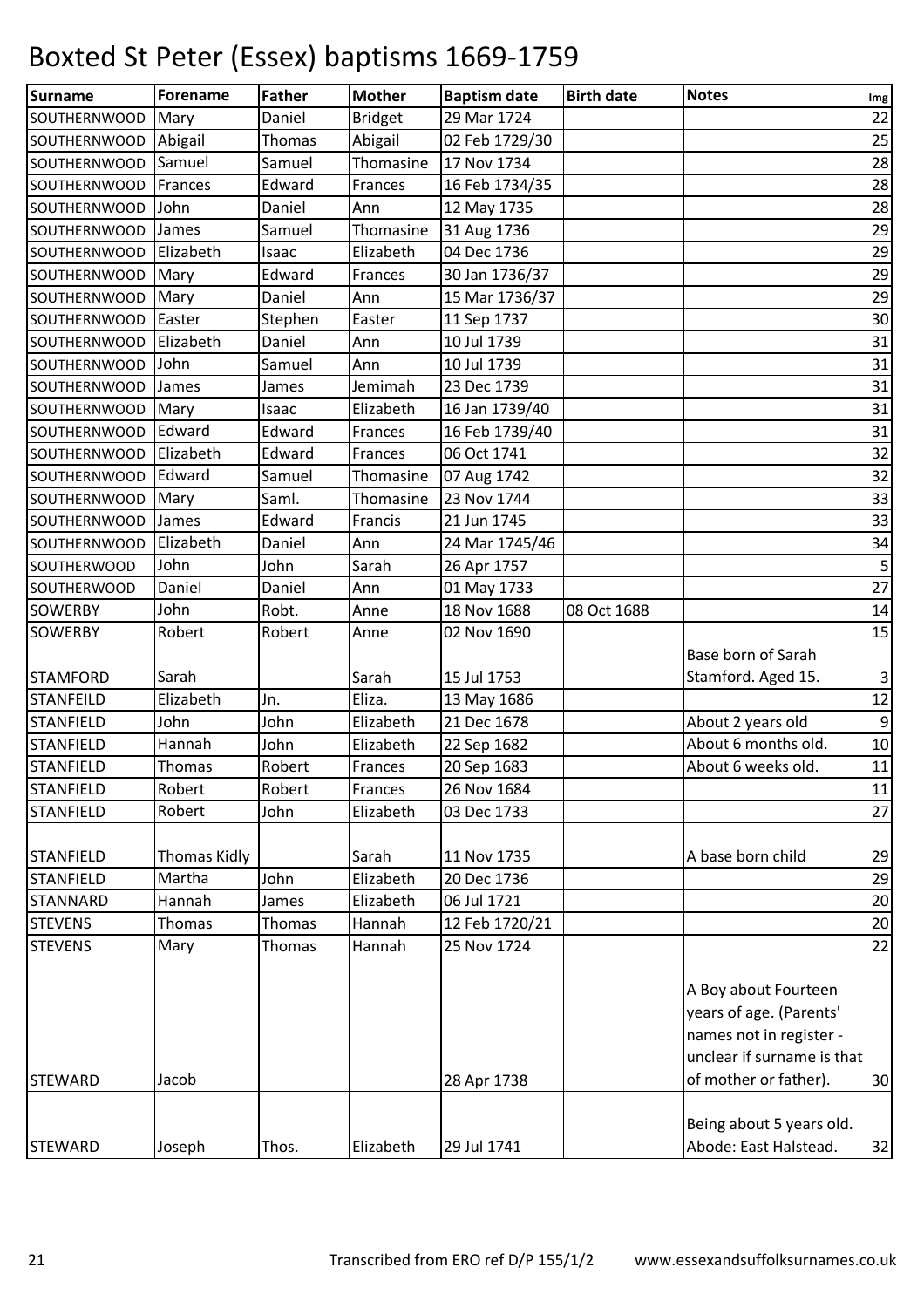| <b>Surname</b>    | <b>Forename</b> | <b>Father</b> | <b>Mother</b> | <b>Baptism date</b> | <b>Birth date</b> | <b>Notes</b>                   | Img              |
|-------------------|-----------------|---------------|---------------|---------------------|-------------------|--------------------------------|------------------|
|                   |                 |               |               |                     |                   | A base born child of           |                  |
|                   |                 |               |               |                     |                   | <b>Edward Stradler and Ann</b> |                  |
| <b>STRADLER</b>   | John            | Edward        |               | 19 Dec 1726         |                   | King                           | 23               |
| <b>STRADLINGS</b> | Lucy            | Edward        | Ann           | 08 Jun 1750         | 31 Jul 1746       |                                | 19               |
| <b>STRADLINGS</b> | Susanna         | Edward        | Ann           | 08 Jun 1750         | 04 Mar 1747/48    |                                | 19               |
| <b>STRADLINGS</b> | Margaret        | Edward        | Ann           | 08 Jun 1750         | 24 Nov 1749       |                                | 19               |
| <b>STRADLINGS</b> | Edward          | Edward        | Ann           | 25 Aug 1728         |                   |                                | 24               |
| <b>STRADLINGS</b> | Mary            | Edward        | Ann           | 24 Feb 1729/30      |                   |                                | 25               |
| <b>STRADLINGS</b> | Anne            | Edward        | Anne          | 14 May 1732         |                   |                                | 26               |
| <b>STRADLINGS</b> | Abraham         | Edward        | Ann           | 30 Mar 1734         |                   |                                | 27               |
| <b>STRADLINGS</b> | Elizabeth       | Edward        | Ann           | 16 Jun 1736         |                   |                                | 29               |
| <b>STRADLINGS</b> | William         | Edward        | Ann           | 25 Nov 1738         |                   |                                | 30               |
| <b>STRADLINGS</b> | Sarah           | Edward        | Ann           | 22 Dec 1739         |                   |                                | 31               |
| <b>STRADLINGS</b> | William         | Edward        | Ann           | 08 Jun 1742         |                   |                                | 32               |
| <b>STRADLINGS</b> | Hannah          | Edwd.         | Ann           | 04 Jul 1745         |                   |                                | 33               |
|                   |                 |               |               |                     |                   | 5 years and three              |                  |
| <b>STRAND</b>     | Robert          | Robert        | Martha        | 21 Feb 1677/78      |                   | months old                     | 8                |
| <b>STRAND</b>     | John            | Robert        | Martha        | 21 Feb 1677/78      |                   | 2 years old                    | $\boldsymbol{8}$ |
| <b>STRAND</b>     | Samuel          | Robert        | Martha        | 21 Feb 1677/78      |                   |                                | $\bf 8$          |
|                   |                 |               |               |                     |                   |                                |                  |
|                   |                 |               |               |                     |                   | An ink blot obscures the       |                  |
| SUD[N ]OOD        | Samuel          | Daniel        | Anne          | 29 Oct 1752         |                   | middle of the word.            | $\vert$ 3        |
| <b>SUDDARD</b>    | Stephen         | Stephen       | Elizabeth     | 23 Aug 1685         |                   |                                | 12               |
| <b>SUDDARD</b>    | Elizabeth       | Stephen       | Elizabeth     | 09 Jan 1686/87      |                   |                                | 13               |
| <b>SUDDARD</b>    | Hannah          | Edward        | Mary          | 20 Jun 1689         |                   |                                | 14               |
| <b>SURREY</b>     | Mary            | William       | Elizabeth     | 16 Aug 1737         |                   |                                | 30               |
| <b>SURREY</b>     | Hannah          | Willm.        | Elizth.       | 07 May 1744         |                   |                                | 33               |
| <b>SURRY</b>      | Sarah           | William       | Sarah         | 04 Feb 1727/28      |                   |                                | 17               |
| <b>SURRY</b>      | William         | William       | Sarah         | 04 Feb 1727/28      |                   |                                | 17               |
| <b>SURRY</b>      | John            | William       | Elizabeth     | 08 Sep 1748         |                   |                                | 18               |
| <b>SURRY</b>      | Alice           | William       | Elizth.       | 28 May 1740         |                   |                                | 31               |
| <b>SURRY</b>      | Rose            | William       | Eliz.         | 20 Jun 1742         |                   |                                | 32               |
| <b>SUTHERWOOD</b> | John            | Edward        | Mary          | 15 Feb 1683/84      |                   | About 7 years old              | 11               |
| <b>SUTHERWOOD</b> | Daniel          | Edward        | Mary          | 15 Feb 1683/84      |                   | About 5 years old              | 11               |
|                   |                 |               |               |                     |                   | About a year and 3             |                  |
| <b>SUTHERWOOD</b> | Thomas          | Edward        | Mary          | 15 Feb 1683/84      |                   | quarters old                   | 11               |
| <b>TAILOUR</b>    | Isaack          | Thomas        | Margaret      | 18 Apr 1678         |                   | About 3 years old              | 8                |
| <b>TALER</b>      | Mary            | Thomas        | Mary          | 07 Jun 1695         | 22 Mar 1693/94    |                                | 16               |
| <b>TAYLER</b>     | Thomas          | Thomas        | Mary          | 08 Dec 1690         |                   |                                | 15               |
| <b>TAYLOR</b>     | Ann             | Thomas        | Mary          | 31 Mar 1755         |                   | Aged 13                        | $\vert 4 \vert$  |
| <b>TAYLOR</b>     | Isaac           | Thomas        | Mary          | 31 Mar 1755         |                   | Aged 11                        | $\vert$          |
| <b>TAYLOR</b>     | Samuel          | Thomas        | Mary          | 31 Mar 1755         |                   | Aged 8                         | $\boldsymbol{4}$ |
| <b>TAYLOR</b>     | Martha          | Thomas        | Mary          | 31 Mar 1755         |                   | Aged 4                         | $\vert$          |
| <b>TAYLOR</b>     | Sarah           | Thomas        | Mary          | 31 Mar 1755         |                   | Infant                         | $\pmb{4}$        |
| <b>TAYLOR</b>     | Mary            |               | Sarah         | 04 Sep 1756         |                   | Base born                      | $\mathsf S$      |
| <b>TAYLOR</b>     | John            | Thomas        | Mary          | 09 Oct 1720         |                   |                                | 20               |
| <b>TAYLOR</b>     | Mary            | Thomas        | Mary          | 18 Jul 1722         |                   |                                | 21               |
| <b>TAYLOR</b>     | John            |               | Mary          | 18 Sep 1726         |                   | A base born child              | 23               |
| <b>TAYLOR</b>     | Isaac           | Thomas        | Mary          | 01 Nov 1732         |                   |                                | 26               |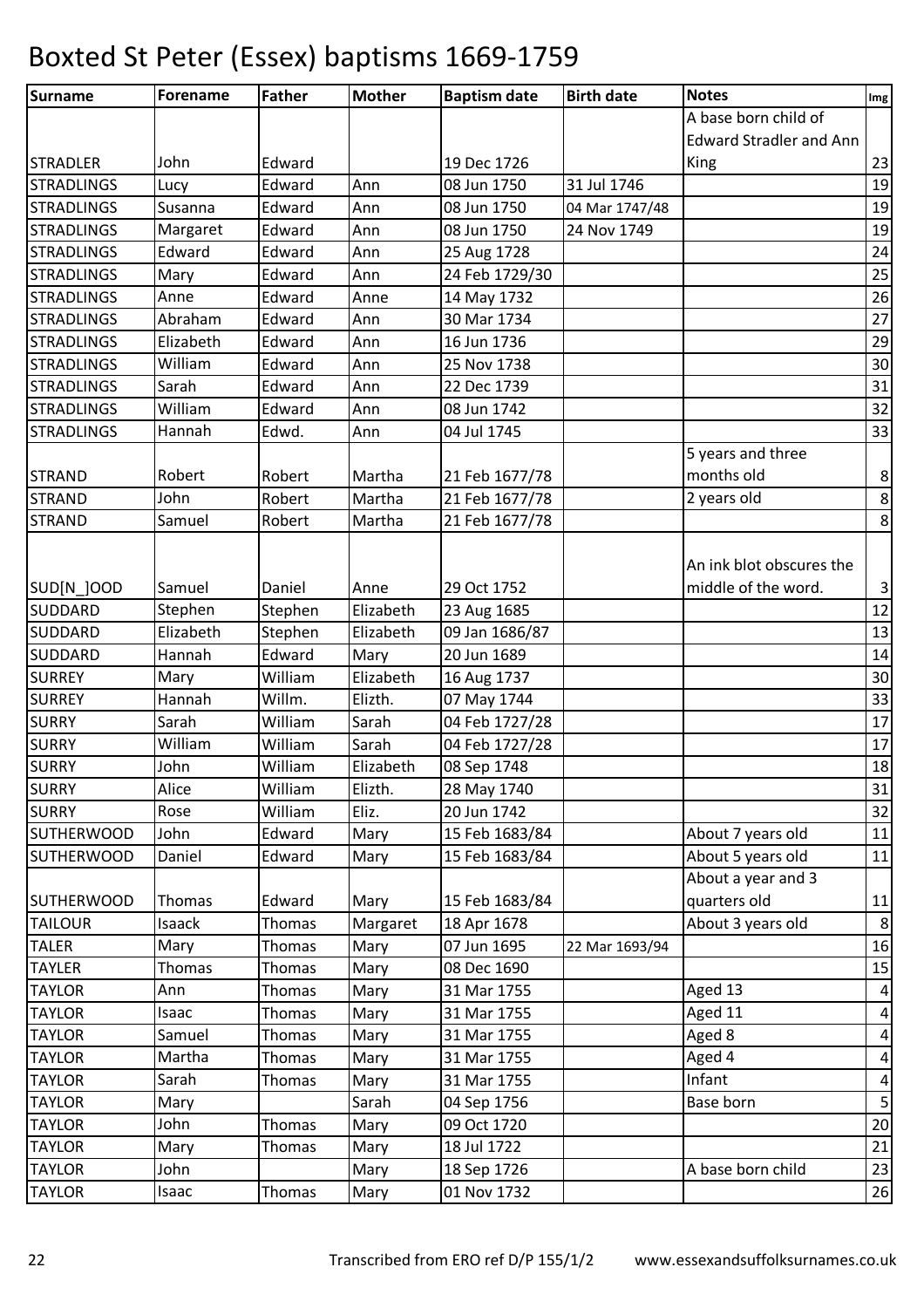| Thomas<br>23 Mar 1734/35<br>Thomas<br>Mary<br>29<br>Mary<br>Mary<br>22 Mar 1736/37<br>Thomas<br>15 Apr 1753<br>Anne<br>Samuel<br>Mary<br>12 Sep 1756<br>Mary<br>Samuel<br>Mary<br>Being about 25 years of<br>age (parents' names not<br>in register - unclear if his<br>surname is that of his<br>mother or father. Seems<br>possible that he's the<br>father of Mary Thorpe<br>baptised on the same<br>Samuel<br>03 Sep 1747<br>day).<br>Samuel<br>03 Sep 1747<br>Mary<br>Mary<br>Samuel<br>Barnaby<br>Samuel<br>Mary<br>09 Aug 1749<br>Hannah<br>Richard<br>Elizabeth<br>27 Feb 1728/29<br><b>THORPE</b><br>Hannah<br>Richard<br>Elizabeth<br>02 Apr 1730<br>Being about fourteen<br>Elizabeth<br><b>THORPE</b><br>Richard<br>Mary<br>05 Apr 1732<br>years of age<br><b>THORPE</b><br>John<br>Richard<br>Elizabeth<br>29 May 1733<br><b>THORPE</b><br>Thomas<br>Richard<br>Elizabeth<br>25 May 1739<br>About 2 and a half years<br>William<br><b>TURNER</b><br>Richard<br>Lydia<br>20 Mar 1678/79<br>old<br>About 11 months old<br>William<br><b>TURNER</b><br>Thomas<br>Lydia<br>20 Mar 1678/79<br>Hannah<br>04 Feb 1727/28<br><b>TURNER</b><br>Hannah<br>Thomas<br>Son of Thomas Turner<br>and his wife<br><b>TURNER</b><br>Thomas<br>27 Nov 1731<br>Thomas<br>Daughter of Thomas<br>Sarah<br>Turner and his wife<br><b>TURNER</b><br>Thomas<br>03 Jun 1733<br><b>VINCE</b><br>Wm.<br>Willm.<br>Sarah<br>09 Sep 1743<br><b>WARD</b><br>Mary<br>John<br>Hannah<br>19 Jan 1755<br>WARD<br>14 Mar 1756<br>Hannah<br>John<br>Hannah<br><b>WARD</b><br>John<br>17 Jun 1759<br>John<br>Hannah<br>WARNER<br>John<br>01 Jul 1753<br>Anne<br>Anne<br><b>WARNER</b><br>Edward<br>19 Oct 1755<br>John<br>Ann<br>Elisabeth and John, twins<br>Elisabeth<br>of<br><b>WARNER</b><br>05 Aug 1757<br>George<br>Mary<br>Elisabeth and John, twins<br>of<br>John<br><b>WARNER</b><br>Mary<br>05 Aug 1757<br>George<br>Elisabeth<br><b>WARNER</b><br>Mary<br>08 Oct 1758<br>George<br>Daniel<br>Elizabeth<br>14 Mar 1683/84<br><b>WARNER</b><br>Daniel<br>12<br><b>WARNER</b><br>Daniel<br>Elizabeth<br>31 Jan 1685/86<br>John<br><b>WARNER</b><br>William<br>Daniel<br>Elisab.<br>06 Jan 1688/89<br>Edward<br>Elisab.<br>19 Jul 1691<br>Daniel<br>Abraham<br>Daniel<br>Elisab.<br>02 Jun 1693<br>John<br>10 May 1704<br>John<br>Mary<br>19 Dec 1747<br>John<br>Ann<br>Ann | Surname       | Forename | <b>Father</b> | Mother | <b>Baptism date</b> | <b>Birth date</b> | <b>Notes</b> | Img       |
|-------------------------------------------------------------------------------------------------------------------------------------------------------------------------------------------------------------------------------------------------------------------------------------------------------------------------------------------------------------------------------------------------------------------------------------------------------------------------------------------------------------------------------------------------------------------------------------------------------------------------------------------------------------------------------------------------------------------------------------------------------------------------------------------------------------------------------------------------------------------------------------------------------------------------------------------------------------------------------------------------------------------------------------------------------------------------------------------------------------------------------------------------------------------------------------------------------------------------------------------------------------------------------------------------------------------------------------------------------------------------------------------------------------------------------------------------------------------------------------------------------------------------------------------------------------------------------------------------------------------------------------------------------------------------------------------------------------------------------------------------------------------------------------------------------------------------------------------------------------------------------------------------------------------------------------------------------------------------------------------------------------------------------------------------------------------------------------------------------------------------------------------------------------------------------------------------------------------------------------------------------------------------------------------------------------------------------------------------------------|---------------|----------|---------------|--------|---------------------|-------------------|--------------|-----------|
|                                                                                                                                                                                                                                                                                                                                                                                                                                                                                                                                                                                                                                                                                                                                                                                                                                                                                                                                                                                                                                                                                                                                                                                                                                                                                                                                                                                                                                                                                                                                                                                                                                                                                                                                                                                                                                                                                                                                                                                                                                                                                                                                                                                                                                                                                                                                                             | <b>TAYLOR</b> |          |               |        |                     |                   |              | 28        |
|                                                                                                                                                                                                                                                                                                                                                                                                                                                                                                                                                                                                                                                                                                                                                                                                                                                                                                                                                                                                                                                                                                                                                                                                                                                                                                                                                                                                                                                                                                                                                                                                                                                                                                                                                                                                                                                                                                                                                                                                                                                                                                                                                                                                                                                                                                                                                             | <b>TAYLOR</b> |          |               |        |                     |                   |              |           |
| $\overline{\mathbf{5}}$<br>18<br>18<br>18<br>24<br>25<br>26<br>27<br>30<br>9<br>9<br>17<br>26<br>27<br>33<br>$\vert$<br>$\overline{\mathbf{5}}$<br>6<br>$\overline{3}$<br>4<br>$\overline{5}$<br>$\overline{5}$<br>6<br>$11\,$<br>14<br>15<br>15<br>17<br>18                                                                                                                                                                                                                                                                                                                                                                                                                                                                                                                                                                                                                                                                                                                                                                                                                                                                                                                                                                                                                                                                                                                                                                                                                                                                                                                                                                                                                                                                                                                                                                                                                                                                                                                                                                                                                                                                                                                                                                                                                                                                                                | <b>THORP</b>  |          |               |        |                     |                   |              | $\vert$ 3 |
|                                                                                                                                                                                                                                                                                                                                                                                                                                                                                                                                                                                                                                                                                                                                                                                                                                                                                                                                                                                                                                                                                                                                                                                                                                                                                                                                                                                                                                                                                                                                                                                                                                                                                                                                                                                                                                                                                                                                                                                                                                                                                                                                                                                                                                                                                                                                                             | <b>THORPE</b> |          |               |        |                     |                   |              |           |
|                                                                                                                                                                                                                                                                                                                                                                                                                                                                                                                                                                                                                                                                                                                                                                                                                                                                                                                                                                                                                                                                                                                                                                                                                                                                                                                                                                                                                                                                                                                                                                                                                                                                                                                                                                                                                                                                                                                                                                                                                                                                                                                                                                                                                                                                                                                                                             |               |          |               |        |                     |                   |              |           |
|                                                                                                                                                                                                                                                                                                                                                                                                                                                                                                                                                                                                                                                                                                                                                                                                                                                                                                                                                                                                                                                                                                                                                                                                                                                                                                                                                                                                                                                                                                                                                                                                                                                                                                                                                                                                                                                                                                                                                                                                                                                                                                                                                                                                                                                                                                                                                             |               |          |               |        |                     |                   |              |           |
|                                                                                                                                                                                                                                                                                                                                                                                                                                                                                                                                                                                                                                                                                                                                                                                                                                                                                                                                                                                                                                                                                                                                                                                                                                                                                                                                                                                                                                                                                                                                                                                                                                                                                                                                                                                                                                                                                                                                                                                                                                                                                                                                                                                                                                                                                                                                                             |               |          |               |        |                     |                   |              |           |
|                                                                                                                                                                                                                                                                                                                                                                                                                                                                                                                                                                                                                                                                                                                                                                                                                                                                                                                                                                                                                                                                                                                                                                                                                                                                                                                                                                                                                                                                                                                                                                                                                                                                                                                                                                                                                                                                                                                                                                                                                                                                                                                                                                                                                                                                                                                                                             |               |          |               |        |                     |                   |              |           |
|                                                                                                                                                                                                                                                                                                                                                                                                                                                                                                                                                                                                                                                                                                                                                                                                                                                                                                                                                                                                                                                                                                                                                                                                                                                                                                                                                                                                                                                                                                                                                                                                                                                                                                                                                                                                                                                                                                                                                                                                                                                                                                                                                                                                                                                                                                                                                             |               |          |               |        |                     |                   |              |           |
|                                                                                                                                                                                                                                                                                                                                                                                                                                                                                                                                                                                                                                                                                                                                                                                                                                                                                                                                                                                                                                                                                                                                                                                                                                                                                                                                                                                                                                                                                                                                                                                                                                                                                                                                                                                                                                                                                                                                                                                                                                                                                                                                                                                                                                                                                                                                                             |               |          |               |        |                     |                   |              |           |
|                                                                                                                                                                                                                                                                                                                                                                                                                                                                                                                                                                                                                                                                                                                                                                                                                                                                                                                                                                                                                                                                                                                                                                                                                                                                                                                                                                                                                                                                                                                                                                                                                                                                                                                                                                                                                                                                                                                                                                                                                                                                                                                                                                                                                                                                                                                                                             |               |          |               |        |                     |                   |              |           |
|                                                                                                                                                                                                                                                                                                                                                                                                                                                                                                                                                                                                                                                                                                                                                                                                                                                                                                                                                                                                                                                                                                                                                                                                                                                                                                                                                                                                                                                                                                                                                                                                                                                                                                                                                                                                                                                                                                                                                                                                                                                                                                                                                                                                                                                                                                                                                             |               |          |               |        |                     |                   |              |           |
|                                                                                                                                                                                                                                                                                                                                                                                                                                                                                                                                                                                                                                                                                                                                                                                                                                                                                                                                                                                                                                                                                                                                                                                                                                                                                                                                                                                                                                                                                                                                                                                                                                                                                                                                                                                                                                                                                                                                                                                                                                                                                                                                                                                                                                                                                                                                                             |               |          |               |        |                     |                   |              |           |
|                                                                                                                                                                                                                                                                                                                                                                                                                                                                                                                                                                                                                                                                                                                                                                                                                                                                                                                                                                                                                                                                                                                                                                                                                                                                                                                                                                                                                                                                                                                                                                                                                                                                                                                                                                                                                                                                                                                                                                                                                                                                                                                                                                                                                                                                                                                                                             | <b>THORPE</b> |          |               |        |                     |                   |              |           |
|                                                                                                                                                                                                                                                                                                                                                                                                                                                                                                                                                                                                                                                                                                                                                                                                                                                                                                                                                                                                                                                                                                                                                                                                                                                                                                                                                                                                                                                                                                                                                                                                                                                                                                                                                                                                                                                                                                                                                                                                                                                                                                                                                                                                                                                                                                                                                             | <b>THORPE</b> |          |               |        |                     |                   |              |           |
|                                                                                                                                                                                                                                                                                                                                                                                                                                                                                                                                                                                                                                                                                                                                                                                                                                                                                                                                                                                                                                                                                                                                                                                                                                                                                                                                                                                                                                                                                                                                                                                                                                                                                                                                                                                                                                                                                                                                                                                                                                                                                                                                                                                                                                                                                                                                                             |               |          |               |        |                     |                   |              |           |
|                                                                                                                                                                                                                                                                                                                                                                                                                                                                                                                                                                                                                                                                                                                                                                                                                                                                                                                                                                                                                                                                                                                                                                                                                                                                                                                                                                                                                                                                                                                                                                                                                                                                                                                                                                                                                                                                                                                                                                                                                                                                                                                                                                                                                                                                                                                                                             | <b>THORPE</b> |          |               |        |                     |                   |              |           |
|                                                                                                                                                                                                                                                                                                                                                                                                                                                                                                                                                                                                                                                                                                                                                                                                                                                                                                                                                                                                                                                                                                                                                                                                                                                                                                                                                                                                                                                                                                                                                                                                                                                                                                                                                                                                                                                                                                                                                                                                                                                                                                                                                                                                                                                                                                                                                             | <b>THORPE</b> |          |               |        |                     |                   |              |           |
|                                                                                                                                                                                                                                                                                                                                                                                                                                                                                                                                                                                                                                                                                                                                                                                                                                                                                                                                                                                                                                                                                                                                                                                                                                                                                                                                                                                                                                                                                                                                                                                                                                                                                                                                                                                                                                                                                                                                                                                                                                                                                                                                                                                                                                                                                                                                                             |               |          |               |        |                     |                   |              |           |
|                                                                                                                                                                                                                                                                                                                                                                                                                                                                                                                                                                                                                                                                                                                                                                                                                                                                                                                                                                                                                                                                                                                                                                                                                                                                                                                                                                                                                                                                                                                                                                                                                                                                                                                                                                                                                                                                                                                                                                                                                                                                                                                                                                                                                                                                                                                                                             |               |          |               |        |                     |                   |              |           |
|                                                                                                                                                                                                                                                                                                                                                                                                                                                                                                                                                                                                                                                                                                                                                                                                                                                                                                                                                                                                                                                                                                                                                                                                                                                                                                                                                                                                                                                                                                                                                                                                                                                                                                                                                                                                                                                                                                                                                                                                                                                                                                                                                                                                                                                                                                                                                             |               |          |               |        |                     |                   |              |           |
|                                                                                                                                                                                                                                                                                                                                                                                                                                                                                                                                                                                                                                                                                                                                                                                                                                                                                                                                                                                                                                                                                                                                                                                                                                                                                                                                                                                                                                                                                                                                                                                                                                                                                                                                                                                                                                                                                                                                                                                                                                                                                                                                                                                                                                                                                                                                                             |               |          |               |        |                     |                   |              |           |
|                                                                                                                                                                                                                                                                                                                                                                                                                                                                                                                                                                                                                                                                                                                                                                                                                                                                                                                                                                                                                                                                                                                                                                                                                                                                                                                                                                                                                                                                                                                                                                                                                                                                                                                                                                                                                                                                                                                                                                                                                                                                                                                                                                                                                                                                                                                                                             |               |          |               |        |                     |                   |              |           |
|                                                                                                                                                                                                                                                                                                                                                                                                                                                                                                                                                                                                                                                                                                                                                                                                                                                                                                                                                                                                                                                                                                                                                                                                                                                                                                                                                                                                                                                                                                                                                                                                                                                                                                                                                                                                                                                                                                                                                                                                                                                                                                                                                                                                                                                                                                                                                             |               |          |               |        |                     |                   |              |           |
|                                                                                                                                                                                                                                                                                                                                                                                                                                                                                                                                                                                                                                                                                                                                                                                                                                                                                                                                                                                                                                                                                                                                                                                                                                                                                                                                                                                                                                                                                                                                                                                                                                                                                                                                                                                                                                                                                                                                                                                                                                                                                                                                                                                                                                                                                                                                                             |               |          |               |        |                     |                   |              |           |
|                                                                                                                                                                                                                                                                                                                                                                                                                                                                                                                                                                                                                                                                                                                                                                                                                                                                                                                                                                                                                                                                                                                                                                                                                                                                                                                                                                                                                                                                                                                                                                                                                                                                                                                                                                                                                                                                                                                                                                                                                                                                                                                                                                                                                                                                                                                                                             |               |          |               |        |                     |                   |              |           |
|                                                                                                                                                                                                                                                                                                                                                                                                                                                                                                                                                                                                                                                                                                                                                                                                                                                                                                                                                                                                                                                                                                                                                                                                                                                                                                                                                                                                                                                                                                                                                                                                                                                                                                                                                                                                                                                                                                                                                                                                                                                                                                                                                                                                                                                                                                                                                             |               |          |               |        |                     |                   |              |           |
|                                                                                                                                                                                                                                                                                                                                                                                                                                                                                                                                                                                                                                                                                                                                                                                                                                                                                                                                                                                                                                                                                                                                                                                                                                                                                                                                                                                                                                                                                                                                                                                                                                                                                                                                                                                                                                                                                                                                                                                                                                                                                                                                                                                                                                                                                                                                                             |               |          |               |        |                     |                   |              |           |
|                                                                                                                                                                                                                                                                                                                                                                                                                                                                                                                                                                                                                                                                                                                                                                                                                                                                                                                                                                                                                                                                                                                                                                                                                                                                                                                                                                                                                                                                                                                                                                                                                                                                                                                                                                                                                                                                                                                                                                                                                                                                                                                                                                                                                                                                                                                                                             |               |          |               |        |                     |                   |              |           |
|                                                                                                                                                                                                                                                                                                                                                                                                                                                                                                                                                                                                                                                                                                                                                                                                                                                                                                                                                                                                                                                                                                                                                                                                                                                                                                                                                                                                                                                                                                                                                                                                                                                                                                                                                                                                                                                                                                                                                                                                                                                                                                                                                                                                                                                                                                                                                             |               |          |               |        |                     |                   |              |           |
|                                                                                                                                                                                                                                                                                                                                                                                                                                                                                                                                                                                                                                                                                                                                                                                                                                                                                                                                                                                                                                                                                                                                                                                                                                                                                                                                                                                                                                                                                                                                                                                                                                                                                                                                                                                                                                                                                                                                                                                                                                                                                                                                                                                                                                                                                                                                                             |               |          |               |        |                     |                   |              |           |
|                                                                                                                                                                                                                                                                                                                                                                                                                                                                                                                                                                                                                                                                                                                                                                                                                                                                                                                                                                                                                                                                                                                                                                                                                                                                                                                                                                                                                                                                                                                                                                                                                                                                                                                                                                                                                                                                                                                                                                                                                                                                                                                                                                                                                                                                                                                                                             |               |          |               |        |                     |                   |              |           |
|                                                                                                                                                                                                                                                                                                                                                                                                                                                                                                                                                                                                                                                                                                                                                                                                                                                                                                                                                                                                                                                                                                                                                                                                                                                                                                                                                                                                                                                                                                                                                                                                                                                                                                                                                                                                                                                                                                                                                                                                                                                                                                                                                                                                                                                                                                                                                             |               |          |               |        |                     |                   |              |           |
|                                                                                                                                                                                                                                                                                                                                                                                                                                                                                                                                                                                                                                                                                                                                                                                                                                                                                                                                                                                                                                                                                                                                                                                                                                                                                                                                                                                                                                                                                                                                                                                                                                                                                                                                                                                                                                                                                                                                                                                                                                                                                                                                                                                                                                                                                                                                                             |               |          |               |        |                     |                   |              |           |
|                                                                                                                                                                                                                                                                                                                                                                                                                                                                                                                                                                                                                                                                                                                                                                                                                                                                                                                                                                                                                                                                                                                                                                                                                                                                                                                                                                                                                                                                                                                                                                                                                                                                                                                                                                                                                                                                                                                                                                                                                                                                                                                                                                                                                                                                                                                                                             |               |          |               |        |                     |                   |              |           |
|                                                                                                                                                                                                                                                                                                                                                                                                                                                                                                                                                                                                                                                                                                                                                                                                                                                                                                                                                                                                                                                                                                                                                                                                                                                                                                                                                                                                                                                                                                                                                                                                                                                                                                                                                                                                                                                                                                                                                                                                                                                                                                                                                                                                                                                                                                                                                             |               |          |               |        |                     |                   |              |           |
|                                                                                                                                                                                                                                                                                                                                                                                                                                                                                                                                                                                                                                                                                                                                                                                                                                                                                                                                                                                                                                                                                                                                                                                                                                                                                                                                                                                                                                                                                                                                                                                                                                                                                                                                                                                                                                                                                                                                                                                                                                                                                                                                                                                                                                                                                                                                                             |               |          |               |        |                     |                   |              |           |
|                                                                                                                                                                                                                                                                                                                                                                                                                                                                                                                                                                                                                                                                                                                                                                                                                                                                                                                                                                                                                                                                                                                                                                                                                                                                                                                                                                                                                                                                                                                                                                                                                                                                                                                                                                                                                                                                                                                                                                                                                                                                                                                                                                                                                                                                                                                                                             |               |          |               |        |                     |                   |              |           |
|                                                                                                                                                                                                                                                                                                                                                                                                                                                                                                                                                                                                                                                                                                                                                                                                                                                                                                                                                                                                                                                                                                                                                                                                                                                                                                                                                                                                                                                                                                                                                                                                                                                                                                                                                                                                                                                                                                                                                                                                                                                                                                                                                                                                                                                                                                                                                             |               |          |               |        |                     |                   |              |           |
|                                                                                                                                                                                                                                                                                                                                                                                                                                                                                                                                                                                                                                                                                                                                                                                                                                                                                                                                                                                                                                                                                                                                                                                                                                                                                                                                                                                                                                                                                                                                                                                                                                                                                                                                                                                                                                                                                                                                                                                                                                                                                                                                                                                                                                                                                                                                                             |               |          |               |        |                     |                   |              |           |
|                                                                                                                                                                                                                                                                                                                                                                                                                                                                                                                                                                                                                                                                                                                                                                                                                                                                                                                                                                                                                                                                                                                                                                                                                                                                                                                                                                                                                                                                                                                                                                                                                                                                                                                                                                                                                                                                                                                                                                                                                                                                                                                                                                                                                                                                                                                                                             |               |          |               |        |                     |                   |              |           |
|                                                                                                                                                                                                                                                                                                                                                                                                                                                                                                                                                                                                                                                                                                                                                                                                                                                                                                                                                                                                                                                                                                                                                                                                                                                                                                                                                                                                                                                                                                                                                                                                                                                                                                                                                                                                                                                                                                                                                                                                                                                                                                                                                                                                                                                                                                                                                             |               |          |               |        |                     |                   |              |           |
|                                                                                                                                                                                                                                                                                                                                                                                                                                                                                                                                                                                                                                                                                                                                                                                                                                                                                                                                                                                                                                                                                                                                                                                                                                                                                                                                                                                                                                                                                                                                                                                                                                                                                                                                                                                                                                                                                                                                                                                                                                                                                                                                                                                                                                                                                                                                                             |               |          |               |        |                     |                   |              |           |
|                                                                                                                                                                                                                                                                                                                                                                                                                                                                                                                                                                                                                                                                                                                                                                                                                                                                                                                                                                                                                                                                                                                                                                                                                                                                                                                                                                                                                                                                                                                                                                                                                                                                                                                                                                                                                                                                                                                                                                                                                                                                                                                                                                                                                                                                                                                                                             |               |          |               |        |                     |                   |              |           |
|                                                                                                                                                                                                                                                                                                                                                                                                                                                                                                                                                                                                                                                                                                                                                                                                                                                                                                                                                                                                                                                                                                                                                                                                                                                                                                                                                                                                                                                                                                                                                                                                                                                                                                                                                                                                                                                                                                                                                                                                                                                                                                                                                                                                                                                                                                                                                             | <b>WARNER</b> |          |               |        |                     |                   |              |           |
|                                                                                                                                                                                                                                                                                                                                                                                                                                                                                                                                                                                                                                                                                                                                                                                                                                                                                                                                                                                                                                                                                                                                                                                                                                                                                                                                                                                                                                                                                                                                                                                                                                                                                                                                                                                                                                                                                                                                                                                                                                                                                                                                                                                                                                                                                                                                                             | <b>WARNER</b> |          |               |        |                     |                   |              |           |
|                                                                                                                                                                                                                                                                                                                                                                                                                                                                                                                                                                                                                                                                                                                                                                                                                                                                                                                                                                                                                                                                                                                                                                                                                                                                                                                                                                                                                                                                                                                                                                                                                                                                                                                                                                                                                                                                                                                                                                                                                                                                                                                                                                                                                                                                                                                                                             | <b>WARNER</b> |          |               |        |                     |                   |              |           |
|                                                                                                                                                                                                                                                                                                                                                                                                                                                                                                                                                                                                                                                                                                                                                                                                                                                                                                                                                                                                                                                                                                                                                                                                                                                                                                                                                                                                                                                                                                                                                                                                                                                                                                                                                                                                                                                                                                                                                                                                                                                                                                                                                                                                                                                                                                                                                             | WARNER        |          |               |        |                     |                   |              |           |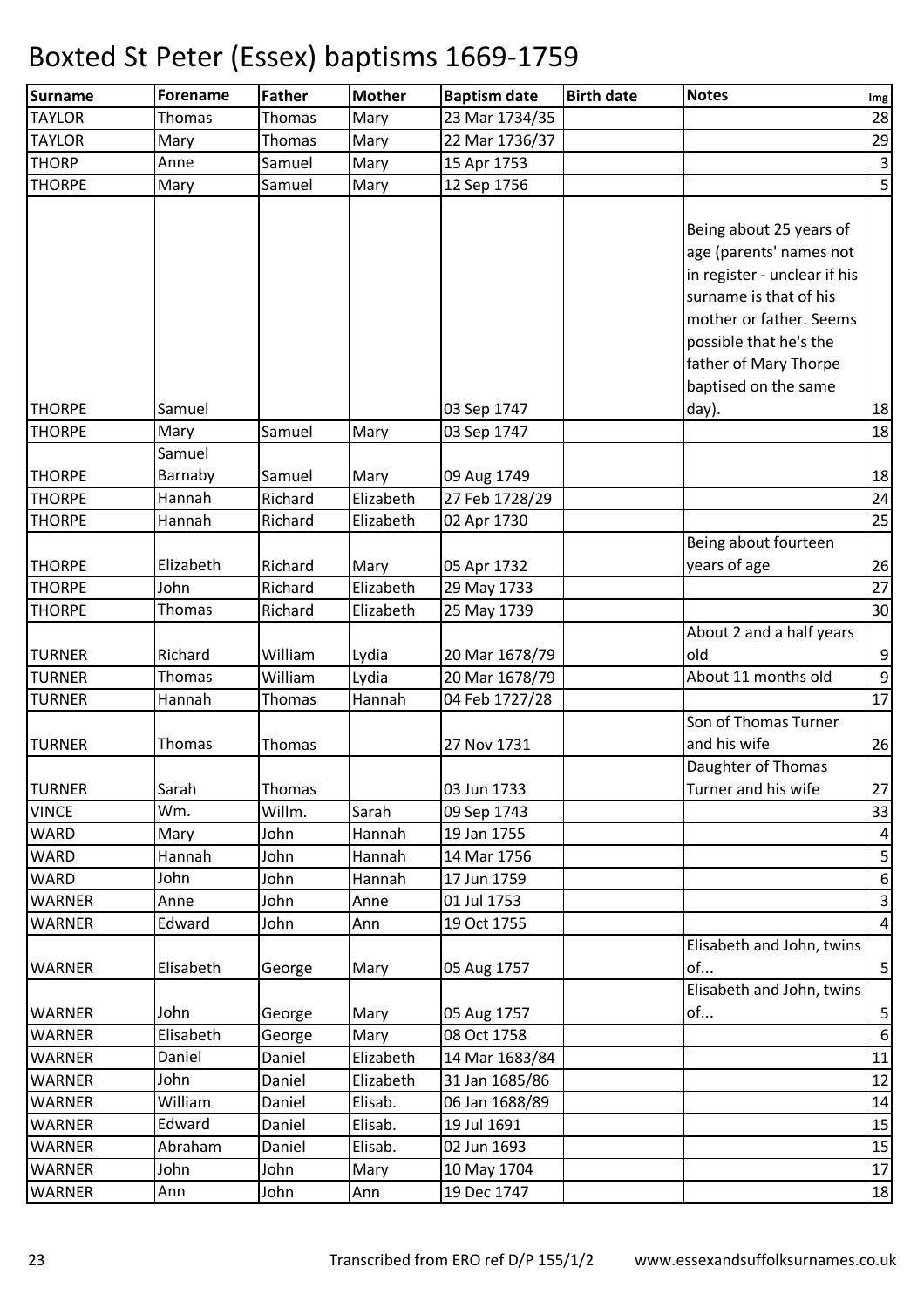| <b>Surname</b>  | Forename  | <b>Father</b> | <b>Mother</b> | <b>Baptism date</b> | <b>Birth date</b> | <b>Notes</b>            | $\mathop{\textsf{Img}}$ |
|-----------------|-----------|---------------|---------------|---------------------|-------------------|-------------------------|-------------------------|
| <b>WARNER</b>   | Samuel    | John          | Ann           | 18 Jul 1750         |                   |                         | 19                      |
| <b>WARNER</b>   | George    | George        | Martha        | 19 Jun 1730         |                   |                         | 25                      |
| <b>WARNER</b>   | Mary      | George        | Martha        | 07 Apr 1735         |                   |                         | 28                      |
| <b>WARNER</b>   | John      | George        | Martha        | 23 Jul 1739         |                   |                         | 31                      |
| <b>WARNER</b>   | John      | John          | Ann           | 06 May 1741         |                   |                         | 32                      |
| <b>WARNER</b>   | Mary      | John          | Ann           | 23 Feb 1742/43      |                   |                         | 33                      |
| <b>WARNER</b>   | Samuel    | John          | Hannah        | 25 Mar 1743         |                   |                         | 33                      |
| <b>WARNER</b>   | Saml.     | John          | Ann           | 21 Oct 1744         |                   |                         | 33                      |
| <b>WARNER</b>   | William   | John          | Ann           | 11 Mar 1745/46      |                   |                         | 34                      |
| <b>WARREN</b>   | Sarah     | George        | Sarah         | 05 Jun 1720         |                   |                         | 20                      |
| WEILY           | Thomas    | Tho.          | Elizabeth     | 21 Oct 1676         |                   |                         | $\bf 8$                 |
| WEILY           | John      | John          | Mary          | 23 Sep 1677         |                   |                         | $\,8\,$                 |
| WEILY           | George    | John          | Mary          | 31 May 1682         |                   |                         | 10                      |
| WELHAM          | Thomas    | Thomas        | Anne          | 21 Dec 1755         |                   |                         | $\mathsf S$             |
| WELHAM          | John      | Thomas        | Ann           | 05 Nov 1757         |                   |                         | $\boldsymbol{6}$        |
| WELHAM          | Sarah     | Thomas        | Ann           | 08 Jul 1759         |                   |                         | $\boldsymbol{6}$        |
| WELLAM          | Robert    | William       | Elizabeth     | 21 Jun 1724         |                   |                         | $22$                    |
| <b>WELLOCK</b>  | Isabella  | Robert        | Hannah        | 29 Feb 1756         |                   |                         | $\sf 5$                 |
| <b>WELLOCK</b>  | Isaac     | Robert        | Hannah        | 03 Jun 1759         |                   |                         | $\boldsymbol{6}$        |
| <b>WELLOCK</b>  | Elizabeth | Robert        | Mary          | 15 Jan 1679/80      |                   | About 9 months old.     | $\overline{9}$          |
|                 |           |               |               |                     |                   |                         |                         |
| <b>WELLOCKE</b> | Anna      | Robert        | Mary          | 01 Apr 1678         |                   | Being halfe a yeare old | $\bf 8$                 |
| WELLUM          | Elizabeth | William       | Elizabeth     | 27 May 1726         |                   |                         | 23                      |
| WELLUM          | Elizabeth | William       | Elizabeth     | 01 Mar 1726/27      |                   |                         | 23                      |
| <b>WELLUMS</b>  | Ann       | Thomas        | Ann           | 15 Sep 1748         |                   |                         | 18                      |
| <b>WELLUMS</b>  | Mary      | Thomas        | Ann           | 03 Jan 1750/51      |                   |                         | 19                      |
| <b>WENLOCK</b>  | Hannah    | Robert        | Hannah        | 03 Dec 1751         |                   |                         | $\mathsf 3$             |
| <b>WENLOCK</b>  | Mary      | Isaac         | Mary          | 15 Apr 1753         |                   |                         | $\overline{\mathbf{3}}$ |
| <b>WENLOCK</b>  | Kezia     | Robt.         | Hannah        | 11 Nov 1753         |                   |                         | $\pmb{4}$               |
| <b>WENLOCK</b>  | Sarah     | Robert        | Elisabeth     | 22 May 1754         |                   |                         | $\vert 4 \vert$         |
| <b>WENLOCK</b>  | Isaac     | Isaac         | Mary          | 22 Jun 1755         |                   |                         | $\vert 4 \vert$         |
| <b>WENLOCK</b>  | Benjamin  | Ralph         | Martha        | 26 Mar 1704         |                   |                         | 17                      |
| <b>WENLOCK</b>  | Hannah    | Robt.         | Hannah        | 25 Feb 1704/5       |                   |                         | 17                      |
| <b>WENLOCK</b>  | Anne      | Edwd.         | Mary          | 18 Mar 1704/5       |                   |                         | 17                      |
| <b>WENLOCK</b>  | Deborah   | Edwd.         | Mary          | 25 Aug 1747         |                   |                         | 18                      |
| <b>WENLOCK</b>  | Edward    | Robert        | Ann           | 19 Feb 1747/48      |                   |                         | 18                      |
| <b>WENLOCK</b>  | Ralph     | Ralph         | Mary          | 15 May 1748         |                   |                         | 18                      |
| <b>WENLOCK</b>  | Mary      | Robt.         | Elizth.       | 17 May 1748         |                   |                         | 18                      |
| <b>WENLOCK</b>  | Rachel    | Edward        | Mary          | 11 Feb 1748/49      |                   |                         | 18                      |
| <b>WENLOCK</b>  | Elizabeth | Robert        | Hannah        | 28 May 1750         |                   |                         | 19                      |
| <b>WENLOCK</b>  | Martha    | Ralph         | Mary          | 19 Aug 1750         |                   |                         | 19                      |
| <b>WENLOCK</b>  | Ann       | Edward        | Mary          | 27 May 1751         |                   |                         | 19                      |
| <b>WENLOCK</b>  | Isaac     | Robert        | Hanah         | 15 Sep 1722         |                   |                         | 21                      |
| <b>WENLOCK</b>  | Robert    | Robert        | Ann           | 08 Apr 1733         |                   |                         | 27                      |
| <b>WENLOCK</b>  | Thomas    | Thomas        | Elizabeth     | 20 May 1733         |                   |                         | 27                      |
| <b>WENLOCK</b>  | Mary      | Thomas        | Elizabeth     | 04 Jun 1734         |                   |                         | 28                      |
| <b>WENLOCK</b>  | Ann       | Robert        | Ann           | 21 Mar 1734/35      |                   |                         | 28                      |
| <b>WENLOCK</b>  | Mary      | John          | Mary          | 31 Mar 1735         |                   |                         | 28                      |
| <b>WENLOCK</b>  | Martha    | Robert        | Martha        | 13 Nov 1735         |                   |                         | 29                      |